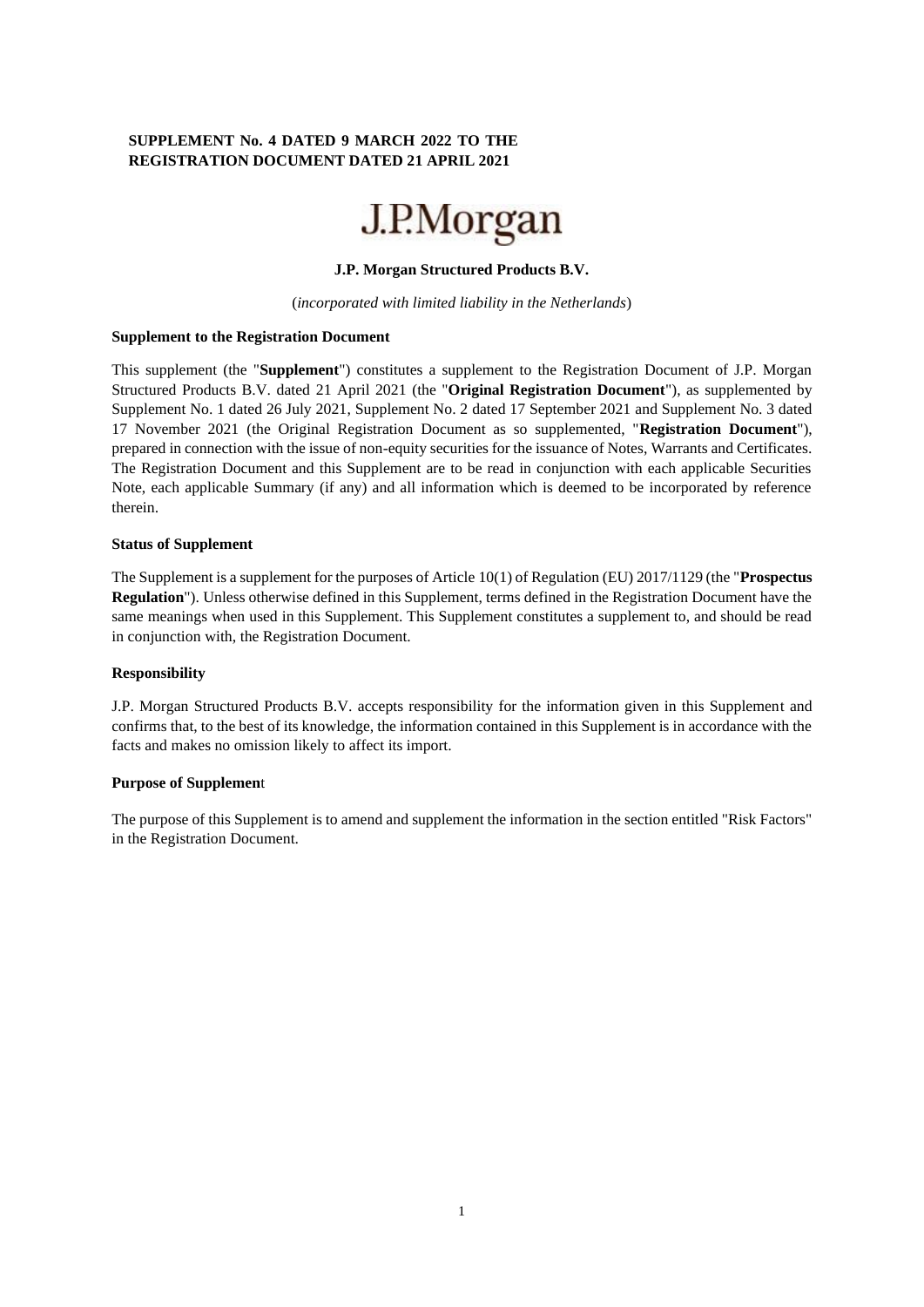# **Information being supplemented**

## **I. Amendments to the section entitled "Risk Factors"**

Risk factors 1 to 5 set out in the section entitled "Risk Factors" on pages 5 to 41 of the Original Registration Document shall be supplemented by deleting them and replacing them with the risk factors set out in the Schedule to this Supplement.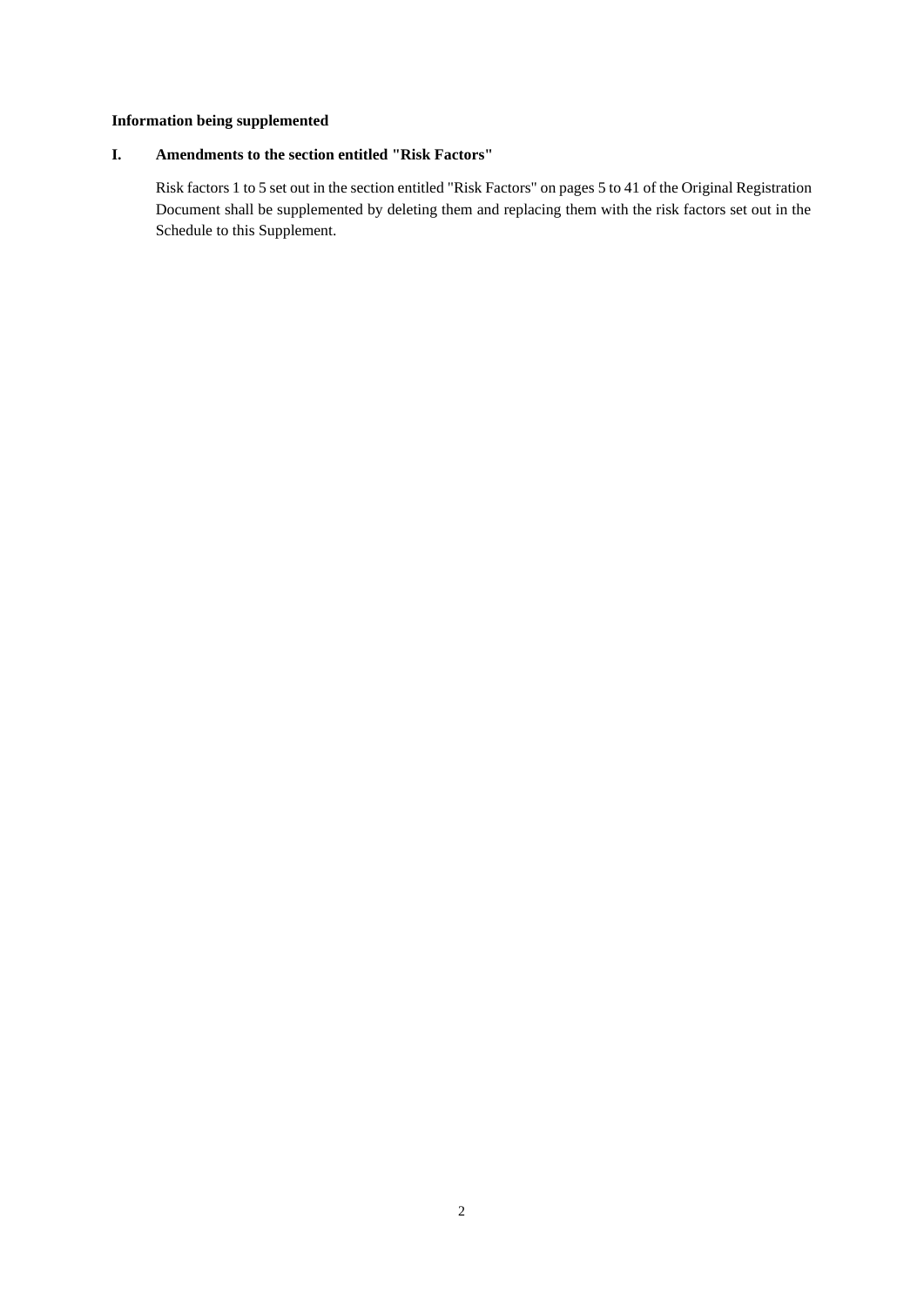### **General**

To the extent that there is any inconsistency between (a) any statement in this Supplement or any statement incorporated by reference into the Registration Document by this Supplement and (b) any other statement in or incorporated by reference into the Registration Document, the statements in (a) above will prevail.

This Supplement will be published on the Luxembourg Stock Exchange's website at www.bourse.lu.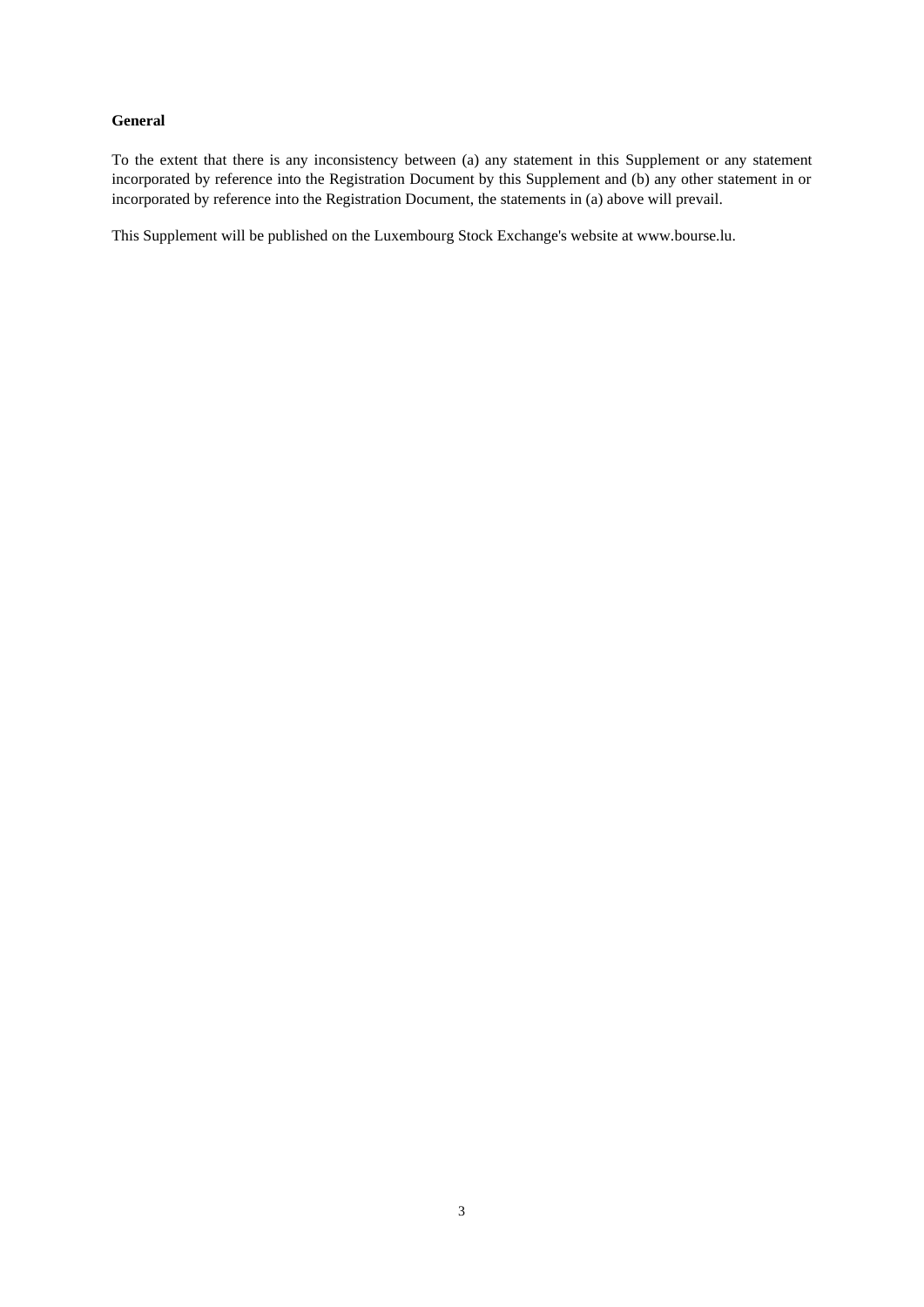### **SCHEDULE**

#### **RISK FACTORS**

### **1. Regulatory, Legal and Reputation Risks**

*JPMorgan Chase's businesses are highly regulated, and the laws, rules and regulations that apply to JPMorgan Chase have a significant impact on its business and operations.*

JPMorgan Chase is a financial services firm with operations worldwide. JPMorgan Chase must comply with the laws, rules and regulations that apply to its operations in all of the jurisdictions around the world in which it does business. Regulation of the financial services industry is extensive.

The regulation and supervision of financial services firms has expanded significantly over an extended period of time. The increased regulation and supervision of JPMorgan Chase has affected the way that it conducts its business and structures its operations. JPMorgan Chase could be required to make further changes to its business and operations in response to expanded supervision or to new or changed laws, rules and regulations. These types of developments could result in JPMorgan Chase incurring additional costs in connection with complying with applicable laws, rules and regulations, which could reduce its profitability. Furthermore, JPMorgan Chase's entry into or acquisition of a new business or an increase in its principal investments may require JPMorgan Chase to comply with additional laws, rules, and regulations.

In response to new and existing laws, rules and regulations and expanded supervision, JPMorgan Chase has in the past been and could in the future be, required to:

- limit the products and services that it offers;
- reduce the liquidity that it can provide through its market-making activities;
- refrain from engaging in business opportunities that it might otherwise pursue;
- pay higher taxes, assessments, levies or other governmental charges, including in connection with the resolution of tax examinations;
- incur losses with respect to fraudulent transactions perpetrated against its customers;
- dispose of certain assets, and do so at times or prices that are disadvantageous;
- impose restrictions on certain business activities; or
- increase the prices that it charges for products and services, which could reduce the demand for them.

In particular, JPMorgan Chase's businesses and results of operations could be adversely impacted by changes in laws, rules and regulations, or changes in the application, interpretation or enforcement of laws, rules and regulations, that:

- proscribe or institute more stringent restrictions on certain financial services activities
- impose new requirements relating to the impact of business activities on environmental, social and governance ("**ESG**") concerns, the management of risks associated with those concerns and the offering of products intended to achieve ESG- related objectives; or
- introduce changes to antitrust or anti-competition laws, rules and regulations that adversely affect the business activities of JPMorgan Chase.

#### *Differences in financial services regulation can be disadvantageous for JPMorgan Chase's businesses.*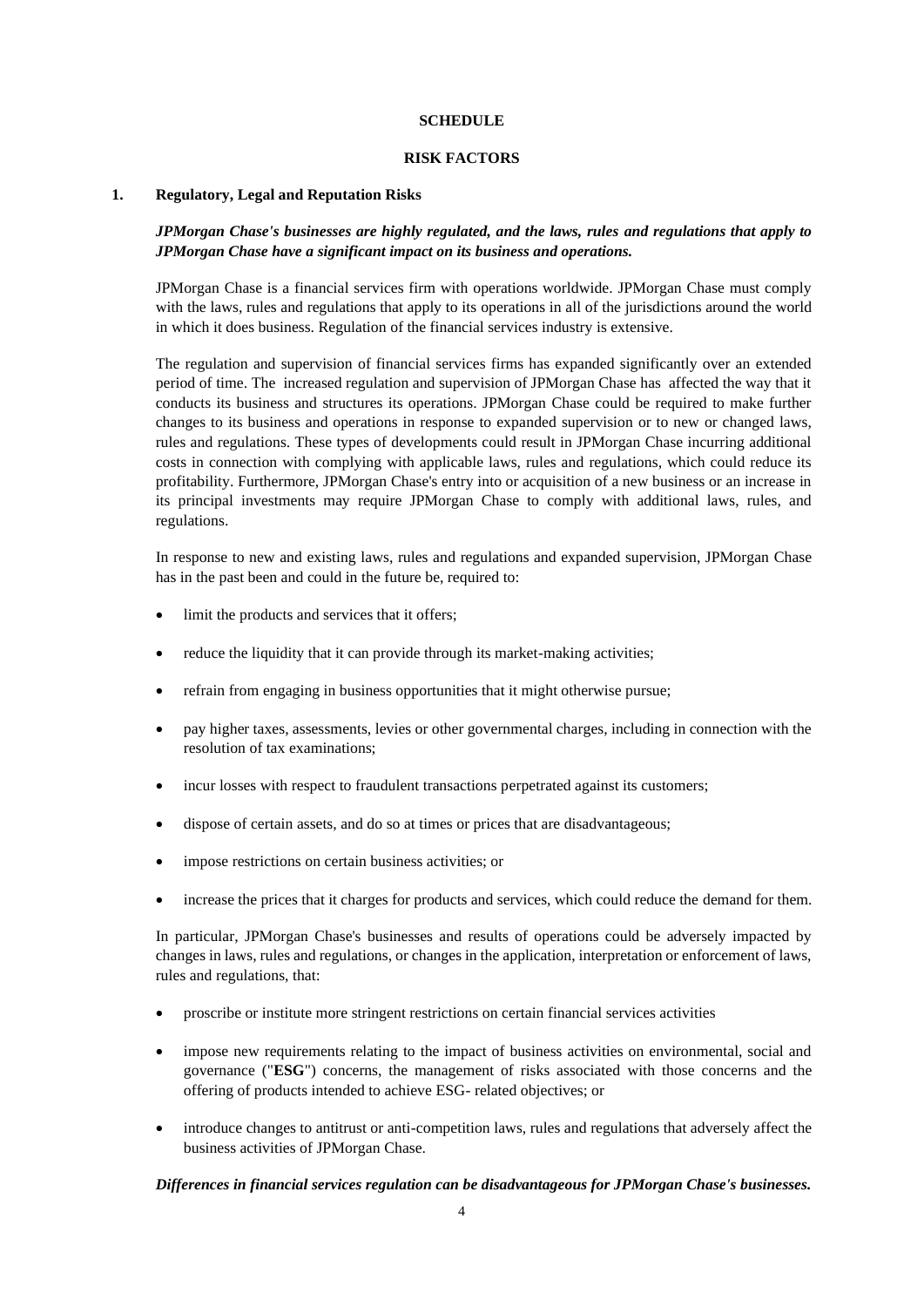The content and application of laws, rules and regulations affecting financial services firms sometimes vary according to factors such as the size of the firm, the jurisdiction in which it is organised or operates, and other criteria. For example:

- larger firms such as JPMorgan Chase are often subject to more stringent supervision and regulation;
- financial technology companies and other non-traditional competitors may not be subject to banking regulation, or may be supervised by a national or state regulatory agency that does not have the same resources or regulatory priorities as the regulatory agencies which supervise more diversified financial services firms; or
- the financial services regulatory framework in a particular jurisdiction may favour financial institutions that are based in that jurisdiction.

These types of differences in the regulatory framework can result in JPMorgan Chase losing market share to competitors that are less regulated or not subject to regulation, especially with respect to unregulated financial products.

There can also be significant differences in the ways that similar regulatory initiatives affecting the financial services industry are implemented in the U.S. and in other countries and regions in which JPMorgan Chase does business. For example, when adopting rules that are intended to implement a global regulatory standard, a national regulator may introduce additional or more restrictive requirements, which can create competitive disadvantages for financial services firms, such as JPMorgan Chase, that may be subject to those enhanced regulations.

Legislative and regulatory initiatives outside the U.S. could require JPMorgan Chase to make significant modifications to its operations and legal entity structure in the relevant countries or regions in order to comply with those requirements. These include laws, rules and regulations that have been adopted or proposed relating to:

- the establishment of locally-based intermediate holding companies or operating subsidiaries;
- requirements to maintain minimum amounts of capital or liquidity in locally-based subsidiaries;
- the separation (or "ring fencing") of core banking products and services from markets activities;
- the resolution of financial institutions;
- requirements for executing or settling transactions on exchanges or through central counterparties ("**CCPs**");
- position limits and reporting rules for derivatives;
- governance and accountability regimes;
- conduct of business and control requirements; and
- restrictions on compensation.

These types of differences, inconsistencies and conflicts in financial services regulation have required and could in the future require JPMorgan Chase to:

- divest assets or restructure its operations;
- absorb increased operational, capital and liquidity costs;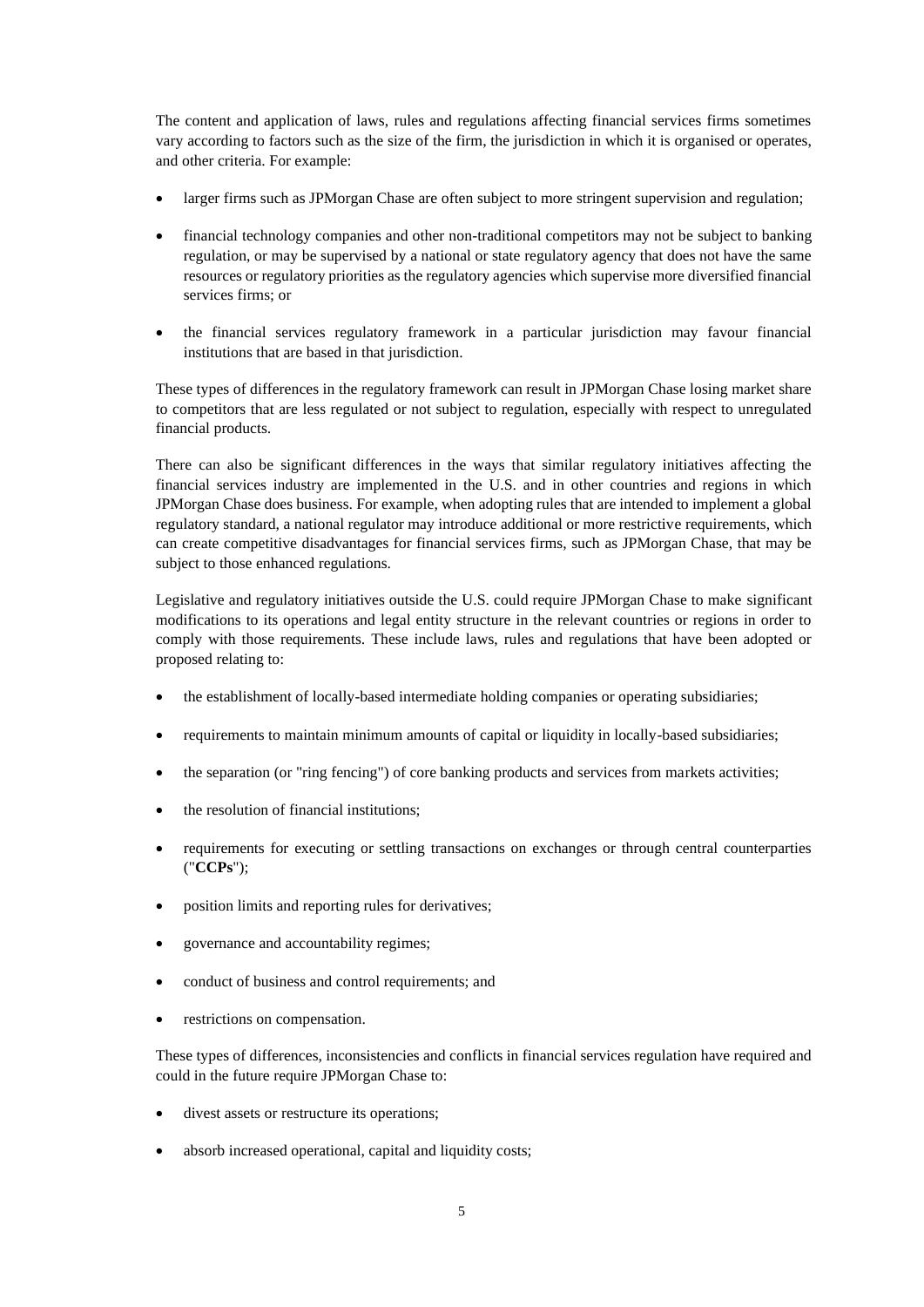- change the prices that it charges for its products and services;
- curtail the products and services that it offers to its customers and clients;
- curtail other business opportunities, including acquisitions or principal investments, that it otherwise would have pursued; or
- incur higher costs for complying with different legal and regulatory frameworks.

Any or all of these factors could harm JPMorgan Chase's ability to compete against other firms that are not subject to the same laws, rules and regulations or supervisory oversight, or harm JPMorgan Chase's businesses, results of operations and profitability.

# *Resolving regulatory investigations can subject JPMorgan Chase to significant penalties and collateral consequences, and could result in higher compliance costs or restrictions on its operations.*

JPMorgan Chase's operations are subject to heightened oversight and scrutiny from regulatory authorities in many jurisdictions. JPMorgan Chase has paid significant fines, provided other monetary relief, incurred other penalties and experienced other repercussions in connection with resolving investigations and enforcement actions by governmental agencies. JPMorgan Chase could become subject to similar regulatory resolutions or other actions in the future, and addressing the requirements of any such resolutions or actions could result in JPMorgan Chase incurring higher operational and compliance costs, including devoting substantial resources to the required remediation, or needing to comply with other restrictions.

In connection with resolving specific regulatory investigations or enforcement actions, certain regulators have required JPMorgan Chase and other financial institutions to admit wrongdoing with respect to the activities that gave rise to the resolution. These types of admissions can lead to:

- greater exposure in litigation;
- damage to reputation;
- disqualification from doing business with certain clients or customers, or in specific jurisdictions; or
- other direct and indirect adverse effects.

Furthermore, U.S. government officials have demonstrated a willingness to bring criminal actions against financial institutions and have required that institutions plead guilty to criminal offences or admit other wrongdoing in connection with resolving regulatory investigations or enforcement actions. Resolutions of this type can have significant collateral consequences for the subject financial institution, including:

- loss of clients, customers and business;
- restrictions on offering certain products or services; and
- losing permission to operate certain businesses, either temporarily or permanently.

JPMorgan Chase expects that:

- it and other financial services firms will continue to be subject to heightened regulatory scrutiny and governmental investigations and enforcement actions;
- regulators will continue to require that financial institutions be penalised for actual or deemed violations of law with formal and punitive enforcement actions, including the imposition of significant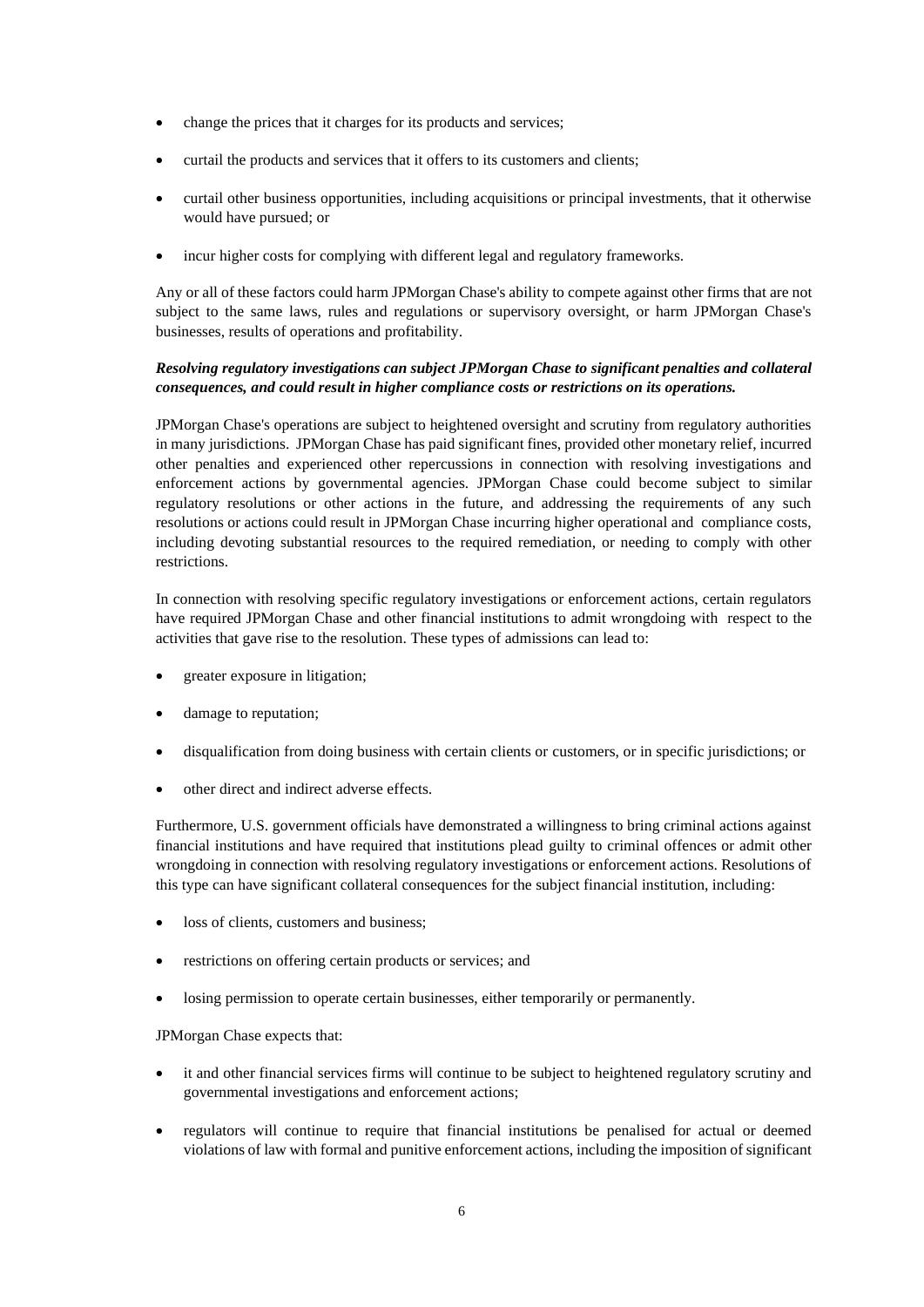monetary and other sanctions, rather than resolving these matters through informal supervisory actions; and

• regulators will be more likely to pursue formal enforcement actions and resolutions against JPMorgan Chase to the extent that it has previously been subject to other governmental investigations or enforcement actions.

If JPMorgan Chase fails to meet the requirements of any resolution of a governmental investigation or enforcement action, or to maintain risk and control processes that meet the heightened standards and expectations of its regulators, it could be required to, among other things:

- enter into further resolutions of investigations or enforcement actions;
- pay additional regulatory penalties or enter into judgments; or
- accept material regulatory restrictions on, or changes in the management of, its businesses.

In these circumstances, JPMorgan Chase could also become subject to other sanctions, or to prosecution or civil litigation with respect to the conduct that gave rise to an investigation or enforcement action.

# *JPMorgan Chase can face greater risks of non-compliance and incur higher operational and compliance costs under laws, rules and regulations relating to anti-money laundering, economic sanctions, embargo programs and anti-corruption.*

JPMorgan Chase must comply with laws, rules and regulations throughout the world relating to anti-money laundering, economic sanctions, embargo programs and anti-corruption which can increase its risks of noncompliance and costs associated with the implementation and maintenance of complex compliance programs. A violation of any of these legal and regulatory requirements could subject JPMorgan Chase, or individual employees, to regulatory enforcement actions as well as significant civil and criminal penalties. In addition, certain national and multi-national bodies and governmental agencies outside the U.S. have adopted laws, rules or regulations that conflict with or prohibit a firm such as JPMorgan Chase from complying with laws, rules and regulations to which it is otherwise subject, creating conflict of law issues that also increase its risks of non-compliance in those jurisdictions.

## *JPMorgan Chase's operations and financial results can be negatively impacted in countries with less predictable legal and regulatory frameworks.*

JPMorgan Chase conducts existing and new business in certain countries in which the application of the rule of law is inconsistent or less predictable, including with respect to:

- the absence of a statutory or regulatory basis or guidance for engaging in specific types of business or transactions
- conflicting or ambiguous laws, rules and regulations, or the inconsistent application or interpretation of existing laws, rules and regulations
- uncertainty concerning the enforceability of contractual, intellectual property or other obligations
- difficulty in competing in economies in which the government controls or protects all or a portion of the local economy or specific businesses, or where graft or corruption may be pervasive, and
- the threat of arbitrary regulatory investigations, civil litigations or criminal prosecutions, the termination of licences required to operate in the local market or the suspension of business relationships with governmental bodies.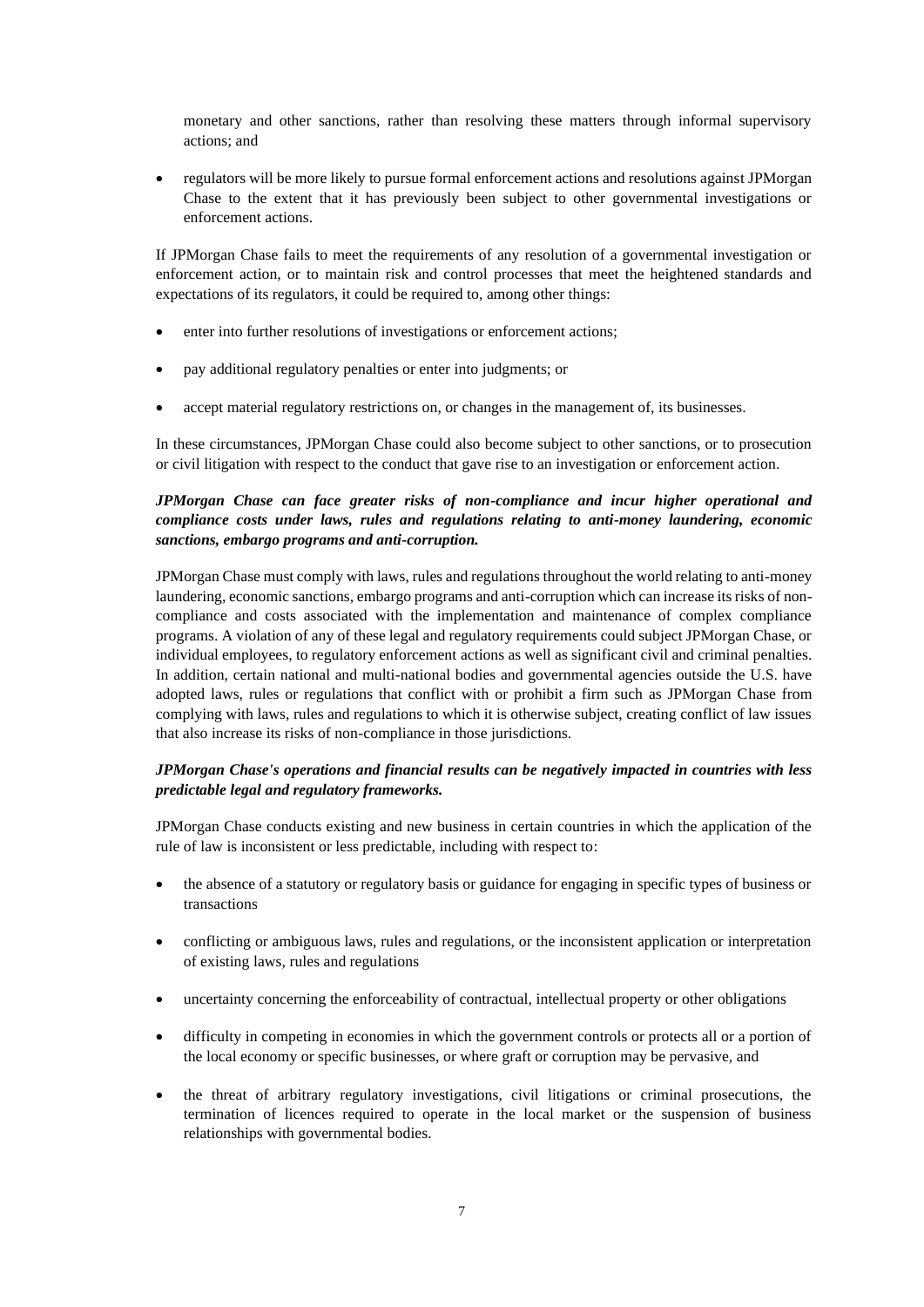If the application of the laws, rules and regulations in a particular country is susceptible to producing inconsistent or unexpected outcomes, this can create a more difficult environment in which JPMorgan Chase conducts its business and could negatively affect JPMorgan Chase's operations and reduce its earnings with respect to that country. For example, conducting business could require JPMorgan Chase to devote significant additional resources to understanding, and monitoring changes in, local laws, rules and regulations, as well as structuring its operations to comply with local laws, rules and regulations and implementing and administering related internal policies and procedures.

There can be no assurance that JPMorgan Chase will always be successful in its efforts to fully understand and to conduct its business in compliance with the laws, rules and regulations of all of the jurisdictions in which it operates, and the risk of non-compliance can be greater in countries that have less predictable legal and regulatory systems.

## *Requirements for the orderly resolution of JPMorgan Chase could result in JPMorgan Chase having to restructure or reorganise its businesses and could increase its funding or operational costs or curtail its businesses.*

JPMorgan Chase is required under Federal Reserve and FDIC rules to prepare and submit periodically to those agencies a detailed plan for rapid and orderly resolution in bankruptcy, without extraordinary government support, in the event of material financial distress or failure. The agencies' evaluation of JPMorgan Chase's resolution plan may change, and the requirements for resolution plans may be modified from time to time. Any such determinations or modifications could result in JPMorgan Chase needing to make changes to its legal entity structure or to certain internal or external activities, which could increase its funding or operational costs, or hamper its ability to serve clients and customers.

If the Federal Reserve and the FDIC were both to determine that a resolution plan submitted by JPMorgan Chase has deficiencies, they could jointly impose more stringent capital, leverage or liquidity requirements or restrictions on JPMorgan Chase's growth, activities or operations. The agencies could also require that JPMorgan Chase restructure, reorganise or divest assets or businesses in ways that could materially and adversely affect JPMorgan Chase's operations and strategy.

### *Holders of JPMorgan Chase & Co.'s debt and equity securities will absorb losses if it were to enter into a resolution.*

Federal Reserve rules require that JPMorgan Chase & Co. (the "**Parent Company**") maintain minimum levels of unsecured external long-term debt and other loss-absorbing capacity with specific terms ("**eligible LTD**") for purposes of recapitalising JPMorgan Chase's operating subsidiaries if the Parent Company were to enter into a resolution either:

- in a bankruptcy proceeding under Chapter 11 of the U.S. Bankruptcy Code; or
- in a receivership administered by the FDIC under Title II of the Dodd-Frank Wall Street Reform and Consumer Protection Act ("**Title II**").

If the Parent Company were to enter into a resolution, holders of eligible LTD and other debt and equity securities of the Parent Company will absorb the losses of the Parent Company and its subsidiaries.

The preferred "single point of entry" strategy under JPMorgan Chase's resolution plan contemplates that only the Parent Company would enter bankruptcy proceedings. JPMorgan Chase's subsidiaries would be recapitalised, as needed, so that they could continue normal operations or subsequently be divested or wound down in an orderly manner. As a result, the Parent Company's losses and any losses incurred by its subsidiaries would be imposed first on holders of the Parent Company's equity securities and thereafter on its unsecured creditors, including holders of eligible LTD and other debt securities. Claims of holders of those securities would have a junior position to the claims of creditors of JPMorgan Chase's subsidiaries and to the claims of priority (as determined by statute) and secured creditors of the Parent Company.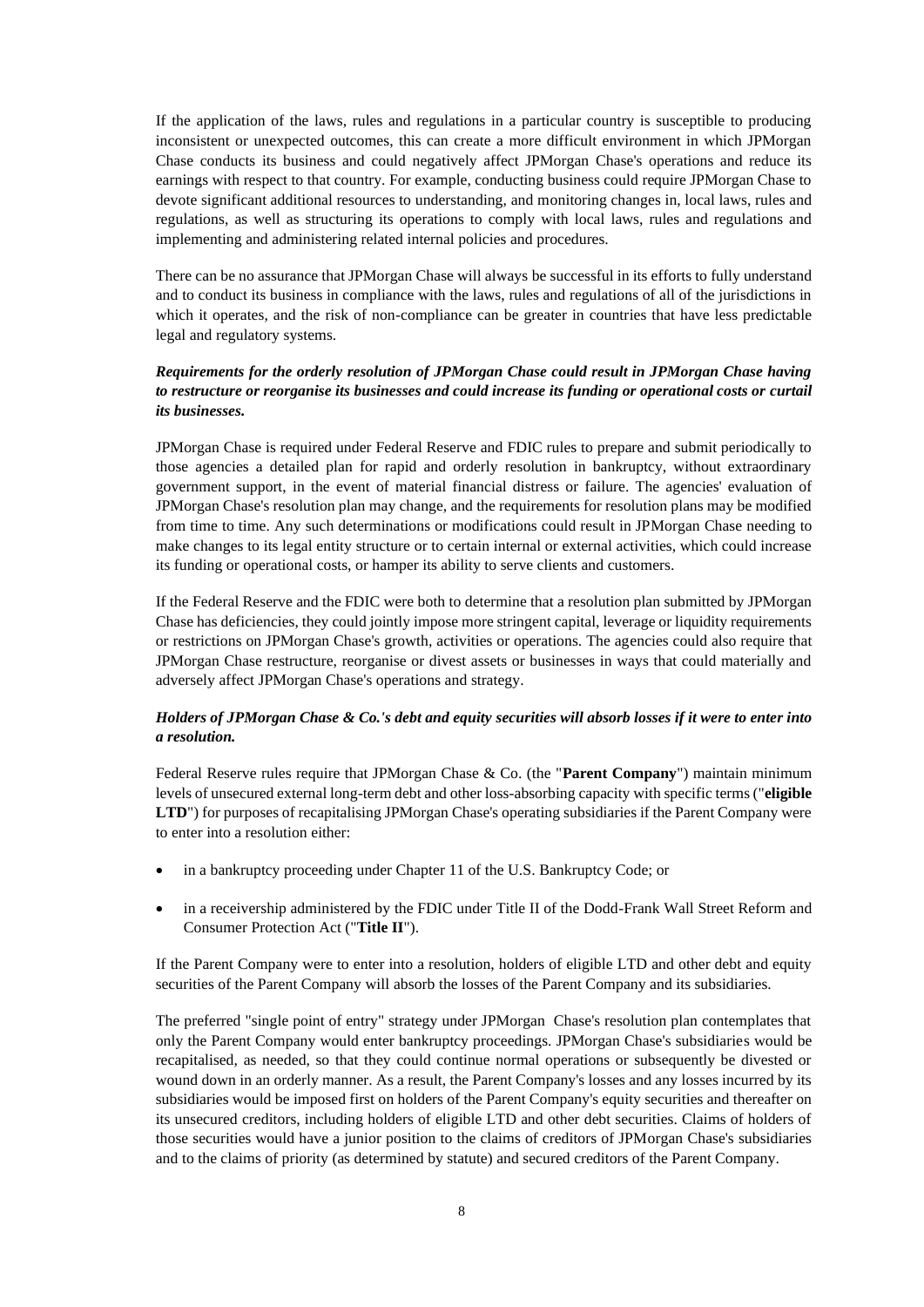Accordingly, in a resolution of the Parent Company in bankruptcy, holders of eligible LTD and other debt securities of the Parent Company would realise value only to the extent available to the Parent Company as a shareholder of JPMorgan Chase Bank, N.A. and its other subsidiaries, and only after any claims of priority and secured creditors of the Parent Company have been fully repaid.

The FDIC has similarly indicated that a single point of entry recapitalisation model could be a desirable strategy to resolve a systemically important financial institution, such as the Parent Company, under Title II. However, the FDIC has not formally adopted a single point of entry resolution strategy.

If the Parent Company were to approach, or enter into, a resolution, none of the Parent Company, the Federal Reserve or the FDIC is obligated to follow JPMorgan Chase's preferred resolution strategy, and losses to holders of eligible LTD and other debt and equity securities of the Parent Company, under whatever strategy is ultimately followed, could be greater than they might have been under JPMorgan Chase's preferred strategy.

## *JPMorgan Chase faces significant legal risks from litigation and formal and informal regulatory and government investigations.*

JPMorgan Chase is named as a defendant or is otherwise involved in many legal proceedings, including class actions and other litigation or disputes with third parties. Actions currently pending against JPMorgan Chase may result in judgments, settlements, fines, penalties or other sanctions adverse to JPMorgan Chase. Any of these matters could materially and adversely affect JPMorgan Chase's business, financial condition or results of operations, or cause serious reputational harm. As a participant in the financial services industry, it is likely that JPMorgan Chase will continue to experience a high level of litigation and regulatory and government investigations related to its businesses and operations.

Regulators and other government agencies conduct examinations of JPMorgan Chase and its subsidiaries both on a routine basis and in targeted exams, and JPMorgan Chase's businesses and operations are subject to heightened regulatory oversight. This heightened regulatory scrutiny, or the results of such an investigation or examination, may lead to additional regulatory investigations or enforcement actions. There is no assurance that those actions will not result in resolutions or other enforcement actions against JPMorgan Chase. Furthermore, a single event involving a potential violation of law or regulation may give rise to numerous and overlapping investigations and proceedings, either by multiple federal, state or local agencies and officials in the U.S. or, in some instances, regulators and other governmental officials in non-U.S. jurisdictions.

If another financial institution violates a law or regulation relating to a particular business activity or practice, this will often give rise to an investigation by regulators and other governmental agencies of the same or similar activity or practice by JPMorgan Chase.

These and other initiatives by U.S. and non-U.S. governmental authorities may subject JPMorgan Chase to judgments, settlements, fines, penalties or other sanctions, and may require JPMorgan Chase to restructure its operations and activities or to cease offering certain products or services. All of these potential outcomes could harm JPMorgan Chase's reputation or lead to higher operational costs, thereby reducing JPMorgan Chase's profitability, or result in collateral consequences. In addition, the extent of JPMorgan Chase's exposure to legal and regulatory matters can be unpredictable and could, in some cases, exceed the amount of reserves that JPMorgan Chase has established for those matters.

#### *Damage to JPMorgan Chase's reputation could harm its businesses.*

Maintaining trust in JPMorgan Chase is critical to its ability to attract and retain clients, customers, investors and employees. Damage to JPMorgan Chase's reputation can therefore cause significant harm to JPMorgan Chase's business and prospects, and can arise from numerous sources, including: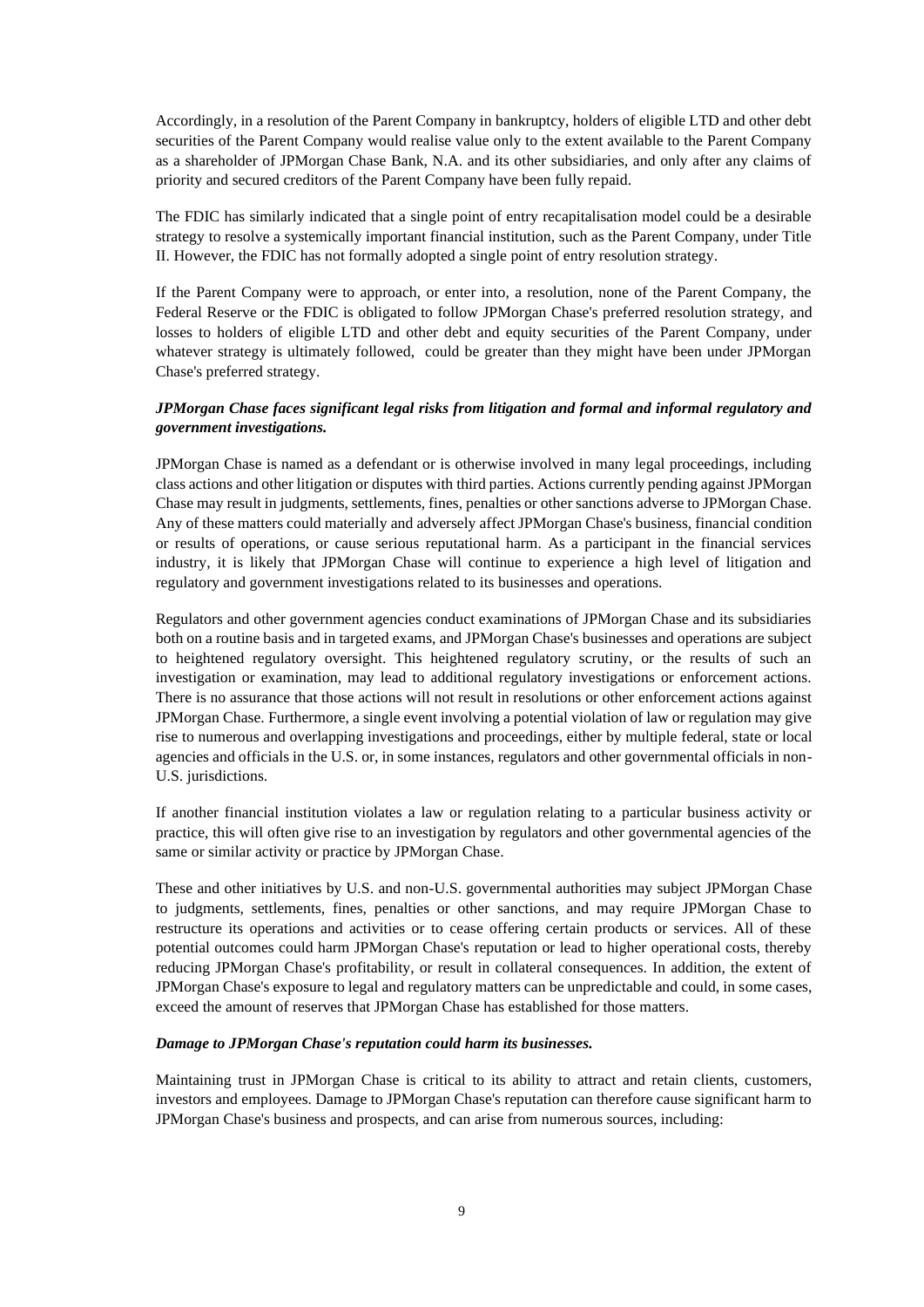- employee misconduct, including discriminatory behaviour or harassment with respect to clients, customers or employees, or actions that are contrary to JPMorgan Chase's goal of fostering a diverse and inclusive workplace;
- security breaches, including as a result of cyber attacks;
- failure to safeguard client, customer or employee information;
- failure to manage risks associated with its business activities or those of its clients, including those that may be unpopular among one or more constituencies;
- failure to fully discharge publicly-announced commitments to support social and sustainability initiatives;
- non-compliance with laws, rules, and regulations;
- operational failures;
- litigation or regulatory fines, penalties or other sanctions;
- actions taken in executing regulatory and governmental requirements during a global or regional health emergency;
- regulatory investigations or enforcement actions, or resolutions of these matters; and
- failure or perceived failure to comply with laws, rules or regulations by JPMorgan Chase or its clients, customers, counterparties or other parties, including newly-acquired businesses, companies in which JPMorgan Chase has made principal investments, parties to joint ventures with JPMorgan Chase, and vendors with which JPMorgan Chase does business.

JPMorgan Chase's reputation may be significantly damaged by adverse publicity or negative information regarding JPMorgan Chase, whether or not true, that may be published or broadcast by the media or posted on social media, non-mainstream news services or other parts of the internet. This latter risk can be magnified by the speed and pervasiveness with which information is disseminated through those channels.

Social and environmental activists are increasingly targeting financial services firms such as JPMorgan Chase with public criticism for their relationships with clients that are engaged in certain sensitive industries, including businesses whose products are or are perceived to be harmful to human health, or whose activities negatively affect or are perceived to negatively affect the environment, workers' rights or communities. Activists have also engaged in public protests at JPMorgan Chase's headquarters and other properties. Activist criticism of JPMorgan Chase's relationships with clients in sensitive industries could potentially engender dissatisfaction among clients, customers, investors and employees with how JPMorgan Chase addresses social and sustainability concerns in its business activities. Alternatively, yielding to activism targeted at certain sensitive industries could damage JPMorgan Chase's relationships with clients and customers, and with governmental or regulatory bodies in jurisdictions in which JPMorgan Chase does business, whose views are not aligned with those of social and environmental activists. In either case, the resulting harm to JPMorgan Chase's reputation could:

- cause certain clients and customers to cease doing business with JPMorgan Chase;
- impair JPMorgan Chase's ability to attract new clients and customers, or to expand its relationships with existing clients and customers;
- diminish JPMorgan Chase's ability to hire or retain employees;
- prompt JPMorgan Chase to cease doing business with certain clients or customers;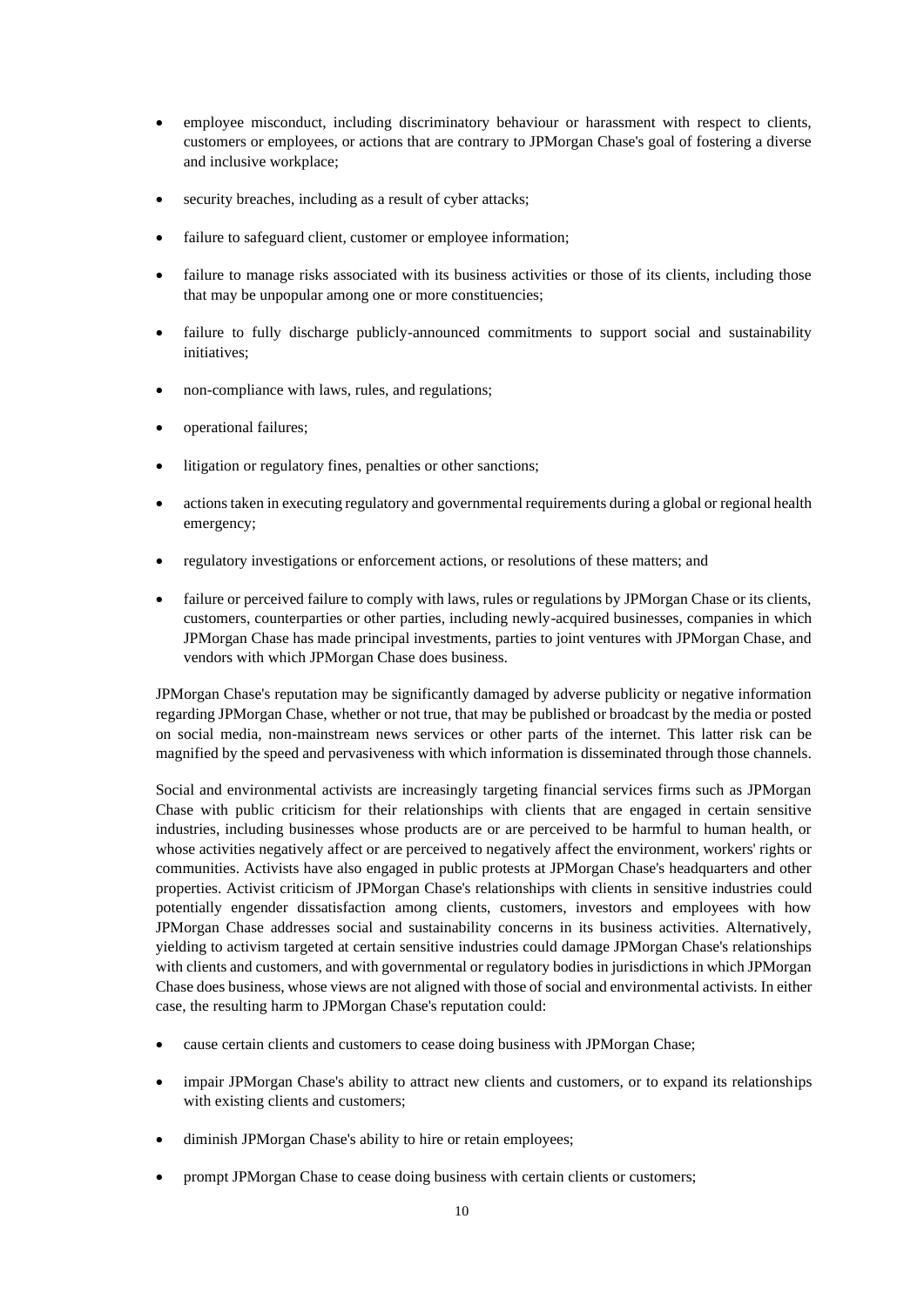- cause certain investors to divest from investments in securities of JPMorgan Chase; or
- attract scrutiny from governmental or regulatory bodies.

Actions by the financial services industry generally or individuals in the industry can also affect JPMorgan Chase's reputation. For example, the reputation of the industry as a whole can be damaged by concerns that:

- consumers have been treated unfairly by a financial institution; or
- a financial institution has acted inappropriately with respect to the methods used to offer products to customers.

If JPMorgan Chase is perceived to have engaged in these types of behaviours, this could weaken its reputation among clients or customers.

## *Failure to effectively manage potential conflicts of interest or to satisfy fiduciary obligations can result in litigation and enforcement actions, as well as damage JPMorgan Chase's reputation.*

JPMorgan Chase's ability to manage potential conflicts of interest is highly complex due to the broad range of its business activities which encompass a variety of transactions, obligations and interests with and among JPMorgan Chase's clients and customers. JPMorgan Chase can become subject to litigation and enforcement actions, and its reputation can be damaged, by the failure or perceived failure to:

- adequately address or appropriately disclose conflicts of interest, including potential conflicts of interest that may arise in connection with providing multiple products and services in, or having one or more investments related to, the same transaction;
- deliver appropriate standards of service and quality;
- treat clients and customers with the appropriate standard of care;
- use client and customer data responsibly and in a manner that meets legal requirements and regulatory expectations;
- provide fiduciary products or services in accordance with the applicable legal and regulatory standards; or
- handle or use confidential information of customers or clients appropriately or in compliance with applicable data protection and privacy laws, rules and regulations.

A failure or perceived failure to appropriately address conflicts of interest or fiduciary obligations could result in customer dissatisfaction, litigation and regulatory fines, penalties or other sanctions, and heightened regulatory scrutiny and enforcement actions, all of which can lead to lost revenue and higher operating costs and cause serious harm to JPMorgan Chase's reputation.

### **2. Political and Country Risks**

## *Economic uncertainty or instability caused by political developments can negatively impact JPMorgan Chase's businesses.*

Political developments in the U.S. and other countries can cause uncertainty in the economic environment and market conditions in which JPMorgan Chase operates its businesses. Certain monetary, fiscal and other policy initiatives and proposals could significantly affect U.S. and global economic growth and cause higher volatility in the financial markets, including: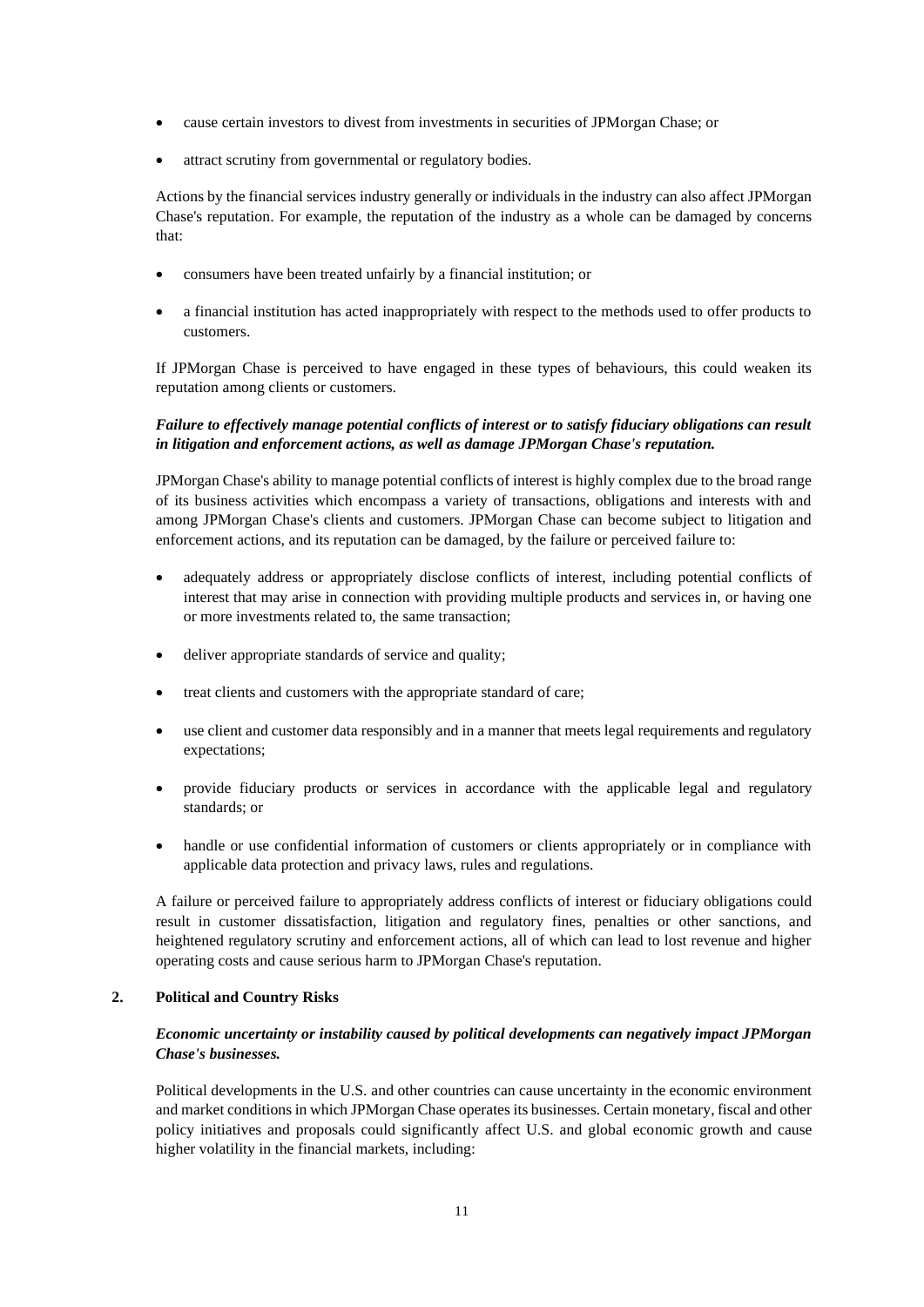- monetary policies and actions taken by the Federal Reserve and other central banks or governmental authorities, including any sustained large-scale asset purchases or any suspension or reversal of those actions;
- fiscal policies, including with respect to taxation and spending;
- actions that governments take or fail to take in response to the effects of the COVID-19 pandemic, as well as the effectiveness of any actions taken;
- isolationist foreign policies;
- an outbreak or escalation of hostilities or other geopolitical instabilities;
- economic sanctions:
- the implementation of tariffs and other protectionist trade policies; or
- other governmental policies or actions adopted or taken in response to political or social pressures.

These types of political developments, and uncertainty about the possible outcomes of these developments, could:

- erode investor confidence in the U.S. economy and financial markets, which could potentially undermine the status of the U.S. dollar as a safe haven currency;
- provoke retaliatory countermeasures by other countries and otherwise heighten tensions in diplomatic relations;
- lead to the withdrawal of government support for agencies and enterprises such as the U.S. Federal National Mortgage Association and the U.S. Federal Home Loan Mortgage Corporation (together, the "**U.S. GSEs**");
- increase concerns about whether the U.S. government will be funded, and its outstanding debt serviced, at any particular time;
- result in periodic shutdowns of the U.S. government or governments in other countries;
- increase investor reliance on actions by the Federal Reserve or other central banks, or influence investor perceptions concerning government support of sectors of the economy or the economy as a whole;
- adversely affect the financial condition or credit ratings of clients and counterparties with which JPMorgan Chase does business; or
- cause JPMorgan Chase to refrain from engaging in business opportunities that it might otherwise pursue.

These factors could lead to:

- slower growth rates, rising inflation or recession;
- greater market volatility;
- a contraction of available credit and the widening of credit spreads;
- erosion of adequate risk premium on certain financial assets;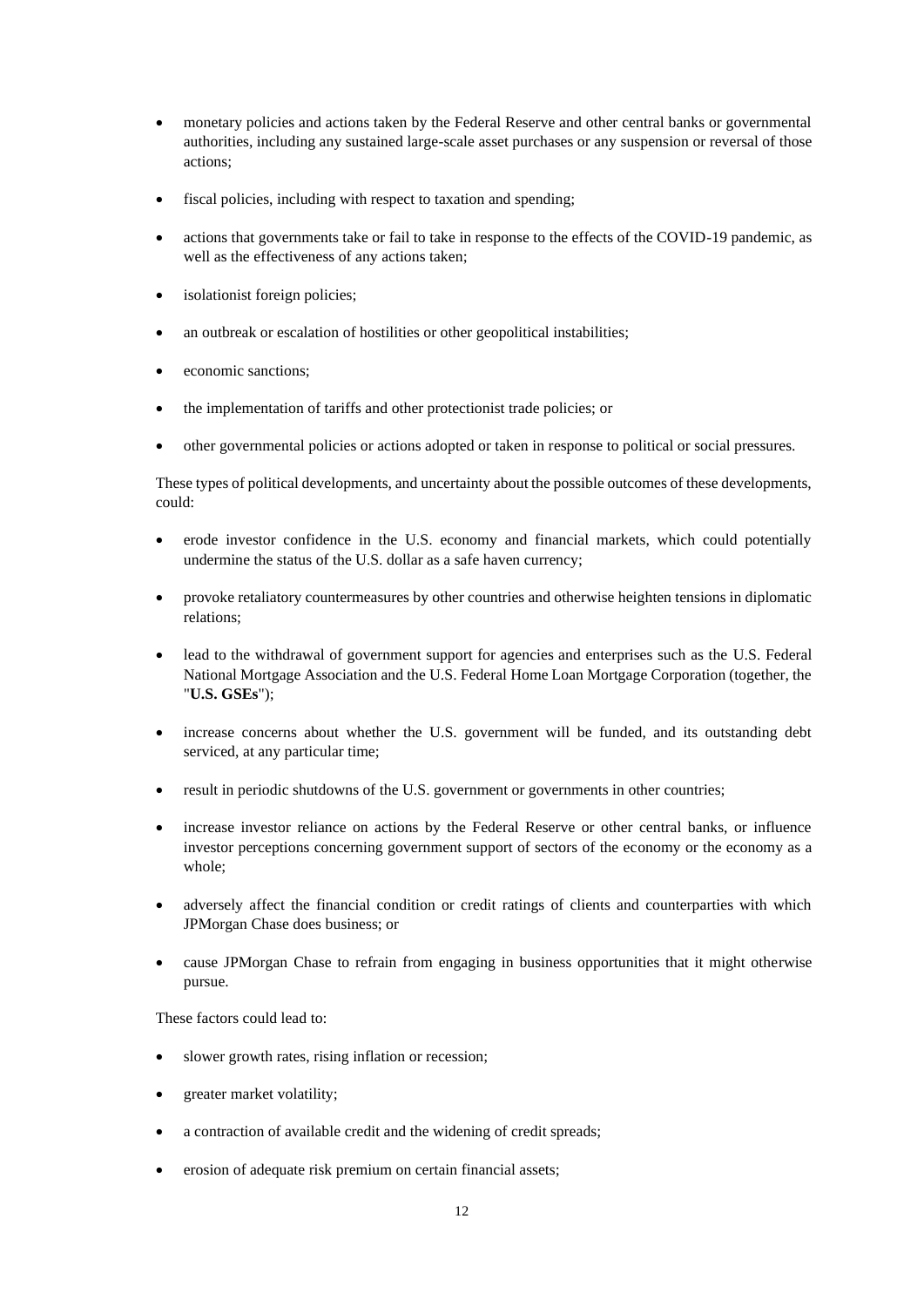- diminished investor and consumer confidence;
- lower investment growth;
- large-scale sales of government debt and other debt and equity securities in the U.S. and other countries;
- reduced commercial activity among trading partners;
- the potential for a currency redenomination by a particular country;
- the possible departure of a country from, or the dissolution of, a political or economic alliance or treaty;
- potential expropriation or nationalisation of assets; or
- other market dislocations, including the spread of unfavourable economic conditions from a particular country or region to other countries or regions.

Any of these potential outcomes could cause JPMorgan Chase to suffer losses on its market-making positions or in its investment portfolio, reduce its liquidity and capital levels, increase credit risk, hamper its ability to deliver products and services to its clients and customers, and weaken its results of operations and financial condition.

## *An outbreak or escalation of hostilities between countries or within a country or region could have a material adverse effect on the global economy and on JPMorgan Chase's businesses within the affected region or globally.*

Aggressive actions by hostile governments or groups, including armed conflict or intensified cyber attacks, could expand in unpredictable ways by drawing in other countries or escalating into full-scale war with potentially catastrophic consequences, particularly if one or more of the combatants possess nuclear weapons.

Depending on the scope of the conflict, the hostilities could result in:

- worldwide economic disruption;
- heightened volatility in financial markets;
- severe declines in asset values, accompanied by widespread sell- offs of investments;
- substantial depreciation of local currencies, potentially leading to defaults by borrowers and counterparties in the affected region;
- disruption of global trade; and
- diminished consumer, business and investor confidence.

Any of the above consequences could have significant negative effects on JPMorgan Chase's operations and earnings, both in the countries or regions directly affected by the hostilities or globally. Further, if the U.S. were to become directly involved in such a conflict, this could lead to a curtailment of any operations that JPMorgan Chase may have in the affected countries or region, as well as in any nation that is aligned against the U.S. in the hostilities. JPMorgan Chase could also experience more numerous and aggressive cyber attacks launched by or under the sponsorship of one or more of the adversaries in such a conflict.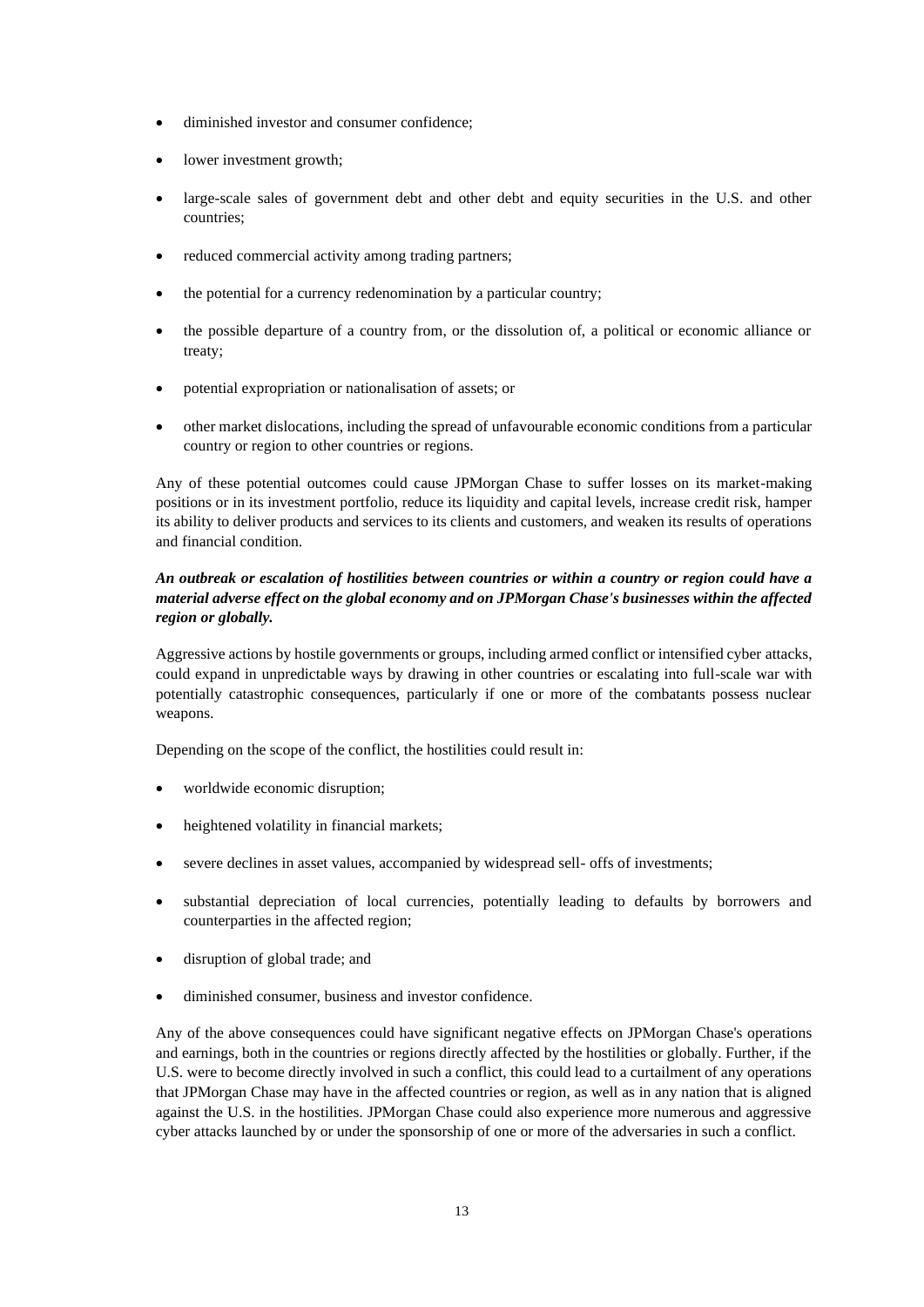### *JPMorgan Chase's business and operations in certain countries can be adversely affected by local economic, political, regulatory and social factors.*

Some of the countries in which JPMorgan Chase conducts business have economies or markets that are less developed and more volatile or may have political, legal and regulatory regimes that are less established or predictable than other countries in which JPMorgan Chase operates. In addition, in some jurisdictions in which JPMorgan Chase conducts business, the local economy and business activity are subject to substantial government influence or control. Some of these countries have in the past experienced economic disruptions, including:

- extreme currency fluctuations;
- high inflation:
- low or negative growth; and
- defaults or reduced ability to service sovereign debt.

The governments in these countries have sometimes reacted to these developments by imposing restrictive policies that adversely affect the local and regional business environment, such as:

- price, capital or exchange controls, including imposition of punitive transfer and convertibility restrictions or forced currency exchange;
- expropriation or nationalisation of assets or confiscation of property, including intellectual property; and
- changes in laws, rules and regulations.

The impact of these actions could be accentuated in trading markets that are smaller, less liquid and more volatile than more-developed markets. These types of government actions can negatively affect JPMorgan Chase's operations in the relevant country, either directly or by suppressing the business activities of local clients or multi- national clients that conduct business in the jurisdiction.

In addition, emerging markets countries, as well as certain more developed countries, have been susceptible to unfavourable social developments arising from poor economic conditions or governmental actions, including:

- widespread demonstrations, civil unrest or general strikes;
- crime and corruption;
- security and personal safety issues;
- an outbreak or escalation of hostilities;
- overthrow of incumbent governments;
- terrorist attacks; and
- other forms of internal discord.

These economic, political, regulatory and social developments have in the past resulted in, and in the future could lead to, conditions that can adversely affect JPMorgan Chase's operations in those countries and impair the revenues, growth and profitability of those operations. In addition, any of these events or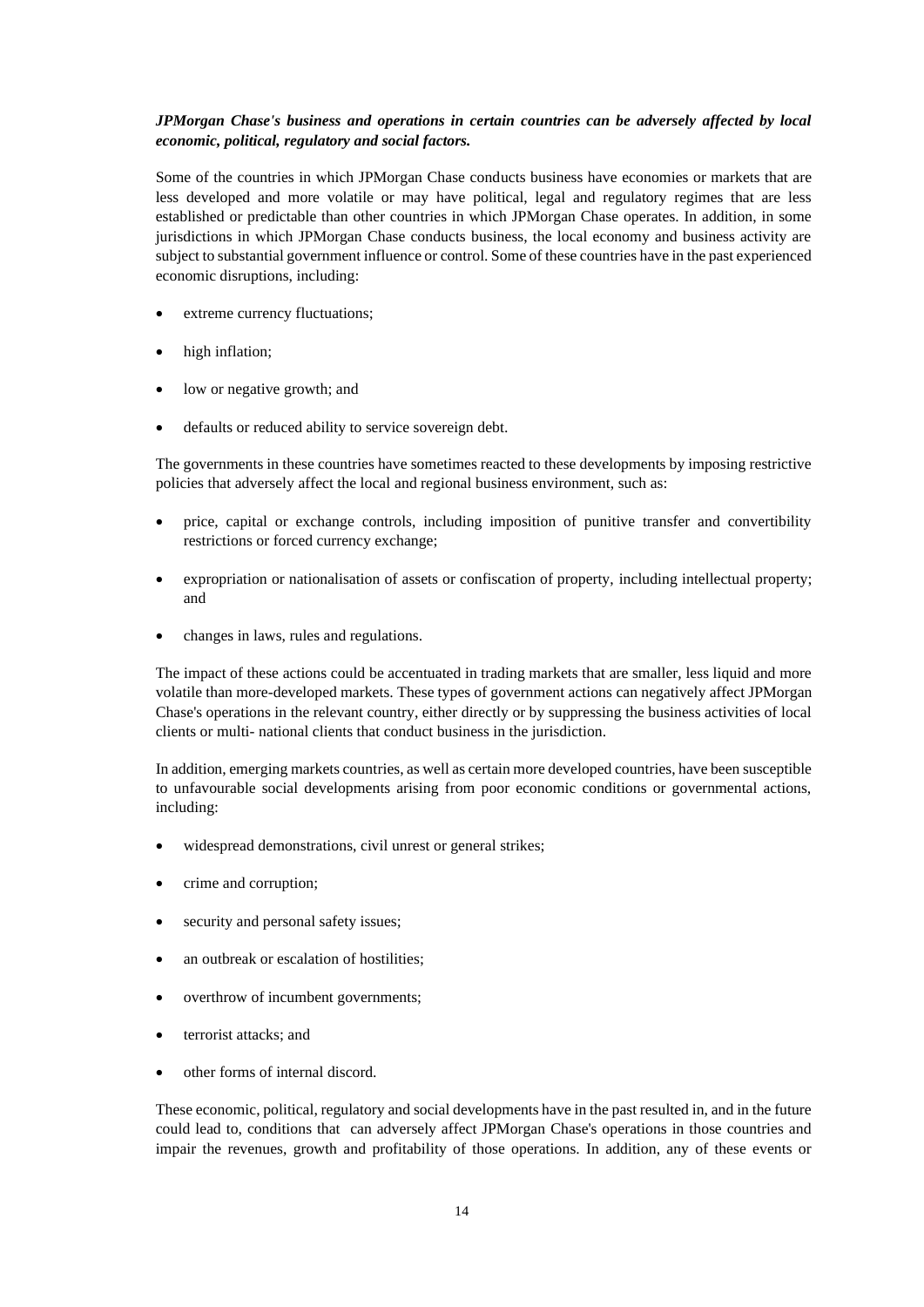circumstances in one country can affect JPMorgan Chase's operations and investments in another country or countries, including in the U.S.

### **3. Market and Credit Risks**

*Economic and market events and conditions can materially affect JPMorgan Chase's businesses and investment and market-making positions.*

JPMorgan Chase's results of operations can be negatively affected by adverse changes in any of the following:

- investor, consumer and business sentiment;
- events that reduce confidence in the financial markets;
- inflation or deflation:
- high unemployment or, conversely, a tightening labour market;
- the availability and cost of capital, liquidity and credit;
- levels and volatility of interest rates, credit spreads and market prices for currencies, equities and commodities, and the duration of any changes in levels or volatility;
- the economic effects of an outbreak or escalation of hostilities, terrorism or other geopolitical instabilities, cyber attacks, climate change, natural disasters, severe weather conditions, health emergencies, the spread of infectious diseases, epidemics or pandemics or other extraordinary events beyond JPMorgan Chase's control; and
- the health of the U.S. and global economies.

All of these are affected by global economic, market and political events and conditions, as well as regulatory restrictions.

In addition, JPMorgan Chase's investment portfolio and market- making businesses can suffer losses due to unanticipated market events, including:

- severe declines in asset values;
- unexpected credit events;
- unforeseen events or conditions that may cause previously uncorrelated factors to become correlated (and vice versa);
- the inability to effectively hedge market and other risks related to market-making and investment portfolio positions; or
- other market risks that may not have been appropriately taken into account in the development, structuring or pricing of a financial instrument.

If JPMorgan Chase experiences significant losses in its investment portfolio or from market-making activities, this could reduce JPMorgan Chase's profitability and its liquidity and capital levels, and thereby constrain the growth of its businesses.

## *JPMorgan Chase's consumer businesses can be negatively affected by adverse economic conditions and governmental policies.*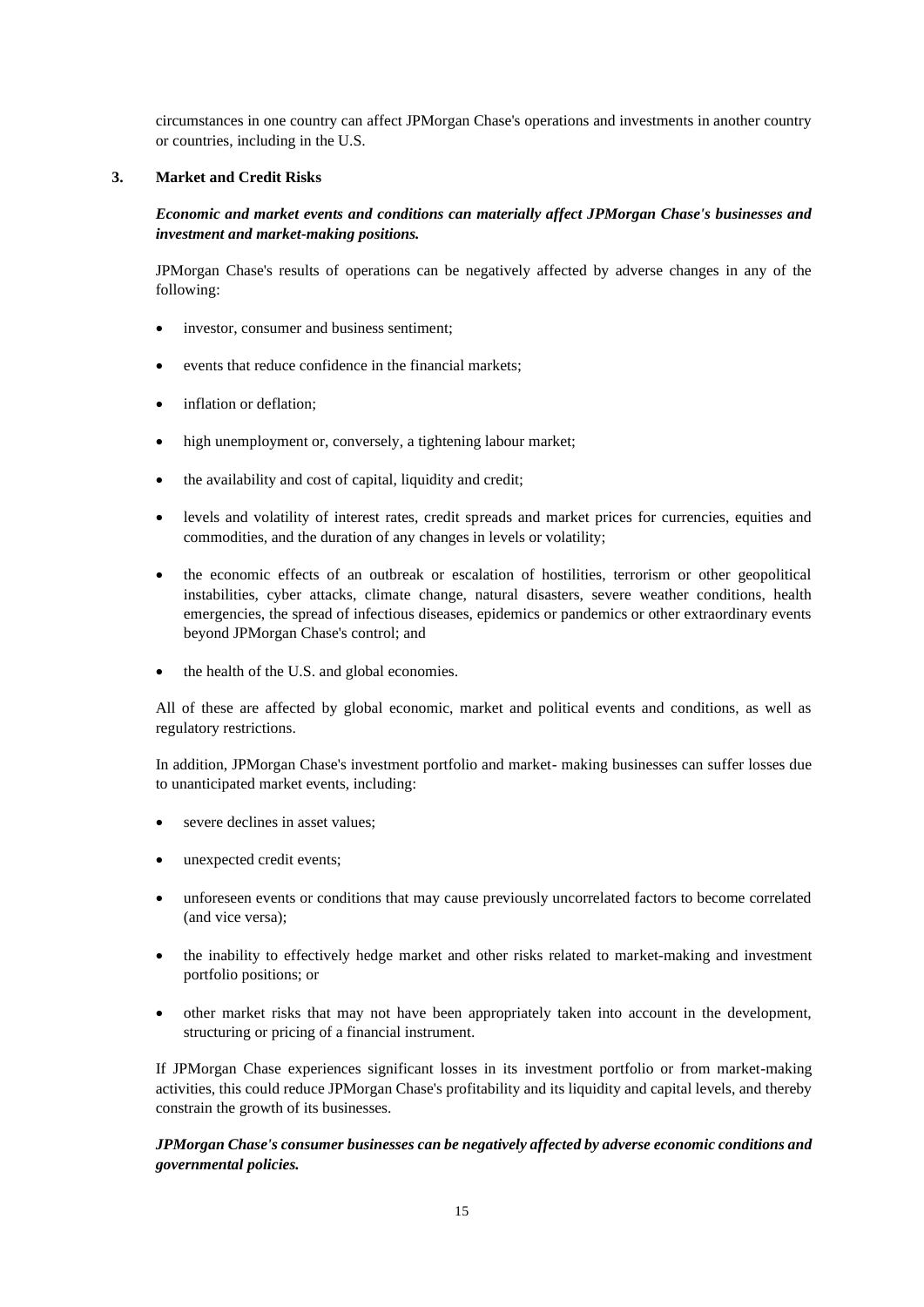JPMorgan Chase's consumer businesses are particularly affected by U.S. and global economic conditions, including:

- personal and household income distribution;
- unemployment or underemployment;
- prolonged periods of exceptionally low interest rates;
- housing prices:
- the level of inflation and its effect on prices for goods and services;
- consumer and small business confidence levels; and
- changes in consumer spending or in the level of consumer debt.

Heightened levels of unemployment or underemployment that result in reduced personal and household income could negatively affect consumer credit performance to the extent that consumers are less able to service their debts. In addition, sustained low growth, low or negative interest rates, inflationary pressures or recessionary conditions could diminish customer demand for the products and services offered by JPMorgan Chase's consumer businesses.

Adverse economic conditions could also lead to an increase in delinquencies, additions to the allowance for credit losses and higher net charge-offs, which can reduce JPMorgan Chase's earnings. These consequences could be significantly worse in certain geographies and industry segments where declining industrial or manufacturing activity has resulted in or could result in higher levels of unemployment, or where high levels of consumer debt, such as outstanding student loans, could impair the ability of customers to pay their other consumer loan obligations.

JPMorgan Chase's earnings from its consumer businesses could also be adversely affected by governmental policies and actions that affect consumers, including:

- policies and initiatives relating to medical insurance, education, immigration, employment status and housing; and
- policies aimed at the economy more broadly, such as higher taxes and increased regulation which could result in reductions in consumer disposable income.

In addition, governmental proposals to permit student loan obligations to be discharged in bankruptcy proceedings could, if enacted into law, encourage certain of JPMorgan Chase's customers to declare personal bankruptcy and thereby trigger defaults and charge-offs of credit card and other consumer loans extended to those customers.

### *Unfavourable market and economic conditions can have an adverse effect on JPMorgan Chase's wholesale businesses.*

In JPMorgan Chase's wholesale businesses, market and economic factors can affect the volume of transactions that JPMorgan Chase executes for its clients or for which it advises clients, and, therefore, the revenue that JPMorgan Chase receives from those transactions. These factors can also influence the willingness of other financial institutions and investors to participate in capital markets transactions that JPMorgan Chase manages, such as loan syndications or securities underwritings. Furthermore, if a significant and sustained deterioration in market conditions were to occur, the profitability of JPMorgan Chase's capital markets businesses, including its loan syndication, securities underwriting and leveraged lending activities, could be reduced to the extent that those businesses: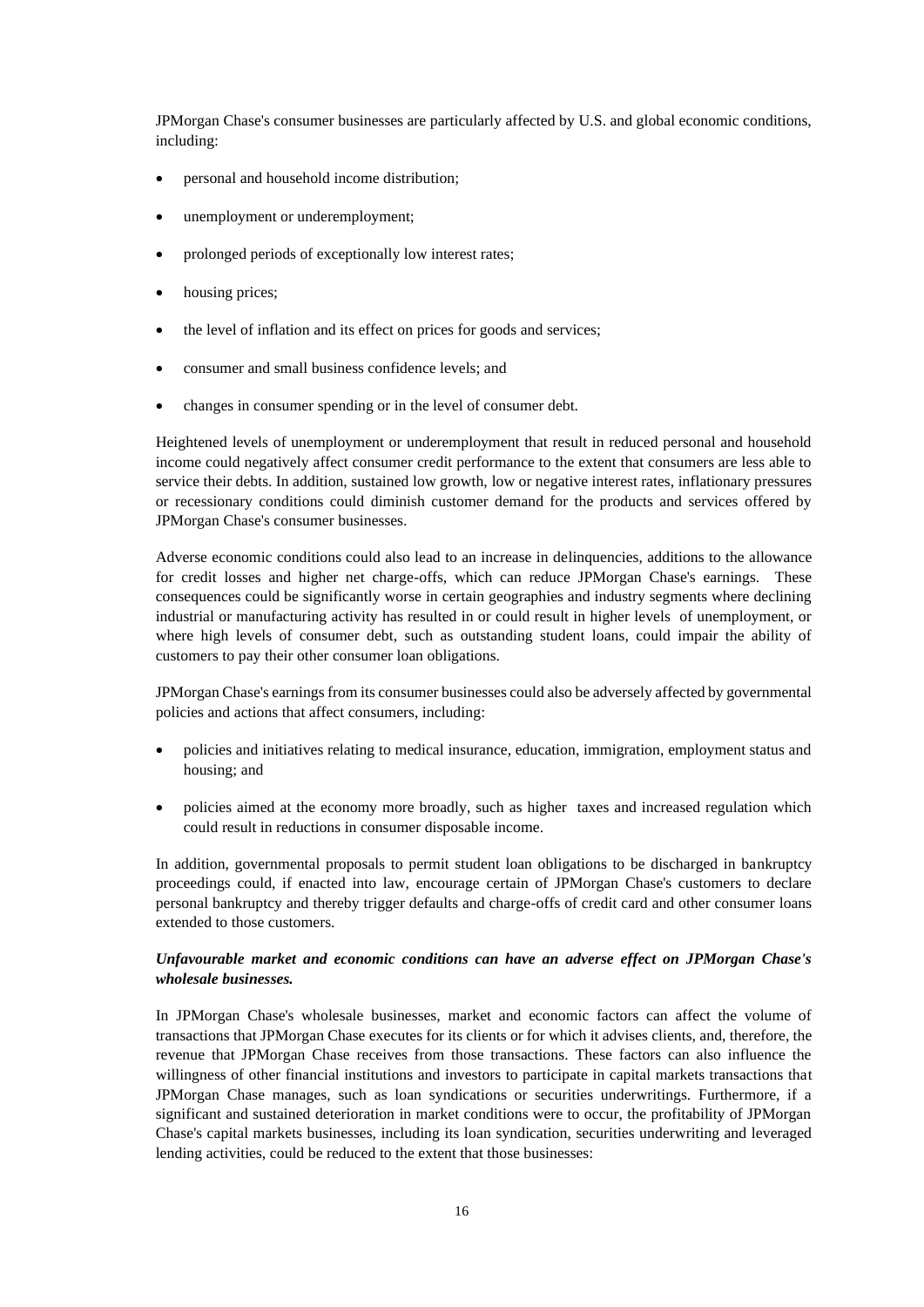- earn less fee revenue due to lower transaction volumes, including when clients are unwilling or unable to refinance their outstanding debt obligations in unfavourable market conditions; or
- dispose of portions of credit commitments at a loss, or hold larger residual positions in credit commitments that cannot be sold at favourable prices.

An adverse change in market conditions in particular segments of the economy, such as a sudden and severe downturn in oil and gas prices or an increase in commodity prices, or sustained changes in consumer behaviour that affect specific economic sectors, could have a material adverse effect on clients of JPMorgan Chase whose operations or financial condition are directly or indirectly dependent on the health or stability of those market segments or economic sectors, as well as clients that are engaged in related businesses. JPMorgan Chase could incur losses on its loans and other credit commitments to clients that operate in, or are dependent on, any sector of the economy that is under stress.

The fees that JPMorgan Chase earns from managing client assets or holding assets under custody for clients could be diminished by declining asset values or other adverse macroeconomic conditions. For example, higher interest rates or a downturn in financial markets could affect the valuations of client assets that JPMorgan Chase manages or holds under custody, which, in turn, could affect JPMorgan Chase's revenue from fees that are based on the amount of assets under management or custody. Similarly, adverse macroeconomic or market conditions could prompt outflows from JPMorgan Chase funds or accounts, or cause clients to invest in products that generate lower revenue. Substantial and unexpected withdrawals from a JPMorgan Chase fund can also hamper the investment performance of the fund, particularly if the outflows create the need for the fund to dispose of fund assets at disadvantageous times or prices, and could lead to further withdrawals based on the weaker investment performance.

An economic downturn or sustained changes in consumer behaviour that results in shifts in consumer and business spending could also have a negative impact on certain of JPMorgan Chase's wholesale clients, and thereby diminish JPMorgan Chase's earnings from its wholesale operations. For example, the businesses of certain of JPMorgan Chase's wholesale clients are dependent on consistent streams of rental income from commercial real estate properties which are owned or being built by those clients. Sustained adverse economic conditions could result in reductions in the rental cash flows that owners or developers receive from their tenants which, in turn, could depress the values of the properties and impair the ability of borrowers to service or refinance their commercial real estate loans. These consequences could result in JPMorgan Chase experiencing increases in the allowance for credit losses, higher delinquencies, defaults and charge-offs within its commercial real estate loan portfolio and incurring higher costs for servicing a larger volume of delinquent loans in that portfolio, thereby reducing JPMorgan Chase's earnings from its wholesale businesses.

### *Changes in interest rates and credit spreads can adversely affect certain of JPMorgan Chase's revenue and income streams related to its traditional banking and funding activities.*

In general, a low or negative interest rate environment may cause:

- net interest margins to be compressed, which could reduce the amounts that JPMorgan Chase earns on its investment securities portfolio to the extent that it is unable to reinvest contemporaneously in higher-yielding instruments;
- unanticipated or adverse changes in depositor behaviour, which could negatively affect JPMorgan Chase's broader asset and liability management strategy;
- JPMorgan Chase to reduce the amount of deposits that it accepts from customers and clients, which could result in lower revenues; and
- a reduction in the value of JPMorgan Chase's mortgage servicing rights ("**MSRs**") asset, thereby decreasing revenues.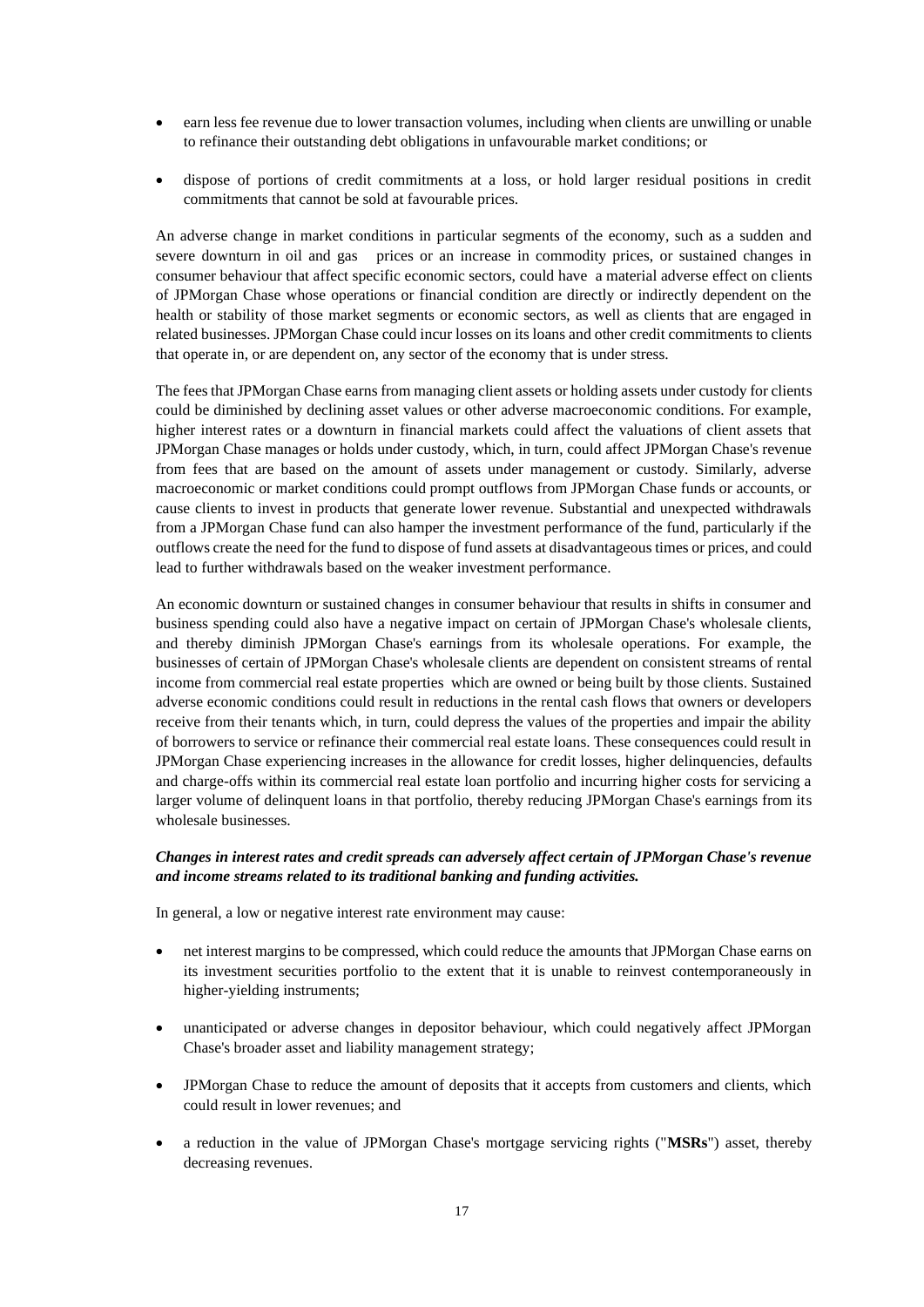When credit spreads widen, it becomes more expensive for JPMorgan Chase to borrow. JPMorgan Chase's credit spreads may widen or narrow not only in response to events and circumstances that are specific to JPMorgan Chase but also as a result of general economic and geopolitical events and conditions. Changes in JPMorgan Chase's credit spreads will affect, positively or negatively, JPMorgan Chase's earnings on certain liabilities, such as derivatives, that are recorded at fair value.

When interest rates are increasing, JPMorgan Chase can generally be expected to earn higher net interest income. However, higher interest rates can also lead to:

- fewer originations of commercial and residential real estate loans;
- losses on underwriting exposures;
- the loss of deposits, including in the event that JPMorgan Chase makes incorrect assumptions about depositor behaviour;
- unrealised mark-to-market losses on available-for-sale ("**AFS**") securities held in the investment securities portfolio;
- lower net interest income if central banks introduce interest rate increases more quickly than anticipated and this results in a misalignment in the pricing of short-term and long-term borrowings;
- less liquidity in the financial markets; and
- higher funding costs.

All of these outcomes could adversely affect JPMorgan Chase's earnings or its liquidity and capital levels. Higher interest rates can also negatively affect the payment performance on loans within JPMorgan Chase's consumer and wholesale loan portfolios that are linked to variable interest rates. If borrowers of variable rate loans are unable to afford higher interest payments, those borrowers may reduce or stop making payments, thereby causing JPMorgan Chase to incur losses and increased operational costs related to servicing a higher volume of delinquent loans.

## *JPMorgan Chase's results may be materially affected by market fluctuations and significant changes in the value of financial instruments.*

The value of securities, derivatives and other financial instruments which JPMorgan Chase owns or in which it makes markets can be materially affected by market fluctuations. Market volatility, illiquid market conditions and other disruptions in the financial markets may make it extremely difficult to value certain financial instruments. Subsequent valuations of financial instruments in future periods, in light of factors then prevailing, may result in significant changes in the value of these instruments. In addition, at the time of any disposition of these financial instruments, the price that JPMorgan Chase ultimately realises will depend on the demand and liquidity in the market at that time and may be materially lower than their current fair value. Any of these factors could cause a decline in the value of financial instruments that JPMorgan Chase owns or in which it makes markets, which may have an adverse effect on JPMorgan Chase's results of operations.

JPMorgan Chase's risk management and monitoring processes, including its stress testing framework, seek to quantify and control JPMorgan Chase's exposure to more extreme market moves. However, JPMorgan Chase's hedging and other risk management strategies may not be effective, and it could incur significant losses, if extreme market events were to occur.

## *Ongoing effects of the COVID-19 pandemic could harm the global economy and negatively affect JPMorgan Chase's businesses.*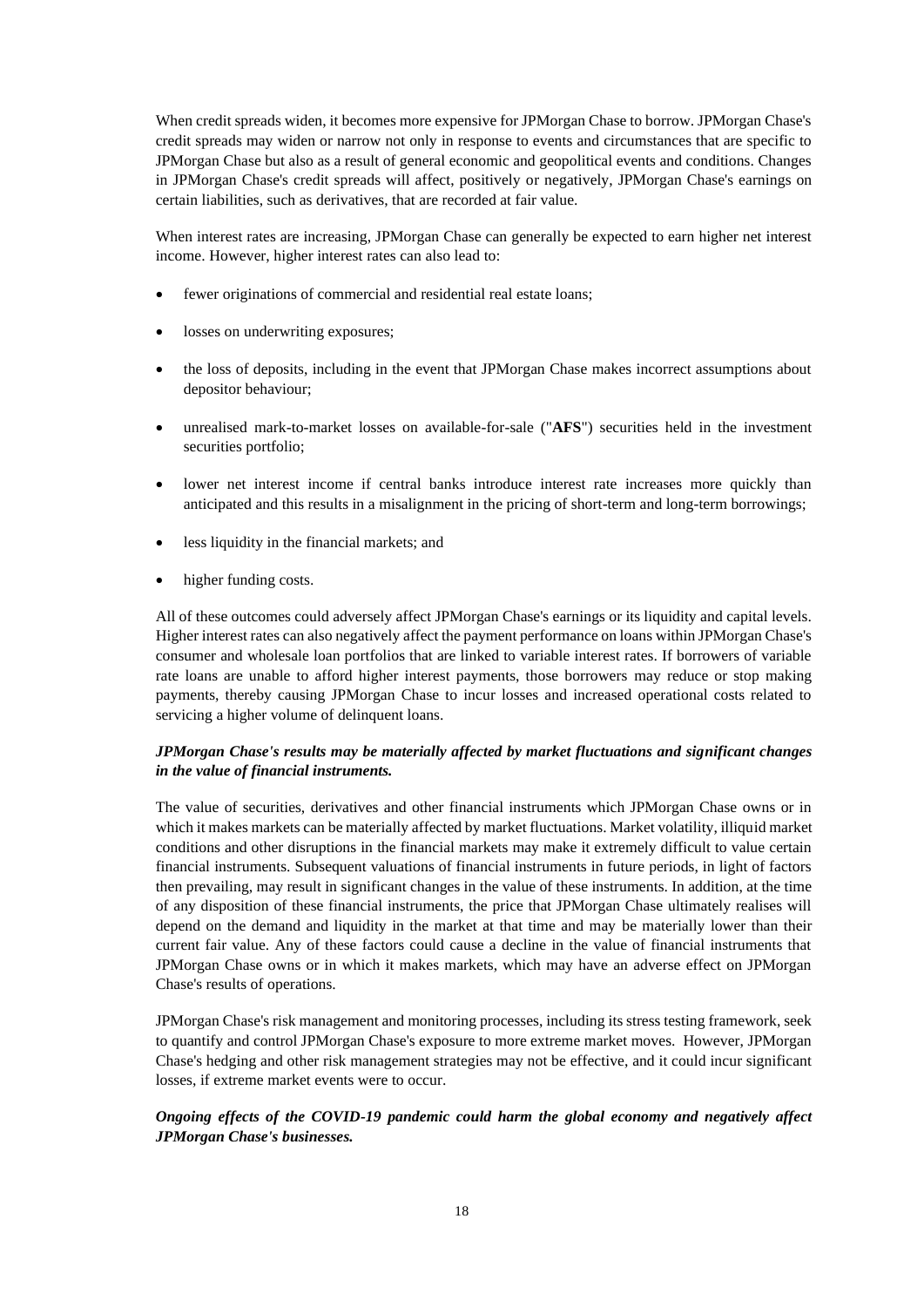On 11 March 2020, the World Health Organization declared the outbreak of a strain of novel coronavirus disease, COVID-19, to be a global pandemic. The COVID-19 pandemic and governmental responses to the pandemic, which included the institution of social distancing and shelter-in-place requirements in certain areas of the U.S. and other countries, resulted in adverse impacts on global economic conditions, including:

- significant disruption and volatility in the financial markets;
- significant disruption of global supply chains; and
- closures of many businesses, leading to loss of revenues and increased unemployment.

The adverse economic conditions caused by the pandemic have had a negative impact on certain of JPMorgan Chase's businesses and results of operations, including:

- reduction in demand for certain products and services from JPMorgan Chase's clients and customers, resulting in lower revenue; and
- increases in the allowance for credit losses during the early stages of the pandemic.

Although global economic conditions have been improving despite the continuation of the COVID-19 pandemic, any ongoing negative economic impacts arising from the pandemic or any prolongation or worsening of the pandemic, including as a result of additional waves or variants of the COVID-19 disease or the emergence of other diseases that have similar outcomes, could have significant adverse effects on JPMorgan Chase's businesses, results of operations and financial condition, including:

- recognition of charge-offs and increases in the allowance for credit losses, including any delayed recognition of charge-offs due to the impact of government stimulus actions or payment assistance provided to clients and customers;
- material impacts on the value of securities, derivatives and other financial instruments which JPMorgan Chase owns or in which it makes markets;
- downgrades in JPMorgan Chase's credit ratings;
- constraints on liquidity or capital due to elevated levels of deposits, increases in risk-weighted assets ("**RWA**") related to supporting client activities, downgrades in client credit ratings, regulatory actions or other factors, any or all of which could require JPMorgan Chase to take or refrain from taking actions that it otherwise would under its liquidity and capital management strategies; and
- the possibility that significant portions of JPMorgan Chase's workforce are unable to work effectively, including because of illness, quarantines, shelter-in-place arrangements, government actions or other restrictions in connection with the pandemic.

The extent to which the COVID-19 pandemic negatively affects JPMorgan Chase's businesses, results of operations and financial condition, as well as its regulatory capital and liquidity ratios, will depend on future developments that are uncertain and cannot be fully predicted, including:

- the ultimate scope and duration of the pandemic;
- the effectiveness and acceptance of vaccines, and their availability in certain regions;
- actions taken by governmental authorities and other third parties in response to the pandemic; and
- the effect that the pandemic or any prolongation or worsening of the pandemic may have on the pace of economic growth, inflation, the strength of labour markets, particularly in light of the expiration of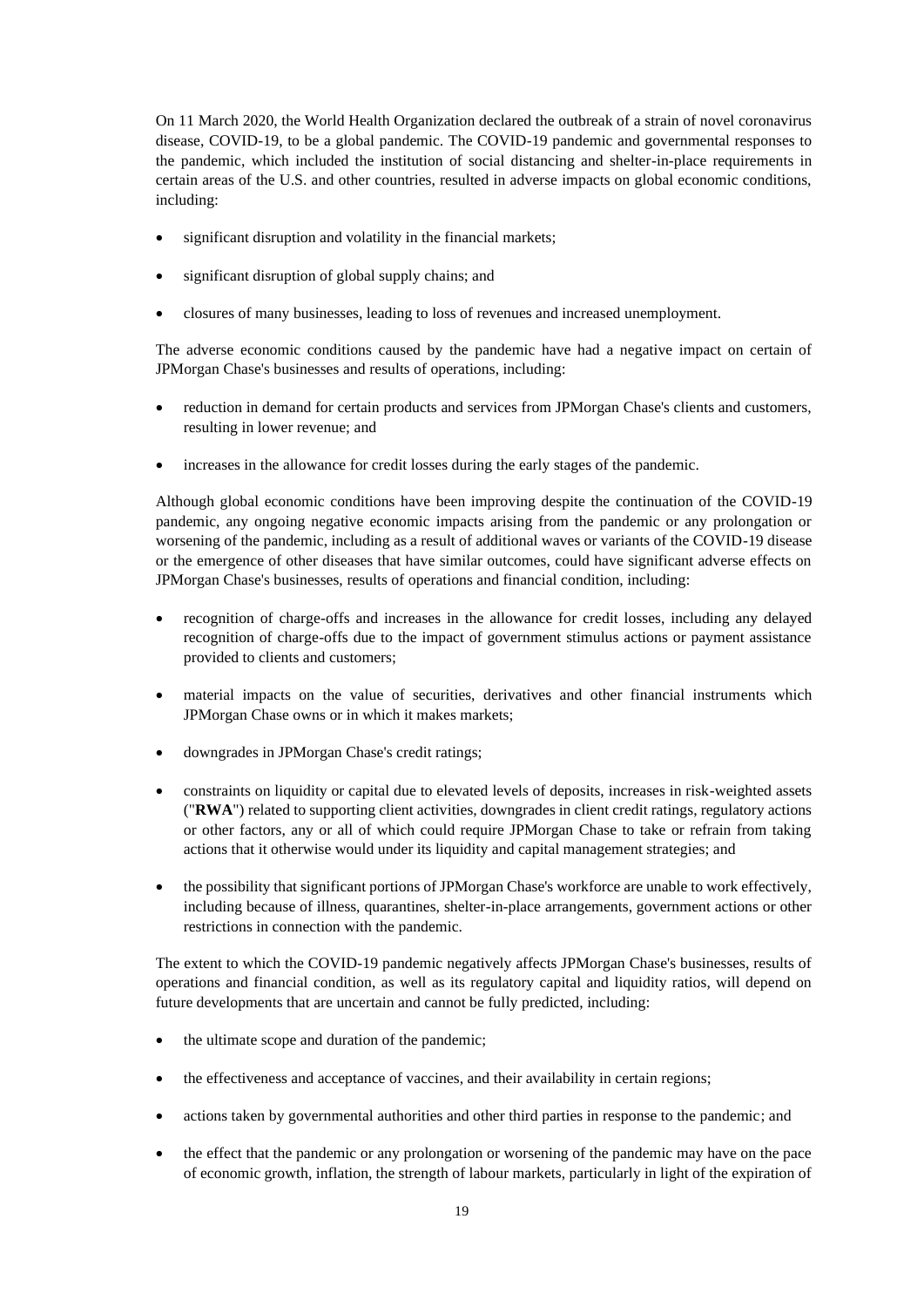government assistance programs, and the potential for changes in consumer behaviour that could have longer-term impacts on certain economic sectors.

In addition, JPMorgan Chase's participation in U.S. government programs designed to support individuals, households and businesses impacted by the economic disruptions caused by the COVID-19 pandemic, whether directly or indirectly, including on behalf of customers and clients or by affiliated entities, newlyacquired businesses or companies in which JPMorgan Chase has made principal investments, could be criticised and subject JPMorgan Chase to:

- increased governmental and regulatory scrutiny;
- negative publicity; and
- increased exposure to litigation,

any or all of which could increase JPMorgan Chase's operational, legal and compliance costs and damage its reputation. To the extent that the COVID-19 pandemic adversely affects JPMorgan Chase's business, results of operations and financial condition, it may also have the effect of heightening many of the other risks described below.

# *JPMorgan Chase can be negatively affected by adverse changes in the financial condition of clients, counterparties, custodians and CCPs.*

JPMorgan Chase routinely executes transactions with clients and counterparties such as corporations, financial institutions, asset managers, hedge funds, securities exchanges and government entities within and outside the U.S. Many of these transactions expose JPMorgan Chase to the credit risk of its clients and counterparties, and can involve JPMorgan Chase in disputes and litigation if a client or counterparty defaults. JPMorgan Chase can also be subject to losses or liability where a financial institution that it has appointed to provide custodial services for client assets or funds becomes insolvent as a result of fraud or the failure to abide by existing laws and obligations.

A default by, or the financial or operational failure of, a CCP through which JPMorgan Chase executes contracts would require JPMorgan Chase to replace those contracts, thereby increasing its operational costs and potentially resulting in losses. In addition, JPMorgan Chase can be exposed to losses if a member of a CCP in which JPMorgan Chase is also a member defaults on its obligations to the CCP because of requirements that each member of the CCP absorb a portion of those losses. Furthermore, JPMorgan Chase can be subject to bearing its share of non-default losses incurred by a CCP, including losses from custodial, settlement or investment activities or due to cyber or other security breaches. As part of its clearing services activities, JPMorgan Chase is exposed to the risk of non-performance by its clients, which it seeks to mitigate by requiring clients to provide adequate collateral. JPMorgan Chase is also exposed to intra-day credit risk of its clients in connection with providing cash management, clearing, custodial and other transaction services to those clients. If a client for which JPMorgan Chase provides these services becomes bankrupt or insolvent, JPMorgan Chase may incur losses, become involved in disputes and litigation with one or more CCPs, the client's bankruptcy estate and other creditors, or be subject to regulatory investigations. All of the foregoing events can increase JPMorgan Chase's operational and litigation costs, and JPMorgan Chase may suffer losses to the extent that any collateral that it has received is insufficient to cover those losses.

Transactions with government entities, including national, state, provincial, municipal and local authorities, can expose JPMorgan Chase to enhanced sovereign, credit, operational and reputation risks. Government entities may, among other things, claim that actions taken by government officials were beyond the legal authority of those officials or repudiate transactions authorised by a previous incumbent government. These types of actions have in the past caused, and could in the future cause, JPMorgan Chase to suffer losses or hamper its ability to conduct business in the relevant jurisdiction.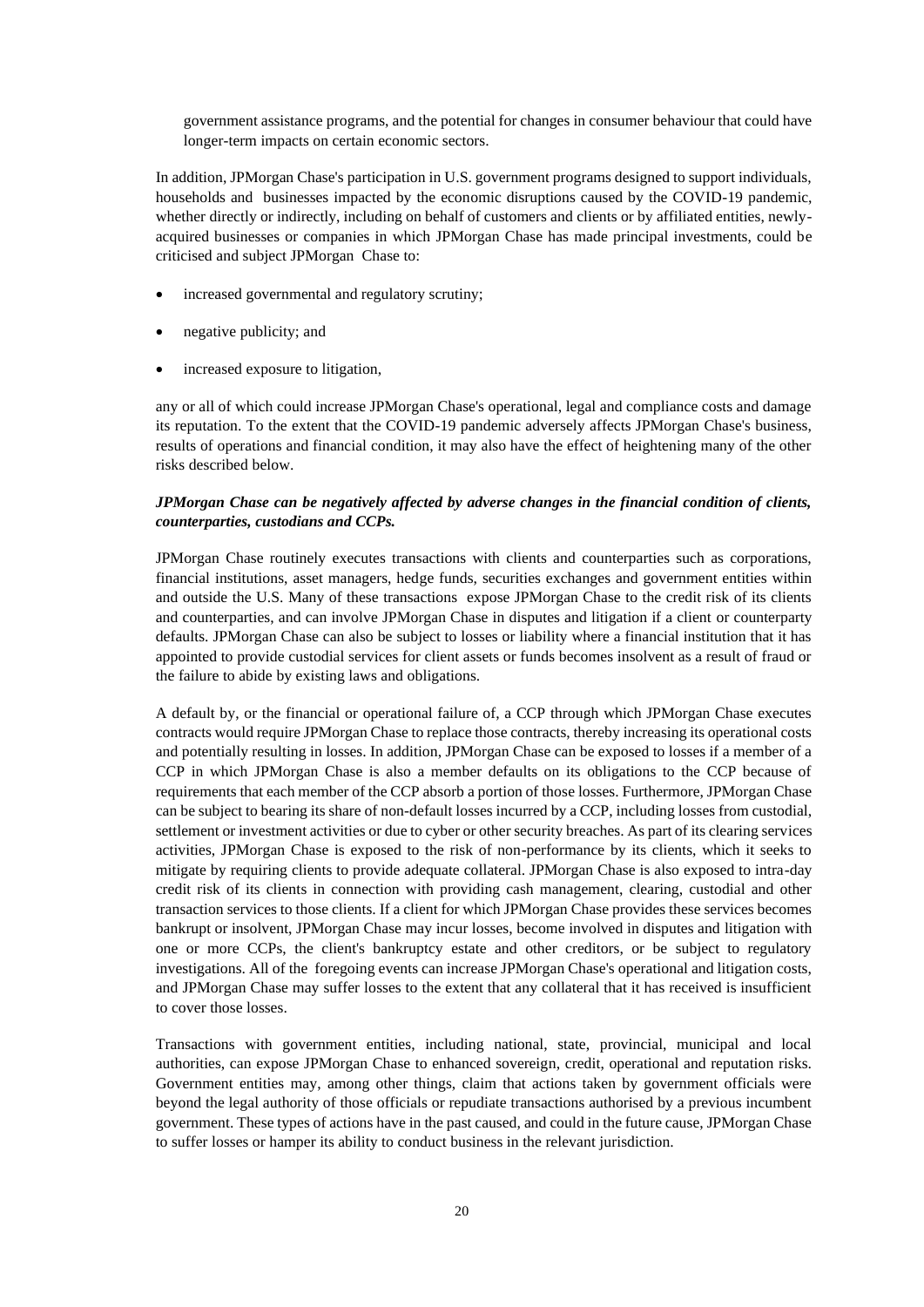In addition, local laws, rules and regulations could limit JPMorgan Chase's ability to resolve disputes and litigation in the event of a counterparty default or unwillingness to make previously agreed-upon payments, which could subject JPMorgan Chase to losses.

Disputes may arise with counterparties to derivatives contracts with regard to the terms, the settlement procedures or the value of underlying collateral. The disposition of those disputes could cause JPMorgan Chase to incur unexpected transaction, operational and legal costs, or result in credit losses. These consequences can also impair JPMorgan Chase's ability to effectively manage its credit risk exposure from its market activities, or cause harm to JPMorgan Chase's reputation.

The financial or operational failure of a significant market participant, such as a major financial institution or a CCP, or concerns about the creditworthiness of such a market participant, can have a cascading effect within the financial markets. JPMorgan Chase's businesses could be significantly disrupted by such an event, particularly if it leads to other market participants incurring significant losses, experiencing liquidity issues or defaulting, and JPMorgan Chase is likely to have significant interrelationships with, and credit exposure to, such a significant market participant.

#### *JPMorgan Chase may suffer losses if the value of collateral declines in stressed market conditions.*

During periods of market stress or illiquidity, JPMorgan Chase's credit risk may be further increased when:

- JPMorgan Chase fails to realise the fair value of the collateral it holds;
- collateral is liquidated at prices that are not sufficient to recover the full amount owed to it; or
- counterparties are unable to post collateral, whether for operational or other reasons.

Furthermore, disputes with counterparties concerning the valuation of collateral may increase in times of significant market stress, volatility or illiquidity, and JPMorgan Chase could suffer losses during these periods if it is unable to realise the fair value of collateral or to manage declines in the value of collateral.

### *JPMorgan Chase could incur significant losses arising from concentrations of credit and market risk.*

JPMorgan Chase is exposed to greater credit and market risk to the extent that groupings of its clients or counterparties:

- engage in similar or related businesses, or in businesses in related industries;
- do business in the same geographic region; or
- have business profiles, models or strategies that could cause their ability to meet their obligations to be similarly affected by changes in economic conditions.

For example, a significant deterioration in the credit quality of one of JPMorgan Chase's borrowers or counterparties could lead to concerns about the creditworthiness of other borrowers or counterparties in similar, related or dependent industries. This type of interrelationship could exacerbate JPMorgan Chase's credit, liquidity and market risk exposure and potentially cause it to incur losses, including fair value losses in its market-making businesses and investment portfolios. In addition, JPMorgan Chase may be required to increase the allowance for credit losses with respect to certain clients or industries in order to align with directives or expectations of its banking regulators.

Similarly, challenging economic conditions that affect a particular industry or geographic area could lead to concerns about the credit quality of JPMorgan Chase's borrowers or counterparties not only in that particular industry or geography but in related or dependent industries, wherever located. These conditions could also heighten concerns about the ability of customers of JPMorgan Chase's consumer businesses who live in those areas or work in those affected industries or related or dependent industries to meet their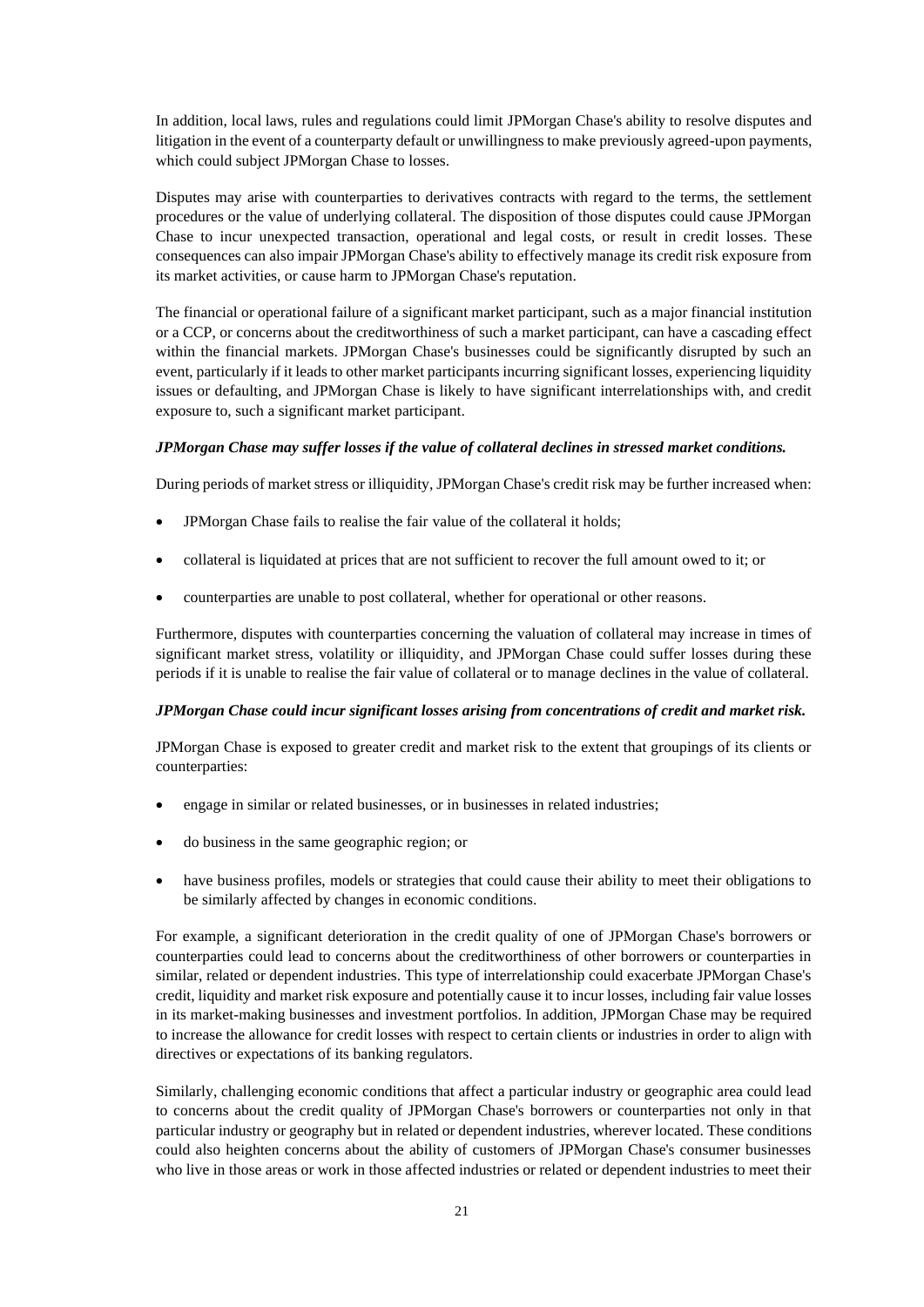obligations to JPMorgan Chase. JPMorgan Chase regularly monitors various segments of its credit and market risk exposures to assess the potential risks of concentration or contagion, but its efforts to diversify or hedge its exposures against those risks may not be successful.

JPMorgan Chase's consumer businesses can also be harmed by an excessive expansion of consumer credit by bank or non-bank competitors. Heightened competition for certain types of consumer loans could prompt industry-wide reactions such as significant reductions in the pricing or margins of those loans or the making of loans to less-creditworthy borrowers. If large numbers of consumers subsequently default on their loans, whether due to weak credit profiles, an economic downturn or other factors, this could impair their ability to repay obligations owed to JPMorgan Chase and result in higher charge-offs and other credit-related losses. More broadly, widespread defaults on consumer debt could lead to recessionary conditions in the U.S. economy, and JPMorgan Chase's consumer businesses may earn lower revenues in such an environment.

If JPMorgan Chase is unable to reduce positions effectively during a market dislocation, this can increase both the market and credit risks associated with those positions and the level of RWA that JPMorgan Chase holds on its balance sheet. These factors could adversely affect JPMorgan Chase's capital position, funding costs and the profitability of its businesses.

#### **4. Liquidity and Capital Risks**

#### *JPMorgan Chase's ability to operate its businesses could be impaired if its liquidity is constrained.*

JPMorgan Chase's liquidity could be impaired at any given time by factors such as:

- market-wide illiquidity or disruption;
- unforeseen liquidity or capital requirements, including as a result of changes in laws, rules and regulations;
- inability to sell assets, or to sell assets at favourable times or prices;
- default by a CCP or other significant market participant;
- unanticipated outflows of cash or collateral;
- unexpected loss of consumer deposits or higher than anticipated draws on lending-related commitments; and
- lack of market or customer confidence in JPMorgan Chase or financial institutions in general.

A reduction in JPMorgan Chase's liquidity may be caused by events over which it has little or no control. For example, during periods of market stress, low investor confidence and significant market illiquidity could result in higher funding costs for JPMorgan Chase and could limit its access to some of its traditional sources of liquidity.

JPMorgan Chase may need to raise funding from alternative sources if its access to stable and lower-cost sources of funding, such as deposits and borrowings from Federal Home Loan Banks, is reduced. Alternative sources of funding could be more expensive or limited in availability. JPMorgan Chase's funding costs could also be negatively affected by actions that JPMorgan Chase may take in order to:

- satisfy applicable liquidity coverage ratio and net stable funding ratio requirements;
- address obligations under its resolution plan; or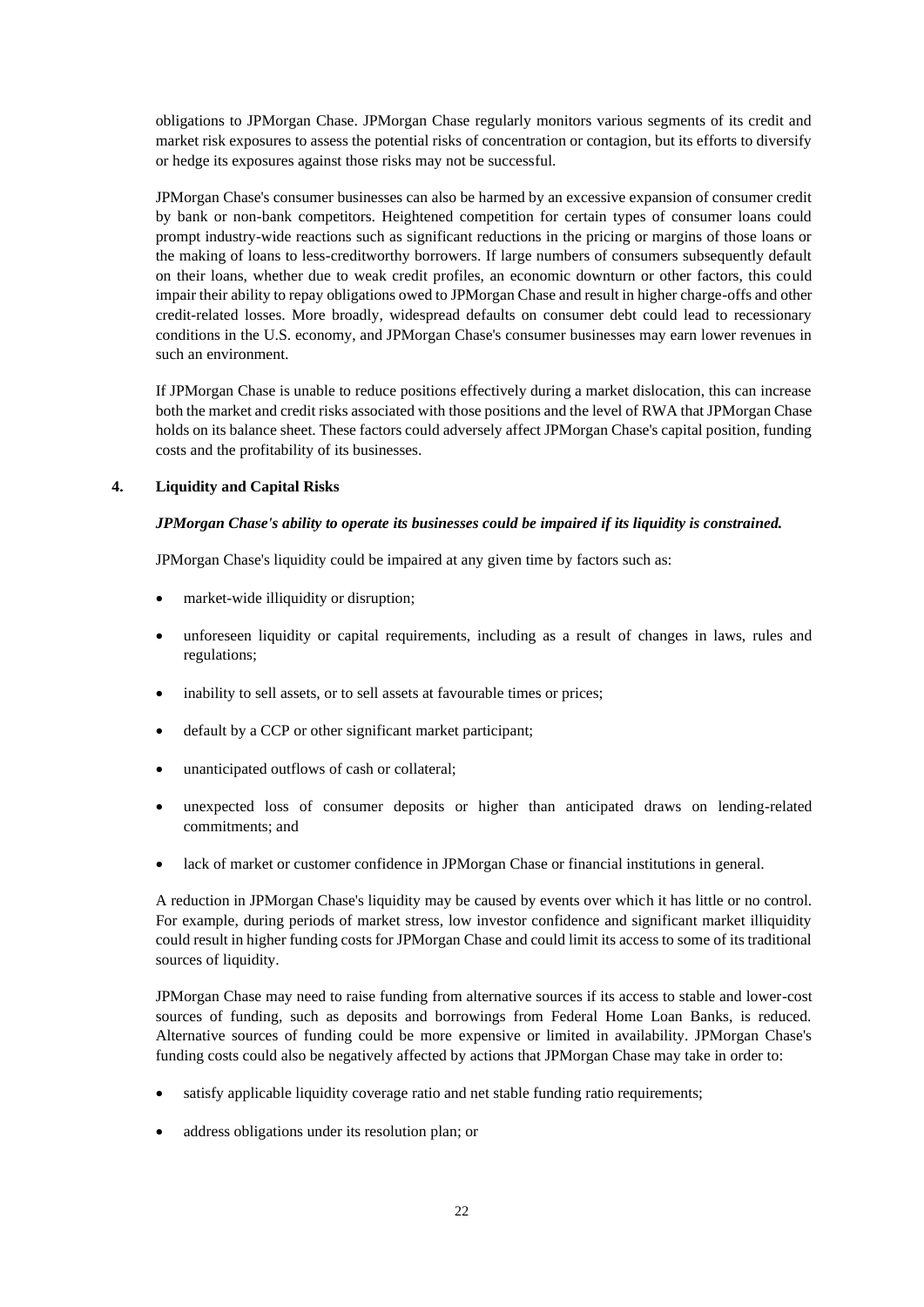• satisfy regulatory requirements in jurisdictions outside the U.S. relating to the pre-positioning of liquidity in subsidiaries that are material legal entities.

More generally, if JPMorgan Chase fails to effectively manage its liquidity, this could constrain its ability to fund or invest in its businesses and subsidiaries, and thereby adversely affect its results of operations.

### *JPMorgan Chase & Co. is a holding company and depends on the cash flows of its subsidiaries to make payments on its outstanding securities.*

JPMorgan Chase & Co. is a holding company that holds the stock of JPMorgan Chase Bank, N.A. and an intermediate holding company, JPMorgan Chase Holdings LLC (the "**IHC**"). The IHC in turn generally holds the stock of JPMorgan Chase's subsidiaries other than JPMorgan Chase Bank, N.A. and its subsidiaries. The IHC also owns other assets and provides intercompany lending to the holding company.

The holding company is obligated to contribute to the IHC substantially all the net proceeds received from securities issuances (including issuances of senior and subordinated debt securities and of preferred and common stock).

The ability of JPMorgan Chase Bank, N.A. and the IHC to make payments to the holding company is also limited. JPMorgan Chase Bank, N.A. is subject to regulatory restrictions on its dividend distributions, as well as capital adequacy requirements, such as the Supplementary Leverage Ratio ("**SLR**"), and liquidity requirements and other regulatory restrictions on its ability to make payments to the holding company. The IHC is prohibited from paying dividends or extending credit to the holding company if certain capital or liquidity thresholds are breached or if limits are otherwise imposed by JPMorgan Chase's management or Board of Directors.

As a result of these arrangements, the ability of the holding company to make various payments is dependent on its receiving dividends from JPMorgan Chase Bank, N.A. and dividends and borrowings from the IHC. These limitations could affect the holding company's ability to:

- pay interest on its debt securities;
- pay dividends on its equity securities;
- redeem or repurchase outstanding securities; and
- fulfil its other payment obligations.

These arrangements could also result in the holding company seeking protection under bankruptcy laws or otherwise entering into resolution proceedings at a time earlier than would have been the case absent the existence of the capital and liquidity thresholds to which the IHC is subject.

#### *Reductions in JPMorgan Chase's credit ratings may adversely affect its liquidity and cost of funding.*

JPMorgan Chase & Co. and certain of its principal subsidiaries are rated by credit rating agencies. Rating agencies evaluate both general and firm-specific and industry-specific factors when determining credit ratings for a particular financial institution, including:

- expected future profitability;
- risk management practices;
- legal expenses;
- ratings differentials between bank holding companies and their bank and non-bank subsidiaries;
- regulatory developments;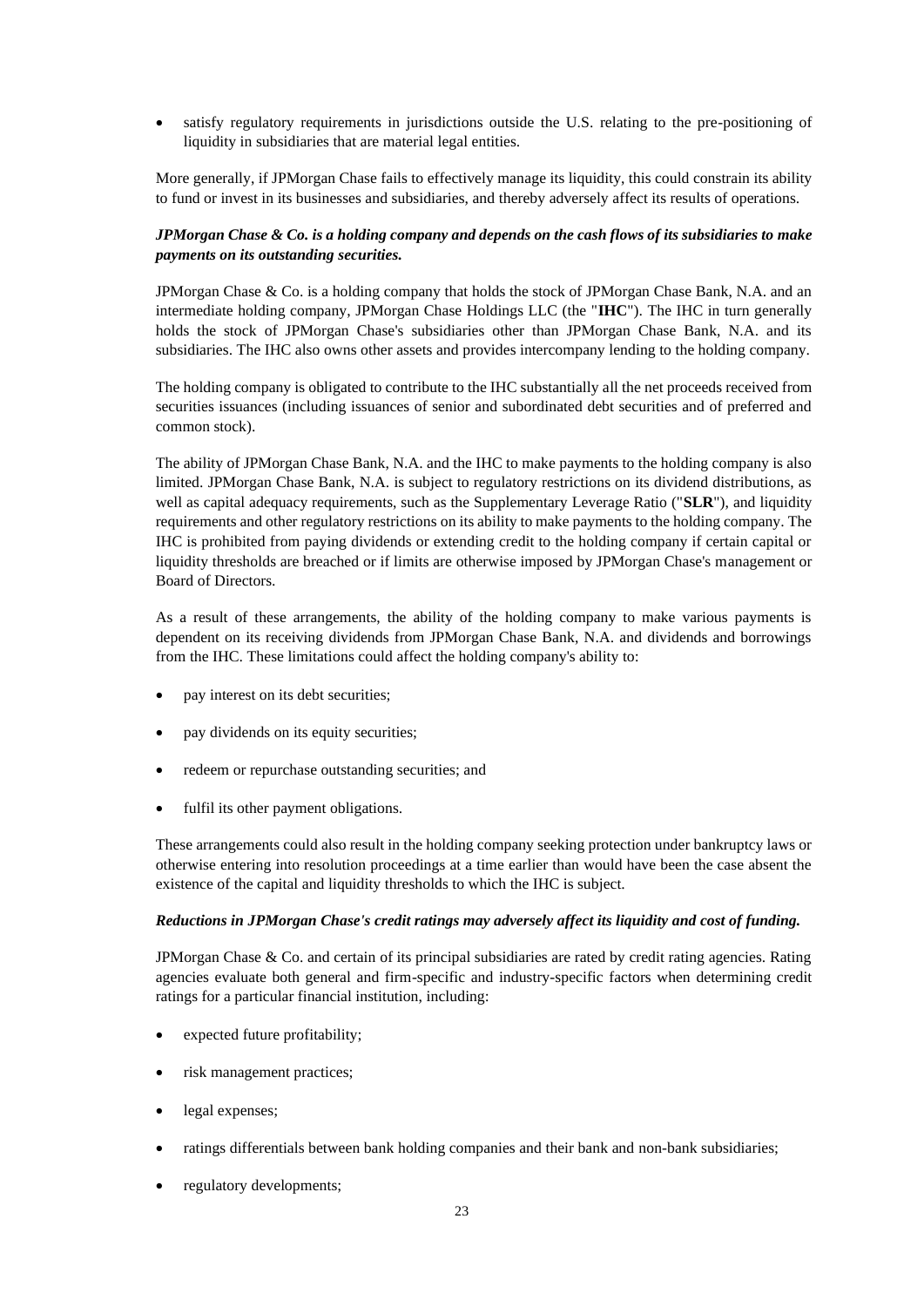- assumptions about government support; and
- economic and geopolitical developments.

JPMorgan Chase closely monitors and manages, to the extent that it is able, factors that could influence its credit ratings. However, there is no assurance that JPMorgan Chase's credit ratings will not be lowered in the future. Furthermore, any such downgrade could occur at times of broader market instability when JPMorgan Chase's options for responding to events may be more limited and general investor confidence is low.

A reduction in JPMorgan Chase's credit ratings could curtail JPMorgan Chase's business activities and reduce its profitability in a number of ways, including:

- reducing its access to capital markets;
- materially increasing its cost of issuing and servicing securities;
- triggering additional collateral or funding requirements; and
- decreasing the number of investors and counterparties that are willing or permitted to do business with or lend to JPMorgan Chase.

Any rating reduction could also increase the credit spreads charged by the market for taking credit risk on JPMorgan Chase & Co. and its subsidiaries. This could, in turn, adversely affect the value of debt and other obligations of JPMorgan Chase & Co. and its subsidiaries.

# *The reform and replacement of benchmark rates could adversely affect financial instruments issued, funded, serviced or held by JPMorgan Chase and expose it to litigation and other disputes.*

Interest rate, equity, foreign exchange rate and other types of indices which are deemed to be "benchmarks," including those in widespread and longstanding use, have been the subject of ongoing international, national and other regulatory scrutiny and initiatives for reform, including:

- changes to the rules and methodologies under which certain benchmarks are administered;
- initiatives designed to discourage or prohibit the use of certain benchmarks by market participants;
- the introduction of alternative reference rates to be used by market participants in lieu of certain benchmarks; and
- legislative proposals and actions providing for the replacement of reference rates under existing contracts and instruments that are linked to certain benchmarks with alternative reference rates.

Some of these reforms are already effective while others are still to be implemented or are under consideration. These and other reforms relating to benchmarks could:

- cause certain benchmarks to be substantially modified or to be permanently discontinued;
- lead to disruptions in the financial markets, including in connection with the transition to alternative reference rates;
- give rise to litigation and other disputes;
- cause reputational harm to the extent that operational and technology systems are not sufficiently prepared for the transition to alternative reference rates; or
- have other consequences which cannot be fully anticipated.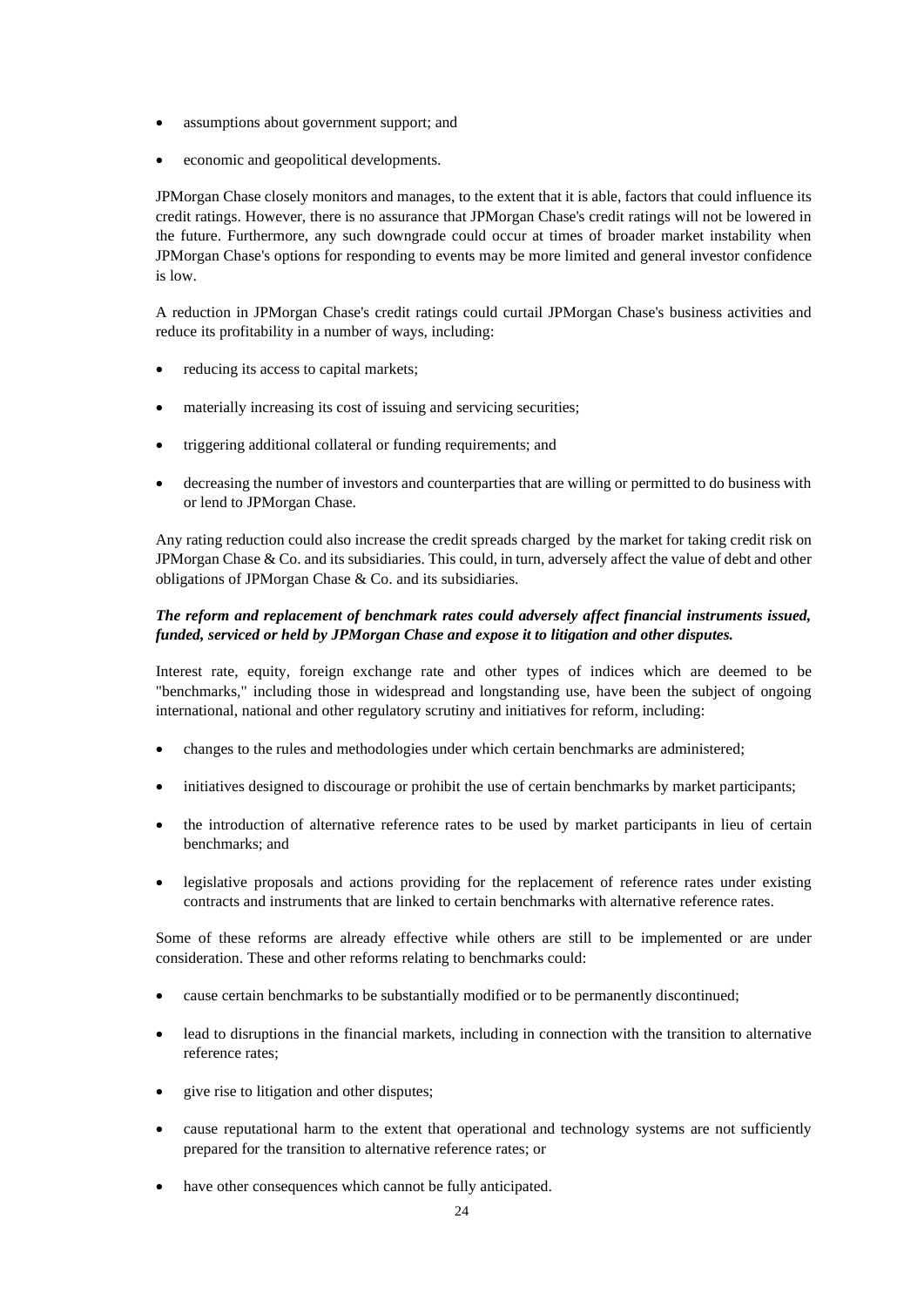Any of these developments, and any future initiatives to regulate, reform or change the administration of benchmarks, could result in adverse consequences to the return on, value of and market for loans, mortgages, securities, derivatives and other financial instruments whose returns are linked to any such benchmark, including those issued, funded, serviced or held by JPMorgan Chase.

Changes in the manner in which certain benchmarks are administered, or the general increased regulatory scrutiny of those benchmarks, could increase the costs and risks of administering or otherwise participating in the setting of those benchmarks and complying with regulations or requirements relating to those benchmarks. Such factors may have the effect of discouraging market participants from continuing to administer or contribute to certain benchmarks, trigger further changes in the rules or methodologies under which certain benchmarks are administered or lead to the discontinuation of certain benchmarks.

Regulators, industry bodies and other market participants in the U.S. and other countries continue to engage in initiatives to develop, introduce and encourage the use of alternative reference rates to replace certain benchmarks, and certain of these alternative rates have gained or are gaining acceptance among market participants. However, there is no assurance that:

- any of these new rates will be similar to, or produce the economic equivalent of, the benchmarks that they seek to replace;
- arrangements by market participants to prepare for the discontinuation of certain benchmarks and the transition to alternative reference rates will be fully effective; or
- a particular alternative reference rate will be widely accepted by market participants, or that market acceptance of that rate will not be hindered by the introduction of other reference rates.

If a particular benchmark were to be discontinued and an alternative reference rate has not been successfully introduced or widely accepted within the market, this could result in significant adverse effects on the financial markets. For example, vast amounts of loans, mortgages, securities, derivatives and other financial instruments are linked to the London Interbank Offered Rate ("**LIBOR**") benchmark. ICE Benchmark Administration, the administrator of LIBOR, has announced that the publication of the principal tenors of U.S. dollar LIBOR will cease after June 30, 2023, and significant progress has been made by regulators, industry bodies and market participants to introduce and implement the Secured Overnight Financing Rate ("**SOFR**") as a replacement rate for U.S. dollar LIBOR. However, if an alternative reference rate such as SOFR has not achieved sufficient market acceptance when the publication of the principal tenors of U.S. dollar LIBOR is discontinued, or if market participants have not otherwise implemented effective transitional arrangements to address that discontinuation, this could result in widespread dislocation in the financial markets, volatility in the pricing of securities, derivatives and other instruments, and the suppression of capital markets activities, all of which could have a negative impact on JPMorgan Chase's results of operations and on U.S. dollar LIBOR-linked securities, credit or other instruments which are issued, funded, serviced or held by JPMorgan Chase.

JPMorgan Chase could also become involved in litigation and other types of disputes with clients, customers, counterparties and investors as a consequence of the transition from U.S. dollar LIBOR and other benchmark rates to replacement rates, including claims that JPMorgan Chase has:

- treated clients, customers, counterparties or investors unfairly, or caused them to experience losses, higher financing costs or lower returns on investments;
- failed to appropriately communicate the effects of the transition from benchmark rates on the products that JPMorgan Chase has sold to its clients and customers, or failed to disclose purported conflicts of interest;
- made inappropriate product recommendations to or investments on behalf of its clients, or sold products that did not serve their intended purpose, in connection with the transition from benchmark rates;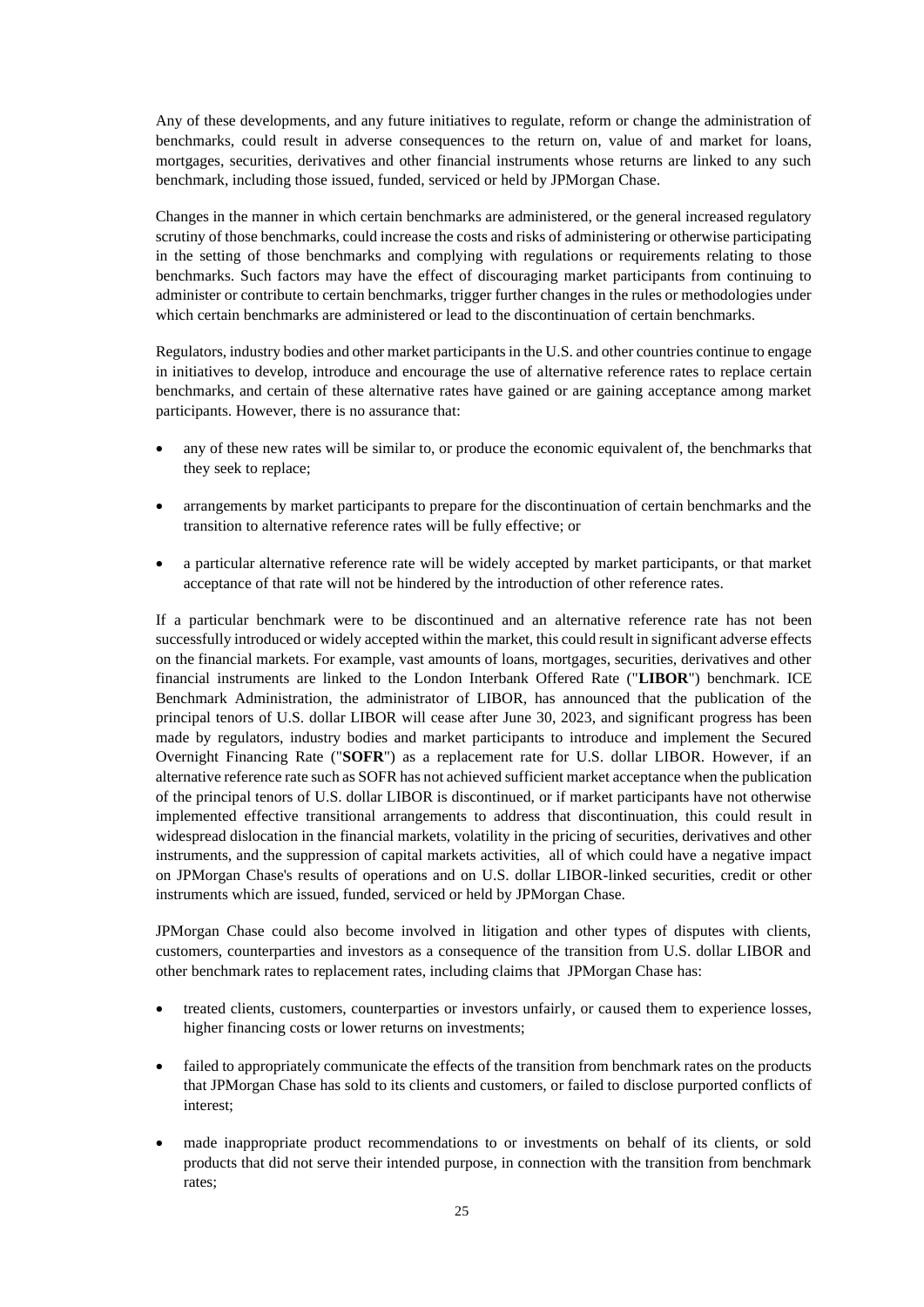- engaged in anti-competitive behaviour, or in the manipulation of markets or specific benchmarks, in connection with the discontinuation of or transition from benchmark rates; or
- disadvantaged clients, customers, counterparties or investors when interpreting or making determinations under the terms of agreements or financial instruments.

These types of claims could subject JPMorgan Chase to higher legal expenses and operational costs, require it to pay significant amounts in connection with resolving litigation and other disputes, and harm its reputation.

### *Maintaining the required level and composition of capital may impact JPMorgan Chase's ability to support business activities, meet evolving regulatory requirements and distribute capital to shareholders.*

JPMorgan Chase is subject to various regulatory capital requirements, including leverage- and risk-based capital requirements. In addition, as a Globally Systemically Important Bank ("**GSIB**"), JPMorgan Chase is required to hold additional capital buffers, including a GSIB surcharge, a SCB, and a countercyclical buffer, each of which is reassessed at least annually. The amount of capital that JPMorgan Chase is required to hold in order to satisfy these leverage-and risk-based requirements could increase at any given time due to factors such as:

- actions by banking regulators, including changes in laws, rules, and regulations;
- actions taken by the Federal Reserve or the U.S. government in response to the economic effects of systemic events, such as the actions taken in response to the COVID-19 pandemic which led to an expansion of the Federal Reserve balance sheet, growth in deposits held by JPMorgan Chase and other U.S. financial institutions and, consequently, an increase in leverage exposure and the GSIB surcharge;
- changes in the composition of JPMorgan Chase's balance sheet or developments that could increase risk weighted assets such as increased market risk, customer delinquencies, client credit rating downgrades or other factors; and
- increases in estimated stress losses as determined by the Federal Reserve under the Comprehensive Capital Analysis and Review, which could increase JPMorgan Chase's SCB.

Any failure by or inability of JPMorgan Chase to maintain the required level and composition of capital, or unfavourable changes in applicable capital requirements, could have an adverse impact on JPMorgan Chase's shareholders, such as:

- reducing the amount of common stock that JPMorgan Chase is permitted to repurchase;
- requiring the issuance of, or prohibiting the redemption of, capital instruments in a manner inconsistent with JPMorgan Chase's capital management strategy;
- constraining the amount of dividends that may be paid on common stock; or
- curtailing JPMorgan Chase's business activities or operations.

### **5. Operational, Strategic, Conduct and People Risks**

*JPMorgan Chase's businesses are dependent on the effectiveness of its operational systems and those of other market participants.*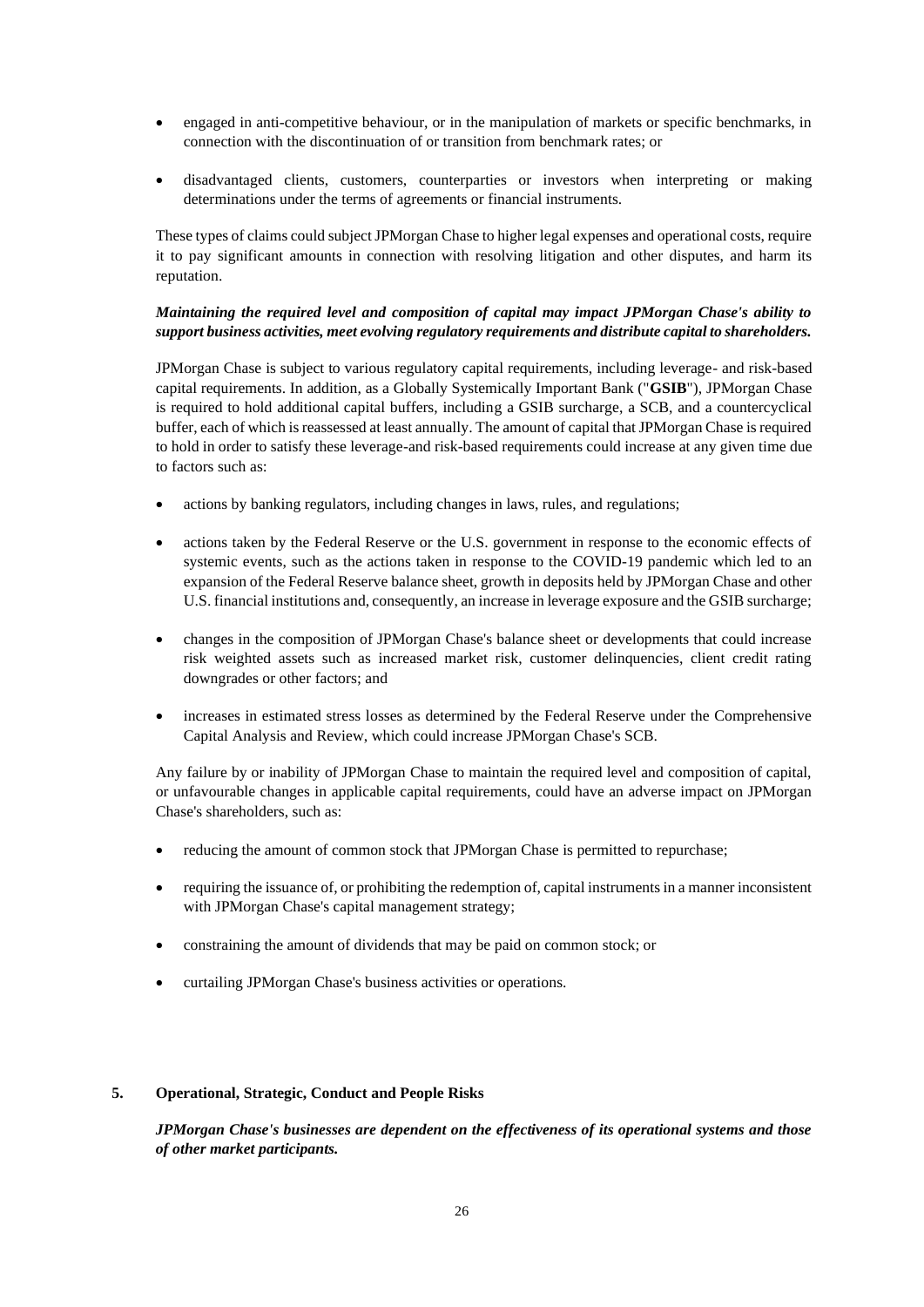JPMorgan Chase's businesses rely on the ability of JPMorgan Chase's financial, accounting, transaction execution, data processing and other operational systems to process, record, monitor and report a large number of transactions on a continuous basis, and to do so accurately, quickly and securely. In addition to proper design, installation, maintenance and training, the effective functioning of JPMorgan Chase's operational systems depends on:

- the quality of the information contained in those systems, as inaccurate, outdated or corrupted data can significantly compromise the functionality or reliability of a particular system and other systems to which it transmits or from which it receives information; and
- the ability of JPMorgan Chase to appropriately maintain and upgrade its systems on a regular basis, and to ensure that any changes introduced to its systems are managed carefully to ensure security and operational continuity and adhere to all applicable legal and regulatory requirements.

JPMorgan Chase also depends on its ability to access and use the operational systems of its vendors, custodians and other market participants, including clearing and payment systems, CCPs, securities exchanges and data processing, security and technology companies (including those that provide cloud computing services).

The ineffectiveness, failure or other disruption of operational systems upon which JPMorgan Chase depends, including due to a systems malfunction, cyberbreach or other systems failure, could result in unfavourable ripple effects in the financial markets and for JPMorgan Chase and its clients and customers, including:

- delays or other disruptions in providing services, liquidity or information to clients and customers;
- the inability to settle transactions or obtain access to funds and other assets, including those for which physical settlement and delivery is required;
- failure to timely settle or confirm transactions;
- the possibility that funds transfers, capital markets trades or other transactions are executed erroneously, as a result of illegal conduct or with unintended consequences;
- financial losses, including due to loss-sharing requirements of CCPs, payment systems or other market infrastructures, or as possible restitution to clients and customers;
- higher operational costs associated with replacing services provided by a system that is unavailable;
- client or customer dissatisfaction with JPMorgan Chase's products and services;
- regulatory fines, penalties, or other sanctions against JPMorgan Chase;
- loss of confidence in the ability of JPMorgan Chase, or financial institutions generally, to protect against and withstand operational disruptions; or
- harm to JPMorgan Chase's reputation.

As the speed, frequency, volume, interconnectivity and complexity of transactions continue to increase, it can become more challenging to effectively maintain and upgrade JPMorgan Chase's operational systems and infrastructure, especially due to the heightened risks that:

• attempts by third parties to defraud JPMorgan Chase or its clients and customers may increase, evolve or become more complex, particularly during periods of market disruption or economic uncertainty;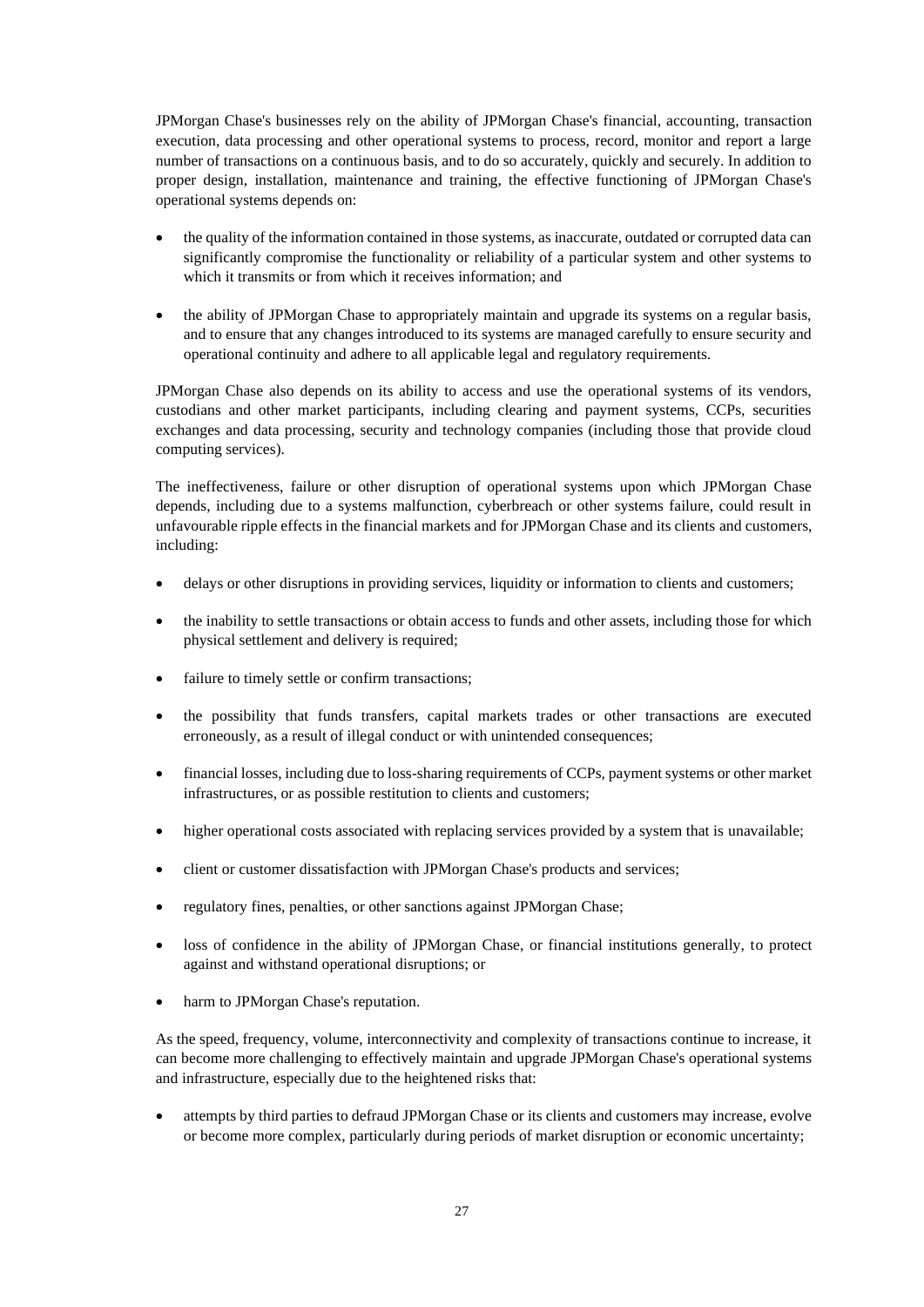- errors made by JPMorgan Chase or another market participant, whether inadvertent or malicious, cause widespread system disruption;
- isolated or seemingly insignificant errors in operational systems compound, or migrate to other systems over time, to become larger issues;
- failures in synchronisation or encryption software, or degraded performance of microprocessors, could cause disruptions in operational systems, or the inability of systems to communicate with each other; and
- third parties may attempt to block the use of key technology solutions by claiming that the use infringes on their intellectual property rights.

If JPMorgan Chase's operational systems, or those of newly-acquired businesses or of external parties on which JPMorgan Chase's businesses depend, are unable to meet the requirements of JPMorgan Chase's businesses and operations or bank regulatory standards, or if they fail or have other significant shortcomings, JPMorgan Chase could be materially and adversely affected.

## *A successful cyber attack affecting JPMorgan Chase could cause significant harm to JPMorgan Chase and its clients and customers.*

JPMorgan Chase experiences numerous attempted cyber attacks on its computer systems, software, networks and other technology assets on a daily basis from various actors, including groups acting on behalf of hostile countries, cyber-criminals, "hacktivists" (i.e., individuals or groups that use technology to promote a political agenda or social change) and others. These cyber attacks can take many forms, including attempts to introduce computer viruses or malicious code, which are commonly referred to as "malware," into JPMorgan Chase's systems. These attacks are often designed to:

- obtain unauthorised access to confidential information belonging to JPMorgan Chase or its clients, customers, counterparties or employees;
- manipulate data;
- destroy data or systems with the aim of rendering services unavailable;
- disrupt, sabotage or degrade service on JPMorgan Chase's systems;
- steal money; or
- extort money through the use of so-called "ransomware."

JPMorgan Chase has also experienced significant distributed denial- of-service attacks which are intended to disrupt online banking services.

JPMorgan Chase has experienced security breaches due to cyber attacks in the past, and it is inevitable that additional breaches will occur in the future. Any such breach could result in serious and harmful consequences for JPMorgan Chase or its clients and customers.

A principal reason that JPMorgan Chase cannot provide absolute security against cyber attacks is that it may not always be possible to anticipate, detect or recognise threats to JPMorgan Chase's systems, or to implement effective preventive measures against all breaches. This is because:

• the techniques used in cyber attacks change frequently and are increasingly sophisticated, and therefore may not be recognised until launched;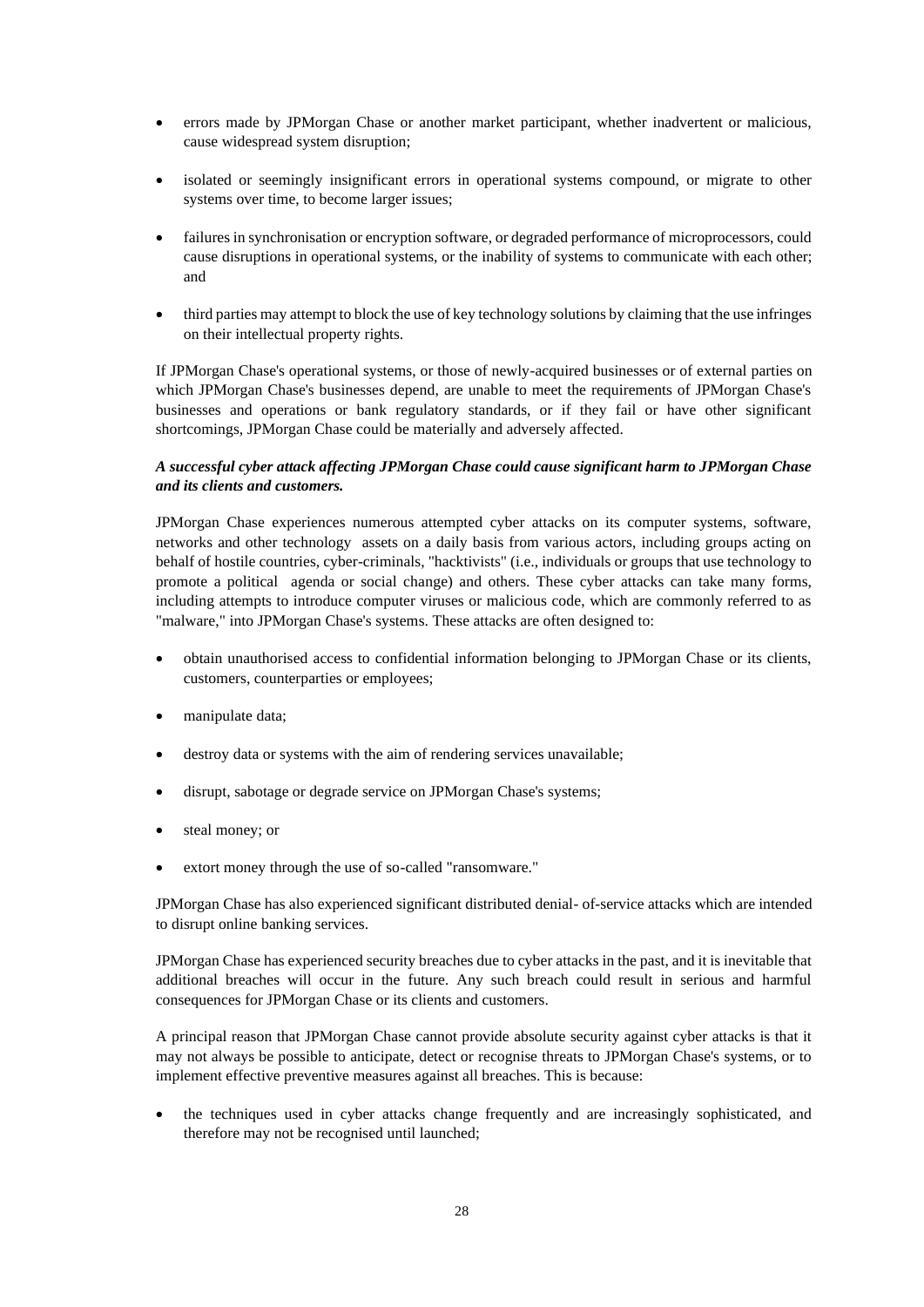- cyber attacks can originate from a wide variety of sources, including JPMorgan Chase's own employees, cyber-criminals, hacktivists, groups linked to terrorist organisations or hostile countries, or third parties whose objective is to disrupt the operations of financial institutions more generally;
- JPMorgan Chase does not have control over the cybersecurity of the systems of the large number of clients, customers, counterparties and third-party service providers with which it does business; and
- it is possible that a third party, after establishing a foothold on an internal network without being detected, might obtain access to other networks and systems.

The risk of a security breach due to a cyber attack could increase in the future due to factors such as:

- JPMorgan Chase's ongoing expansion of its mobile banking and other internet-based product offerings and its internal use of internet-based products and applications, including those that use cloud computing services;
- the acquisition of new businesses; and
- the increased use of remote access and third party video conferencing solutions to facilitate workfrom-home arrangements for employees.

In addition, a third party could misappropriate confidential information obtained by intercepting signals or communications from mobile devices used by JPMorgan Chase's employees.

A successful penetration or circumvention of the security of JPMorgan Chase's systems or the systems of a vendor, governmental body or another market participant could cause serious negative consequences, including:

- significant disruption of JPMorgan Chase's operations and those of its clients, customers and counterparties, including losing access to operational systems;
- misappropriation of confidential information of JPMorgan Chase or that of its clients, customers, counterparties, employees or regulators;
- disruption of or damage to JPMorgan Chase's systems and those of its clients, customers and counterparties;
- the inability, or extended delays in the ability, to fully recover and restore data that has been stolen, manipulated or destroyed, or the inability to prevent systems from processing fraudulent transactions;
- violations by JPMorgan Chase of applicable privacy and other laws;
- financial loss to JPMorgan Chase or to its clients, customers, counterparties or employees;
- loss of confidence in JPMorgan Chase's cybersecurity and business resiliency measures;
- dissatisfaction among JPMorgan Chase's clients, customers or counterparties;
- significant exposure to litigation and regulatory fines, penalties or other sanctions; and
- harm to JPMorgan Chase's reputation.

The extent of a particular cyber attack and the steps that JPMorgan Chase may need to take to investigate the attack may not be immediately clear, and it may take a significant amount of time before such an investigation can be completed. While such an investigation is ongoing, JPMorgan Chase may not necessarily know the full extent of the harm caused by the cyber attack, and that damage may continue to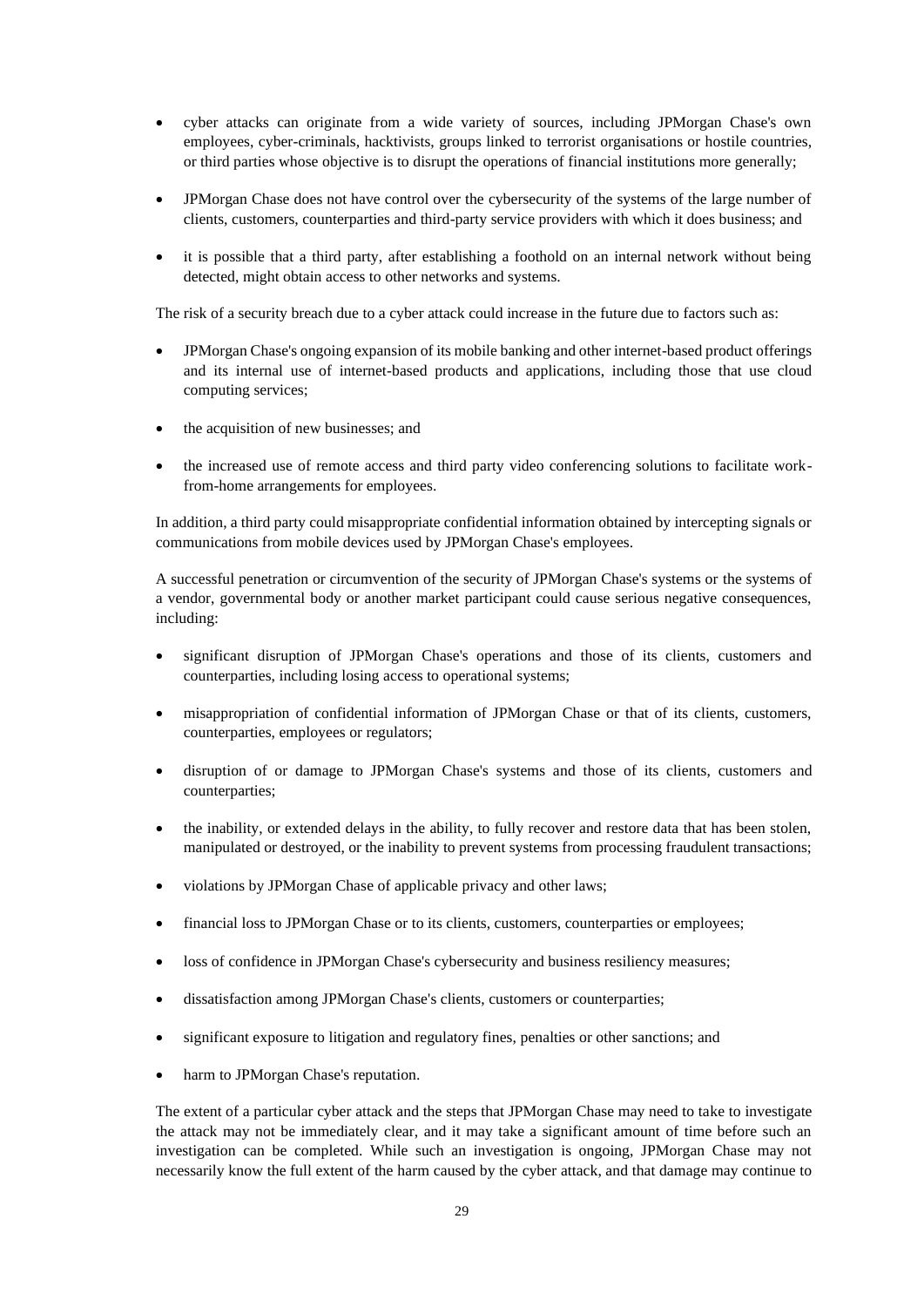spread. These factors may inhibit JPMorgan Chase's ability to provide rapid, full and reliable information about the cyber attack to its clients, customers, counterparties and regulators, as well as the public. Furthermore, it may not be clear how best to contain and remediate the harm caused by the cyber attack, and certain errors or actions could be repeated or compounded before they are discovered and remediated. Any or all of these factors could further increase the costs and consequences of a cyber attack.

### *JPMorgan Chase can be negatively affected if it fails to identify and address operational risks associated with the introduction of or changes to products, services and delivery platforms.*

When JPMorgan Chase launches a new product or service, introduces a new platform for the delivery or distribution of products or services (including mobile connectivity, electronic trading and cloud computing), acquires or invests in a business or makes changes to an existing product, service or delivery platform, it may not fully appreciate or identify new operational risks that may arise from those changes, or may fail to implement adequate controls to mitigate the risks associated with those changes. Any significant failure in this regard could diminish JPMorgan Chase's ability to operate one or more of its businesses or result in:

- potential liability to clients, counterparties and customers;
- increased operating expenses;
- higher litigation costs, including regulatory fines, penalties and other sanctions;
- damage to JPMorgan Chase's reputation;
- impairment of JPMorgan Chase's liquidity;
- regulatory intervention; or
- weaker competitive standing.

Any of the foregoing consequences could materially and adversely affect JPMorgan Chase's businesses and results of operations.

## *JPMorgan Chase's operational costs and customer satisfaction could be adversely affected by the failure of an external operational system.*

External operational systems with which JPMorgan is connected, whether directly or indirectly, can be sources of operational risk to JPMorgan Chase. JPMorgan Chase may be exposed not only to a systems failure or cyber attack that may be experienced by a vendor or market infrastructure with which JPMorgan Chase is directly connected, but also to a systems breakdown or cyber attack involving another party to which such a vendor or infrastructure is connected. Similarly, retailers, data aggregators and other external parties with which JPMorgan Chase's customers do business can increase JPMorgan Chase's operational risk. This is particularly the case where activities of customers or those parties are beyond JPMorgan Chase's security and control systems, including through the use of the internet, cloud computing services, and personal smart phones and other mobile devices or services.

If an external party obtains access to customer account data on JPMorgan Chase's systems, and that party experiences a cyberbreach of its own systems or misappropriates that data, this could result in a variety of negative outcomes for JPMorgan Chase and its clients and customers, including:

- heightened risk that external parties will be able to execute fraudulent transactions using JPMorgan Chase's systems;
- losses from fraudulent transactions, as well as potential liability for losses that exceed thresholds established in consumer protection laws, rules and regulations;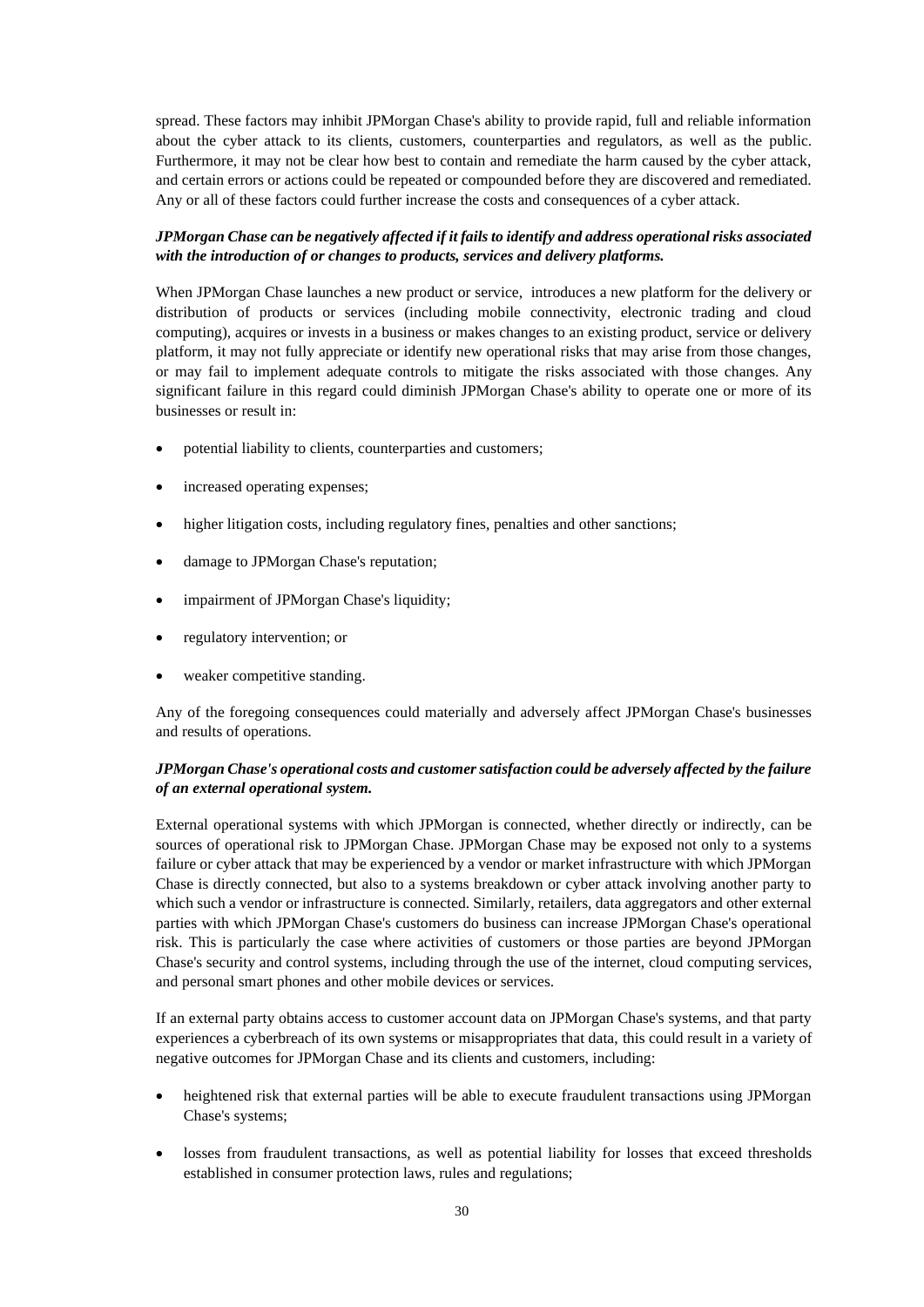- increased operational costs to remediate the consequences of the external party's security breach; and
- reputational harm arising from the perception that JPMorgan Chase's systems may not be secure.

As JPMorgan Chase's interconnectivity with clients, customers and other external parties continues to expand, JPMorgan Chase increasingly faces the risk of operational failure or cyber attacks with respect to the systems of those parties. Security breaches affecting JPMorgan Chase's clients or customers, or systems breakdowns or failures, security breaches or human error or misconduct affecting other external parties, may require JPMorgan Chase to take steps to protect the integrity of its own operational systems or to safeguard confidential information, including restricting the access of customers to their accounts. These actions can increase JPMorgan Chase's operational costs and potentially diminish customer satisfaction and confidence in JPMorgan Chase.

Furthermore, the widespread and expanding interconnectivity among financial institutions, clearing banks, CCPs, payment processors, financial technology companies, securities exchanges, clearing houses and other financial market infrastructures increases the risk that the disruption of an operational system involving one institution or entity, including due to a cyber attack, may cause industry-wide operational disruptions that could materially affect JPMorgan Chase's ability to conduct business.

# *JPMorgan Chase's operations rely on its ability, and the ability of key external parties, to maintain appropriately-staffed workforces, and on the competence, trustworthiness, health and safety of employees.*

JPMorgan Chase's ability to operate its businesses efficiently and profitably, to offer products and services that meet the expectations of its clients and customers, and to maintain an effective risk management framework is highly dependent on its ability to staff its operations appropriately and on the competence, integrity, health and safety of its employees. JPMorgan Chase is similarly dependent on the workforces of other parties on which JPMorgan Chase's operations rely, including vendors, custodians and financial markets infrastructures. JPMorgan Chase's businesses could be materially and adversely affected by:

- the ineffective implementation of business decisions;
- any failure to institute controls that appropriately address risks associated with business activities, or to appropriately train employees with respect to those risks and controls;
- staffing shortages, particularly in tight labour markets;
- a significant operational breakdown or failure, theft, fraud or other unlawful conduct; or
- other negative outcomes caused by human error or misconduct by an employee of JPMorgan Chase or of another party on which JPMorgan Chase's operations depend.

JPMorgan Chase's operations could also be impaired if the measures taken by it or by governmental authorities to help ensure the health and safety of its employees are ineffective, or if any external party on which JPMorgan Chase relies fails to take appropriate and effective actions to protect the health and safety of its employees.

#### *JPMorgan Chase faces substantial legal and operational risks in safeguarding personal information.*

JPMorgan Chase's businesses are subject to complex and evolving laws, rules and regulations, both within and outside the U.S., governing the privacy and protection of personal information of individuals. The protected parties can include:

- JPMorgan Chase's current, prospective and former clients and customers;
- clients and customers of JPMorgan Chase's clients and customers;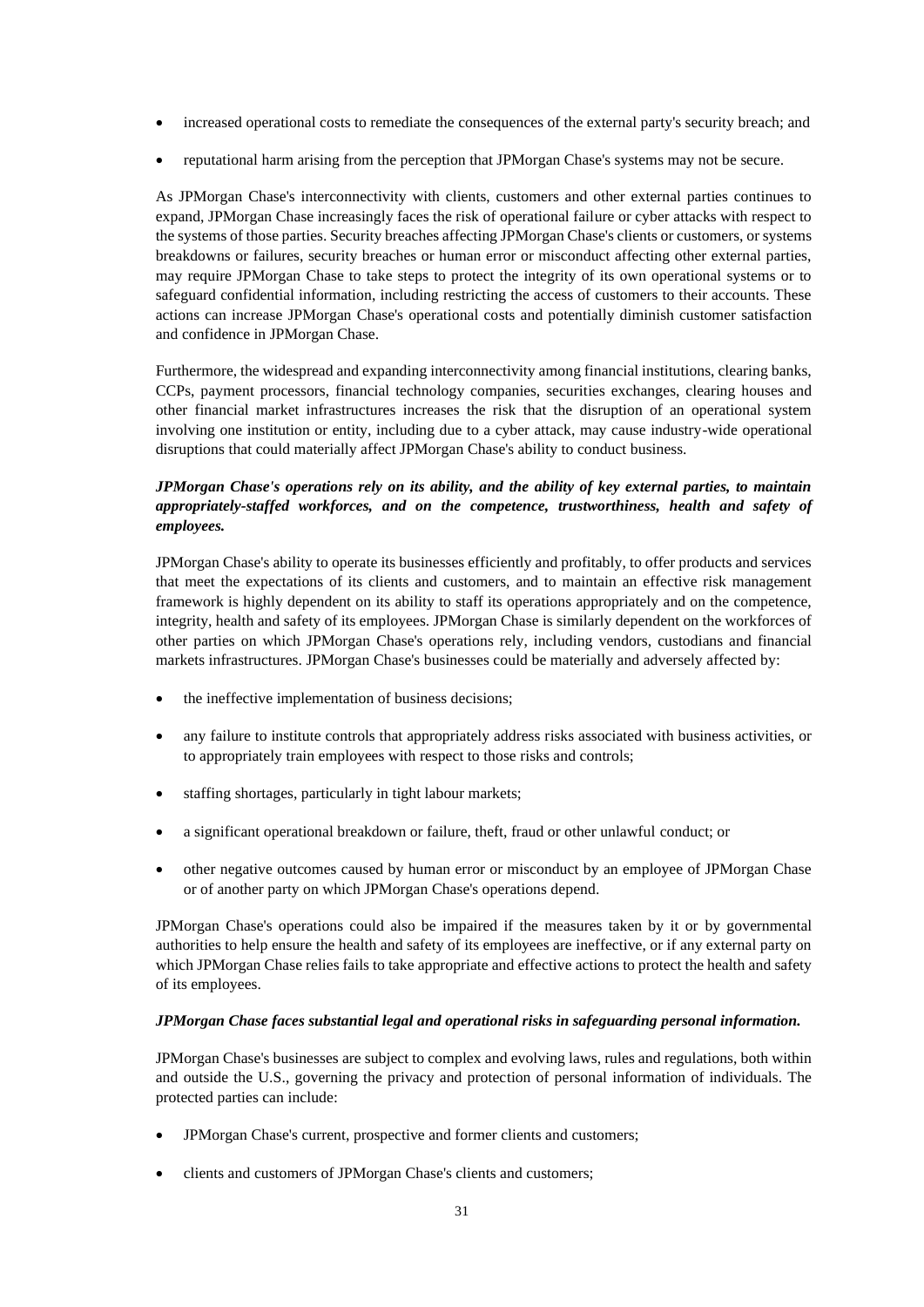- current, prospective and former employees; and
- employees of JPMorgan Chase's vendors, counterparties and other external parties.

Ensuring that JPMorgan Chase's collection, use, sharing and storage of personal information comply with all applicable laws, rules and regulations in all relevant jurisdictions, including where the laws of different jurisdictions are in conflict, can:

- increase JPMorgan Chase's compliance and operating costs;
- hinder the development of new products or services, curtail the offering of existing products or services, or affect how products and services are offered to clients and customers;
- demand significant oversight by JPMorgan Chase's management; and
- require JPMorgan Chase to structure its businesses, operations and systems in less efficient ways.

Not all of JPMorgan Chase's clients, customers, vendors, counterparties and other external parties may have appropriate controls in place to protect the confidentiality of the information exchanged between them and JPMorgan Chase, particularly where information is transmitted by electronic means. JPMorgan Chase could be exposed to litigation or regulatory fines, penalties or other sanctions if personal information of clients, customers, employees or others were to be mishandled or misused, such as situations where such information is:

- erroneously provided to parties who are not permitted to have the information; or
- intercepted or otherwise compromised by unauthorised third parties.

Concerns regarding the effectiveness of JPMorgan Chase's measures to safeguard personal information, or even the perception that those measures are inadequate, could cause JPMorgan Chase to lose existing or potential clients and customers, and thereby reduce JPMorgan Chase's revenues. Furthermore, any failure or perceived failure by JPMorgan Chase to comply with applicable privacy or data protection laws, rules and regulations may subject it to inquiries, examinations and investigations that could result in requirements to modify or cease certain operations or practices, significant liabilities or regulatory fines, penalties or other sanctions. Any of these could damage JPMorgan Chase's reputation and otherwise adversely affect its businesses.

In recent years, well-publicised incidents involving the inappropriate collection, use, sharing or storage of personal information have led to expanded governmental scrutiny of practices relating to the safeguarding of personal information by companies in the U.S. and other countries. That scrutiny has in some cases resulted in, and could in the future lead to, the adoption of stricter laws, rules and regulations relating to the collection, use, sharing and storage of personal information. These types of laws, rules and regulations could prohibit or significantly restrict financial services firms such as JPMorgan Chase from sharing information among affiliates or with third parties such as vendors, and thereby increase compliance costs, or could restrict JPMorgan Chase's use of personal data when developing or offering products or services to customers. These restrictions could also inhibit JPMorgan Chase's development or marketing of certain products or services, or increase the costs of offering them to customers.

# *JPMorgan Chase's operations, results and reputation could be harmed by occurrences of extraordinary events beyond its control.*

JPMorgan Chase's business and operational systems could be seriously disrupted, and its reputation could be harmed, by events or contributing factors that are wholly or partially beyond its control, including material instances of:

cyber attacks: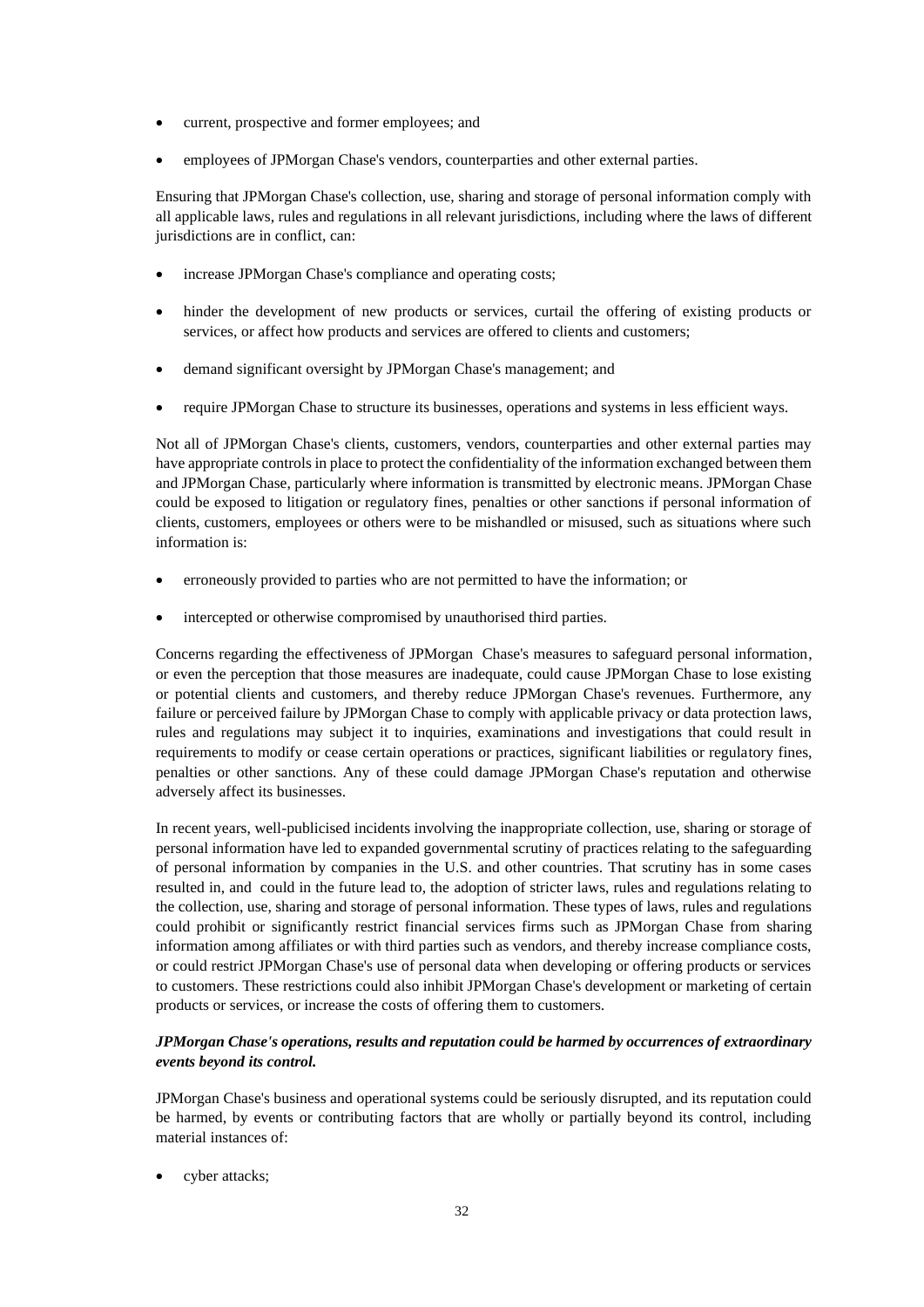- security breaches of its physical premises, including threats to health and safety;
- power, telecommunications or internet outages, or shutdowns of mass transit;
- failure of, or loss of access to, technology or operational systems, including any resulting loss of critical data;
- damage to or loss of property or assets of JPMorgan Chase or third parties, and any consequent injuries, including in connection with any construction projects undertaken by JPMorgan Chase
- effects of climate change;
- natural disasters or severe weather conditions;
- accidents such as explosions or structural failures;
- health emergencies, the spread of infectious diseases, epidemics or pandemics; or
- events arising from local or larger-scale civil unrest, any outbreak or escalation of hostilities or terrorist acts.

JPMorgan Chase maintains a firmwide resiliency program that is intended to enable it to recover critical business functions and supporting assets, including staff, technology and facilities, in the event of a business disruption, including due to the occurrence of an extraordinary event beyond its control. There can be no assurance that JPMorgan Chase's resiliency plans will fully mitigate all potential business continuity risks to JPMorgan Chase, its clients, and customers and third parties with which it does business, or that its resiliency plans will be adequate to address the effects of simultaneous occurrences of multiple business disruption events. In addition, JPMorgan Chase's ability to respond effectively to a business disruption event could be hampered to the extent that the members of its workforce, physical assets or systems and other support infrastructure needed to address the event are geographically dispersed, or conversely, if such an event were to occur in an area in which they are concentrated. Further, should extraordinary events or the factors that cause or contribute to those events become more chronic, the disruptive effects of those events on JPMorgan Chase's business and operations, and on its clients, customers, counterparties and employees, could become more significant and long-lasting.

Any significant failure or disruption of JPMorgan Chase's operations or operational systems, or the occurrence of one or more extraordinary events that are beyond its control, could:

- hinder JPMorgan Chase's ability to provide services to its clients and customers or to transact with its counterparties;
- require it to expend significant resources to correct the failure or disruption or to address the event;
- cause it to incur losses or liabilities, including from loss of revenue, damage to or loss of property, or injuries;
- disrupt market infrastructure systems on which JPMorgan Chase's businesses rely;
- expose it to litigation or regulatory fines, penalties or other sanctions; and
- harm its reputation.

# *Enhanced regulatory and other standards for the oversight of vendors and other service providers can result in higher costs and other potential exposures.*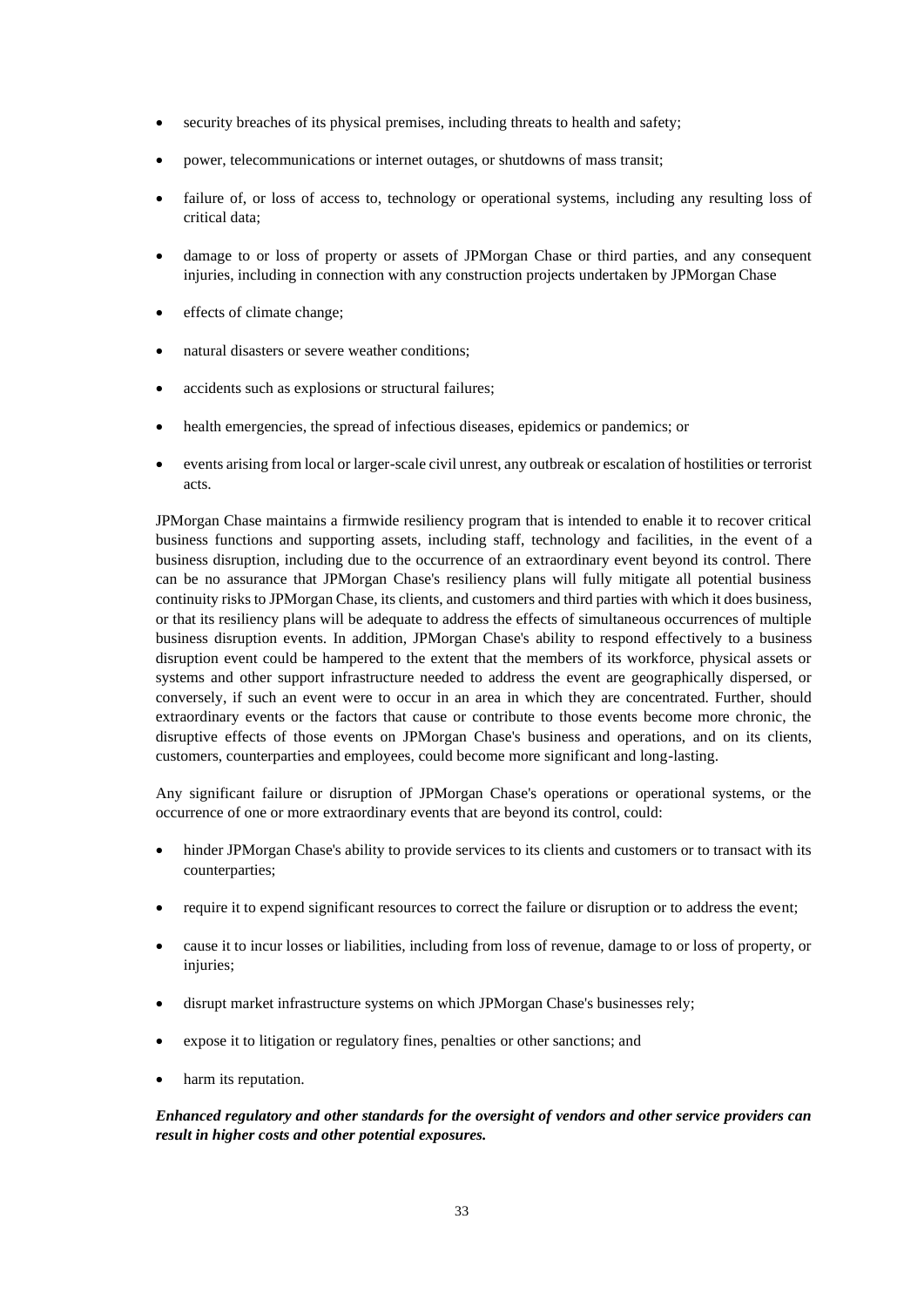JPMorgan Chase must comply with enhanced regulatory and other standards associated with doing business with vendors and other service providers, including standards relating to the outsourcing of functions as well as the performance of significant banking and other functions by subsidiaries. JPMorgan Chase incurs significant costs and expenses in connection with its initiatives to address the risks associated with oversight of its internal and external service providers. JPMorgan Chase's failure to appropriately assess and manage these relationships, especially those involving significant banking functions, shared services or other critical activities, could materially adversely affect JPMorgan Chase. Specifically, any such failure could result in:

- potential harm to clients and customers, and any liability associated with that harm;
- regulatory fines, penalties or other sanctions;
- lower revenues, and the opportunity cost from lost revenues;
- increased operational costs; or
- harm to JPMorgan Chase's reputation.

## *JPMorgan Chase's risk management framework may not be effective in identifying and mitigating every risk to JPMorgan Chase.*

Any inadequacy or lapse in JPMorgan Chase's risk management framework, governance structure, practices, models or reporting systems could expose it to unexpected losses, and its financial condition or results of operations could be materially and adversely affected. Any such inadequacy or lapse could:

- hinder the timely escalation of material risk issues to JPMorgan Chase's senior management and Board of Directors;
- lead to business decisions that have negative outcomes for JPMorgan Chase;
- require significant resources and time to remediate;
- lead to non-compliance with laws, rules and regulations;
- attract heightened regulatory scrutiny;
- expose JPMorgan Chase to regulatory investigations or legal proceedings;
- subject it to litigation or regulatory fines, penalties or other sanctions;
- lead to potential harm to customers and clients, and any liability associated with that harm;
- harm its reputation; or
- otherwise diminish confidence in JPMorgan Chase.

JPMorgan Chase relies on data to assess its various risk exposures. Any deficiencies in the quality or effectiveness of JPMorgan Chase's data gathering, analysis and validation processes could result in ineffective risk management practices. These deficiencies could also result in inaccurate risk reporting.

Many of JPMorgan Chase's risk management strategies and techniques consider historical market behaviour and to some degree are based on management's subjective judgment or assumptions. For example, many models used by JPMorgan Chase are based on assumptions regarding historical correlations among prices of various asset classes or other market indicators. In times of market stress, including difficult or less liquid market environments, or in the event of other unforeseen circumstances, previously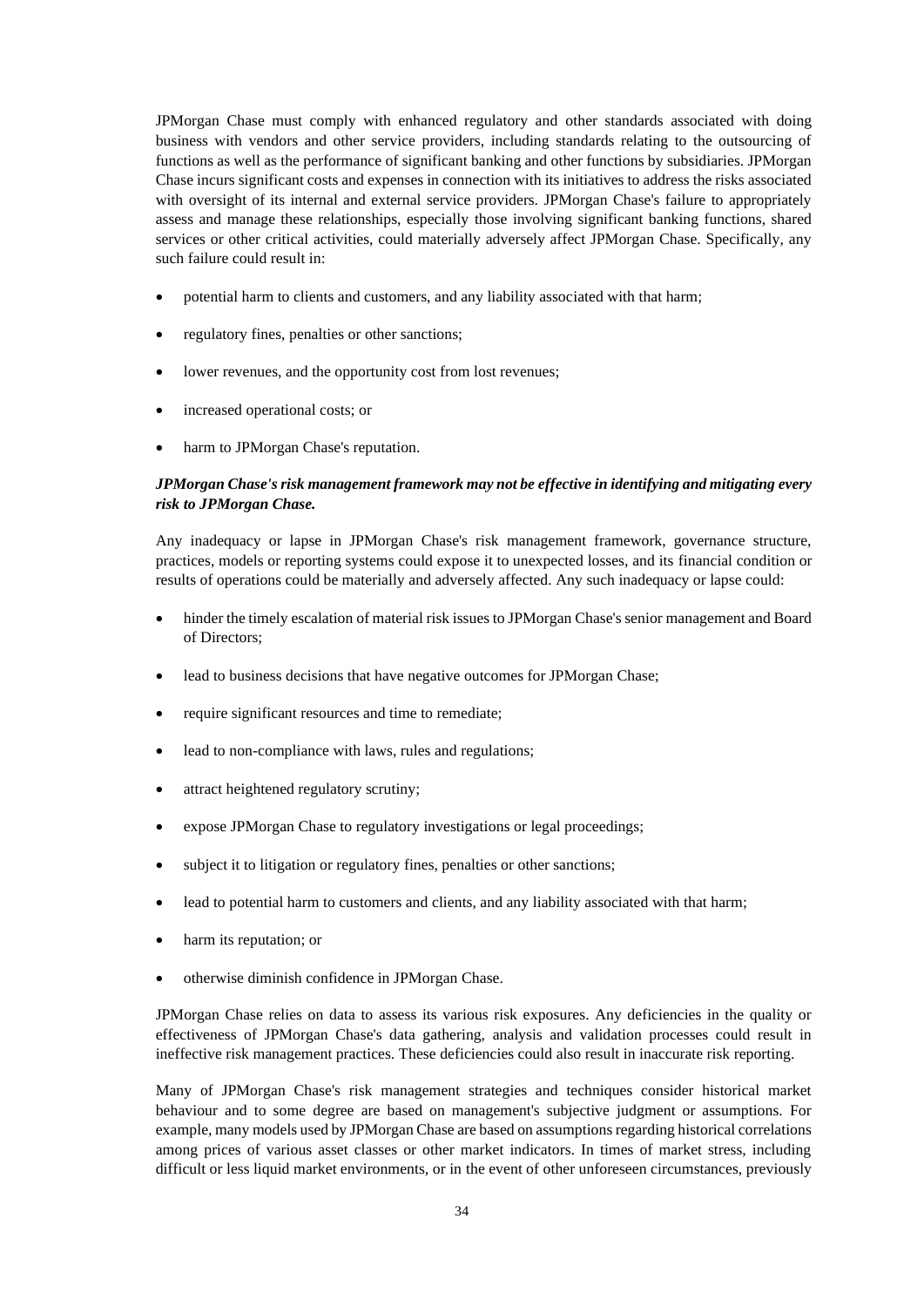uncorrelated indicators may become correlated. Conversely, previously-correlated indicators may become uncorrelated at those times. Sudden market movements and unanticipated market or economic movements could, in some circumstances, limit the effectiveness of JPMorgan Chase's risk management strategies, causing it to incur losses.

## *JPMorgan Chase could recognise unexpected losses, its capital levels could be reduced and it could face greater regulatory scrutiny if its models, estimations or judgments, including those used in its financial statements, prove to be inadequate or incorrect.*

JPMorgan Chase has developed and uses a variety of models and other analytical and judgment-based estimations to measure, monitor and implement controls over its market, credit, capital, liquidity, operational and other risks. JPMorgan Chase also uses internal models and estimations as a basis for its stress testing and in connection with the preparation of its financial statements under U.S. generally accepted accounting principles ("**U.S. GAAP**").

These models and estimations are based on a variety of assumptions and historical trends, and are periodically reviewed and modified as necessary. The models and estimations that JPMorgan Chase uses may not be effective in all cases to identify, observe and mitigate risk due to a variety of factors, such as:

- reliance on historical trends that may not persist in the future, including assumptions underlying the models and estimations such as correlations among certain market indicators or asset prices;
- inherent limitations associated with forecasting uncertain economic and financial outcomes;
- historical trend information may be incomplete, or may not be indicative of severely negative market conditions such as extreme volatility, dislocation or lack of liquidity;
- sudden illiquidity in markets or declines in prices of certain loans and securities may make it more difficult to value certain financial instruments;
- technology that is introduced to run models or estimations may not perform as expected, or may not be well understood by the personnel using the technology;
- models and estimations may contain erroneous data, valuations, formulas or algorithms; and
- review processes may fail to detect flaws in models and estimations.

JPMorgan Chase may experience unexpected losses if models, estimates or judgments used or applied in connection with its risk management activities or the preparation of its financial statements prove to have been inadequate or incorrect. For example, where quoted market prices are not available for certain financial instruments that require a determination of their fair value, JPMorgan Chase may make fair value determinations based on internally developed models or other means which ultimately rely to some degree on management estimates and judgment.

Similarly, JPMorgan Chase establishes an allowance for expected credit losses related to its credit exposures which requires difficult, subjective and complex judgments including forecasts of how economic conditions might impair the ability of JPMorgan Chase's borrowers and counterparties to repay their loans or other obligations. These types of estimates and judgments may not prove to be accurate due to a variety of factors, as noted above. In addition, certain models used by JPMorgan Chase as a basis for the determination of the allowance for expected credit losses experienced heightened performance risk in the economic environment during the early stages of the COVID-19 pandemic. These models are based on historical experience of internally-developed macroeconomic scenarios, and when the current and forecasted environment is significantly different from the scenarios underlying those models, JPMorgan Chase may need to apply a greater degree of judgment and analytics to inform any adjustments that it has made or may make to model outputs.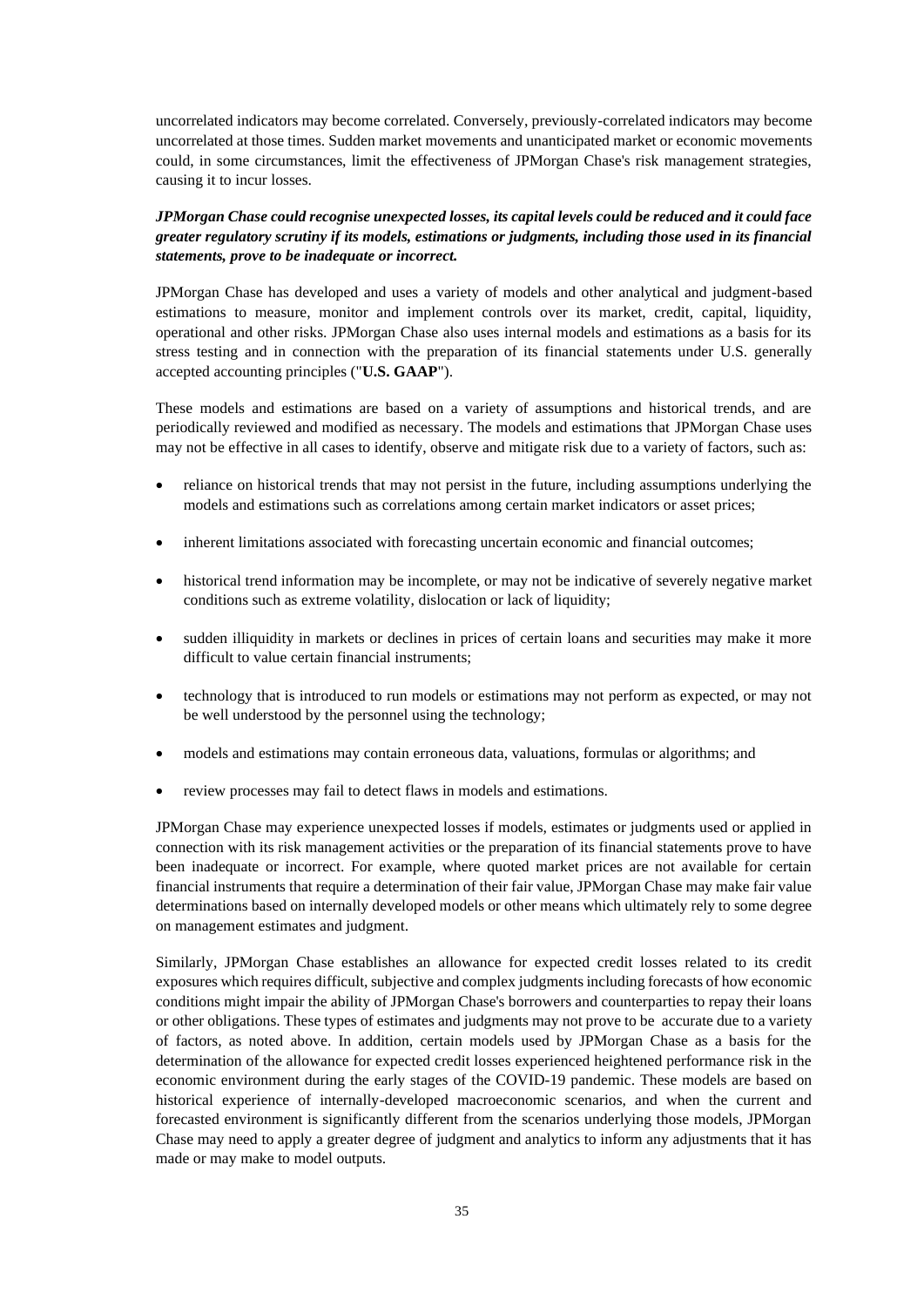Some of the models and other analytical and judgment-based estimations used by JPMorgan Chase in managing risks are subject to review by, and require the approval of, JPMorgan Chase's regulators. These reviews are required before JPMorgan Chase may use those models and estimations for calculating market risk RWA, credit risk RWA and operational risk RWA under Basel III. If JPMorgan Chase's models or estimations are not approved by its regulators, it may be subject to higher capital charges, which could adversely affect its financial results or limit the ability to expand its businesses.

## *Lapses in controls over disclosure or financial reporting could materially affect JPMorgan Chase's profitability or reputation.*

There can be no assurance that JPMorgan Chase's disclosure controls and procedures will be effective in every circumstance, or that a material weakness or significant deficiency in internal control over financial reporting will not occur. Any such lapses or deficiencies could result in inaccurate financial reporting which, in turn, could:

- materially and adversely affect JPMorgan Chase's business and results of operations or financial condition;
- restrict its ability to access the capital markets;
- require it to expend significant resources to correct the lapses or deficiencies;
- expose it to litigation or regulatory fines, penalties or other sanctions;
- harm its reputation; or
- otherwise diminish investor confidence in JPMorgan Chase.

# *If JPMorgan Chase's management fails to develop and execute effective business strategies, and to anticipate changes affecting those strategies, JPMorgan Chase's competitive standing and results could suffer.*

JPMorgan Chase's business strategies significantly affect its competitive standing and operations. These strategies relate to:

- the products and services that JPMorgan Chase offers;
- the geographies in which it operates;
- the types of clients and customers that it serves;
- the businesses that it acquires or in which it invests;
- the counterparties with which it does business; and
- the methods and distribution channels by which it offers products and services.

If management makes choices about these strategies and goals that prove to be incorrect, do not accurately assess the competitive landscape and industry trends, or fail to address changing regulatory and market environments or the expectations of clients, customers, investors, employees and other stakeholders, then the franchise values and growth prospects of JPMorgan Chase's businesses may suffer and its earnings could decline.

JPMorgan Chase's growth prospects also depend on management's ability to develop and execute effective business plans to address these strategic priorities, both in the near term and over longer time horizons. Management's effectiveness in this regard will affect JPMorgan Chase's ability to develop and enhance its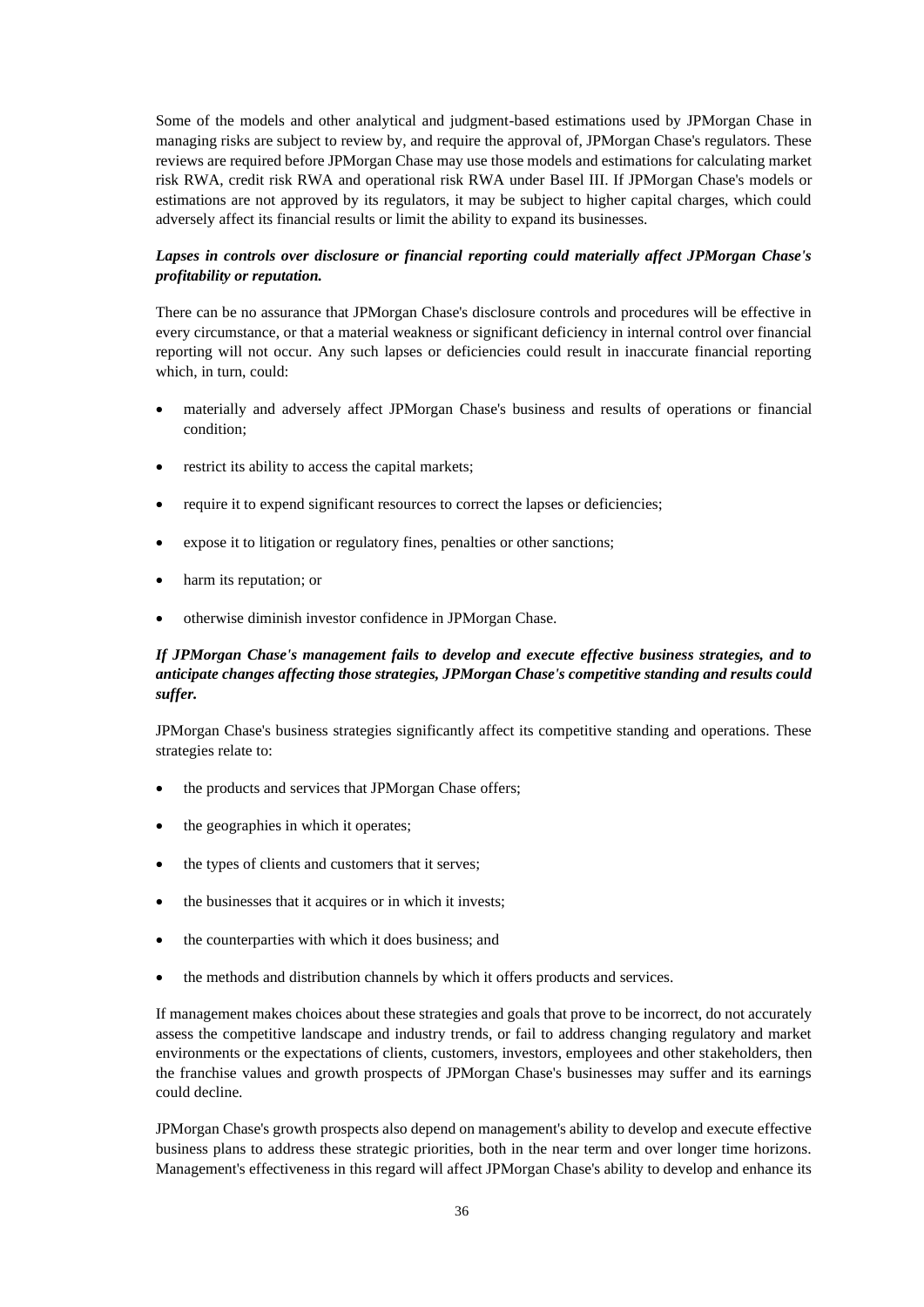resources, control expenses and return capital to shareholders. Each of these objectives could be adversely affected by any failure on the part of management to:

- devise effective business plans and strategies;
- offer products and services that meet changing expectations of clients and customers;
- allocate capital in a manner that promotes long-term stability to enable JPMorgan Chase to build and invest in market-leading businesses, even in a highly stressed environment;
- allocate capital appropriately due to imprecise modelling or subjective judgments made in connection with those allocations;
- appropriately address concerns of clients, customers, investors, employees and other stakeholders, including with respect to social and sustainability matters;
- react quickly to changes in market conditions or market structures; or
- develop and enhance the operational, technology, risk, financial and managerial resources necessary to grow and manage JPMorgan Chase's businesses.

Furthermore, JPMorgan Chase may incur costs in connection with disposing of excess properties, premises and facilities, and those costs could be material to its results of operations in a given period.

### *JPMorgan Chase faces significant and increasing competition in the rapidly evolving financial services industry.*

JPMorgan Chase operates in a highly competitive environment in which it must evolve and adapt to the significant changes as a result of changes in financial regulation, technological advances, increased public scrutiny and changes in economic conditions. JPMorgan Chase expects that competition in the U.S. and global financial services industry will continue to be intense. Competitors include:

- other banks and financial institutions;
- trading, advisory and investment management firms;
- finance companies;
- technology companies; and
- other nonbank firms that are engaged in providing similar products and services.

JPMorgan Chase cannot provide assurance that the significant competition in the financial services industry will not materially and adversely affect its future results of operations.

New competitors in the financial services industry continue to emerge. For example, technological advances and the growth of e-commerce have made it possible for non-depository institutions to offer products and services that traditionally were banking products. These advances have also allowed financial institutions and other companies to provide electronic and internet-based financial solutions, including electronic securities and cryptocurrency trading, payments processing and online automated algorithmicbased investment advice. Furthermore, both financial institutions and their non-banking competitors face the risk that payments processing and other products and services, including deposits and other traditional banking products, could be significantly disrupted by the use of new technologies, such as cryptocurrencies and other applications that use secure distributed ledgers, that require no intermediation. New technologies have required and could require JPMorgan Chase to spend more to modify or adapt its products to attract and retain clients and customers or to match products and services offered by its competitors, including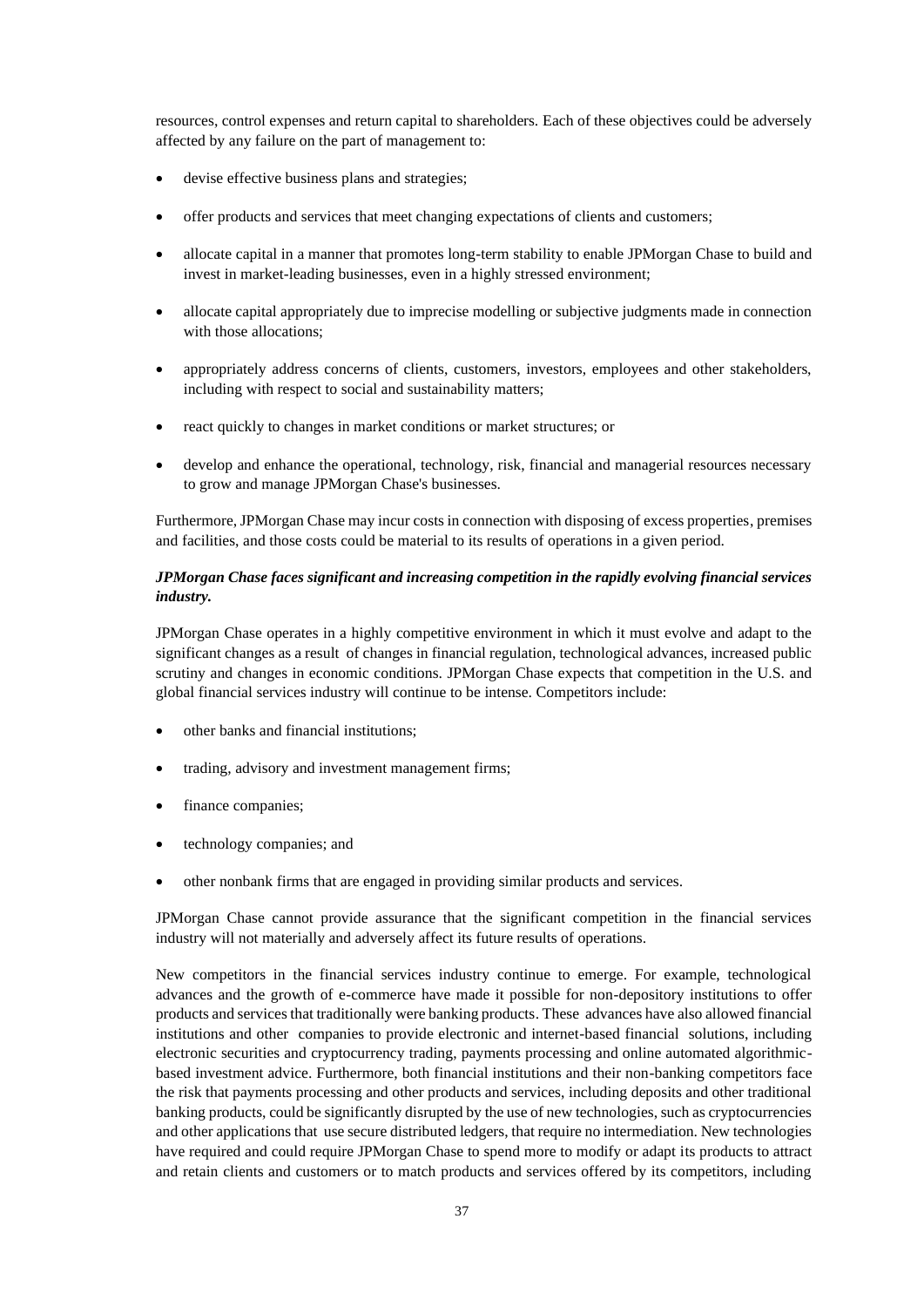technology companies. In addition, new technologies may be used by customers, or breached or infiltrated by third parties, in unexpected ways, which can increase JPMorgan Chase's costs for complying with laws, rules and regulations that apply to the offering of products and services through those technologies and reduce the income that JPMorgan Chase earns from providing products and services through those technologies.

Ongoing or increased competition may put pressure on the pricing for JPMorgan Chase's products and services or may cause JPMorgan Chase to lose market share, particularly with respect to traditional banking products. This competition may be on the basis of quality and variety of products and services offered, transaction execution, innovation, reputation and price. The failure of any of JPMorgan Chase's businesses to meet the expectations of clients and customers, whether due to general market conditions, underperformance, a decision not to offer a particular product or service, changes in client and customer expectations or other factors, could affect JPMorgan Chase's ability to attract or retain clients and customers. Any such impact could, in turn, reduce JPMorgan Chase's revenues. Increased competition also may require JPMorgan Chase to make additional capital investments in its businesses, or to extend more of its capital on behalf of its clients in order to remain competitive.

#### *The effects of climate change could adversely impact JPMorgan Chase and its clients.*

JPMorgan Chase operates in many regions, countries and communities around the world where its businesses, and the activities of its clients and customers, could be impacted by climate change. Climate change could manifest as a financial risk to JPMorgan Chase either through changes in the physical climate or from the process of transitioning to a low-carbon economy, including changes in climate policy or in the regulation of financial institutions with respect to risks posed by climate change.

Climate-related physical risks include acute weather events, such as hurricanes and floods, and chronic shifts in the climate, such as altered distribution and intensity of rainfall, prolonged droughts or flooding, increased frequency of wildfires, rising sea levels, or a rising heat index. Climate-related physical risks could have adverse financial and other impacts on JPMorgan Chase, both directly on its business and operations and as a result of impacts to its clients and customers, including:

- declines in asset values, including due to the destruction or degradation of property;
- reduced availability of insurance;
- significant interruptions to business operations, including supply chain disruption; and
- systemic changes to geographies, regional economies and sectors, and any resulting population migration or unemployment.

Transition risks arise from the process of adjusting to a low-carbon economy. In addition to possible changes in climate policy and financial regulation, potential transition risks may include economic and other changes engendered by the development of low-carbon technological advances (e.g., electric vehicles and renewable energy) and/or changes in consumer preferences towards low-carbon goods and services. Transition risks could be further accelerated by the occurrence of changes in the physical climate. The possible adverse impacts of transition risks to both JPMorgan Chase and its clients and customers include:

- sudden devaluation of assets, including unanticipated write-downs ("stranded assets");
- increased operational and compliance costs driven by changes in climate policy and/or regulations;
- negative consequences to business models, and the need to make changes in response to those consequences; and
- damage to JPMorgan Chase's reputation, including as a result of any perception that its business practices are contrary to public policy or stakeholder preferences.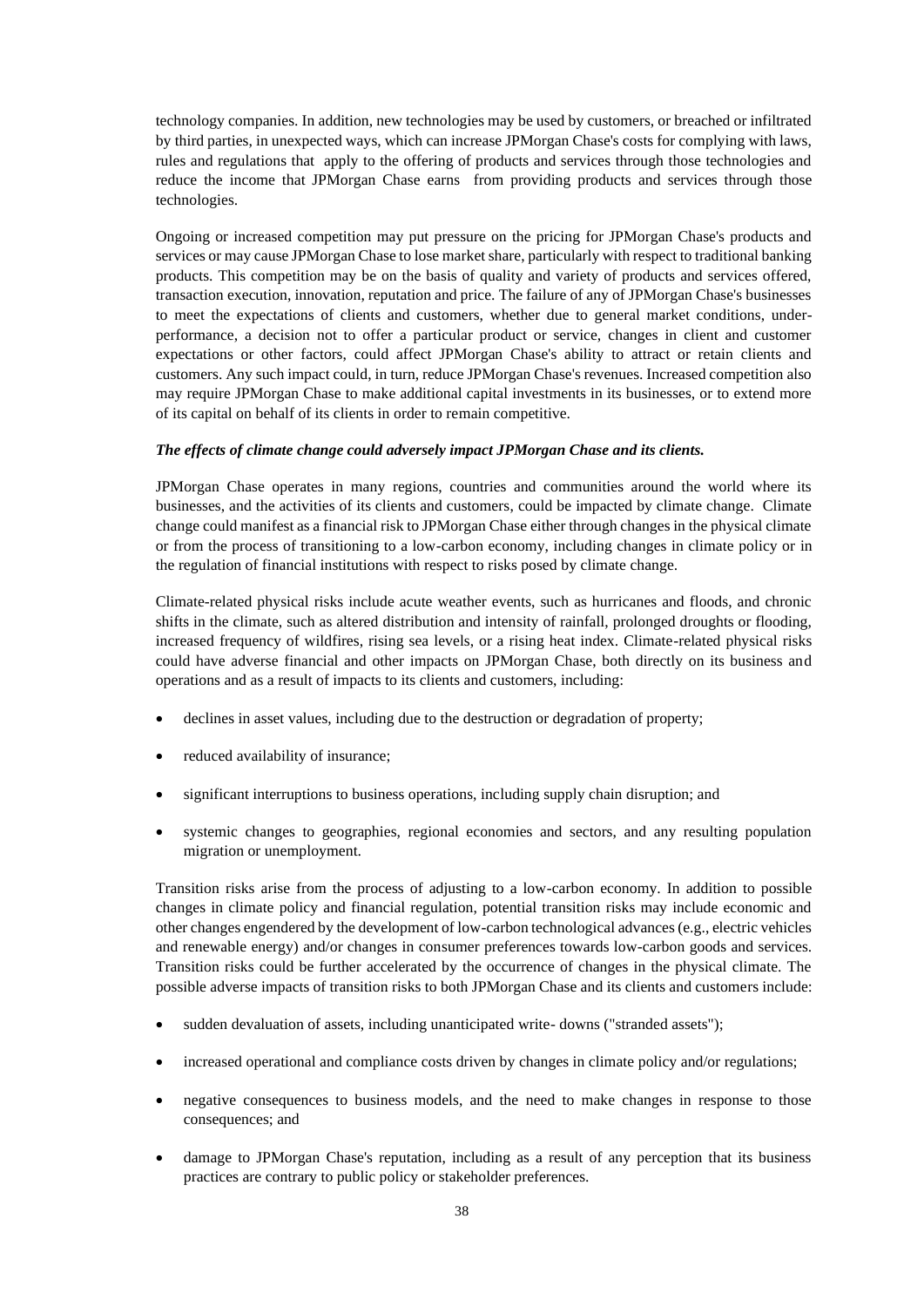Both physical risks and transition risks could have negative impacts on the revenues, financial condition or creditworthiness of JPMorgan's clients and customers, and on its exposure to those clients and customers.

## *Conduct failure by JPMorgan Chase employees can harm clients and customers, impact market integrity, damage JPMorgan Chase's reputation and trigger litigation and regulatory action.*

JPMorgan Chase's employees interact with clients, customers and counterparties, and with each other, every day. All employees are expected to demonstrate values and exhibit the behaviours that are an integral part of JPMorgan Chase's Code of Conduct and How We Do Business Principles, including JPMorgan Chase's commitment to "do first class business in a first class way." JPMorgan Chase endeavours to embed conduct risk management throughout an employee's life cycle, including recruiting, onboarding, training and development, and performance management. Conduct risk management is also an integral component of JPMorgan Chase's promotion and compensation processes.

Notwithstanding these expectations, policies and practices, certain employees have engaged in improper or illegal conduct in the past. These instances of misconduct have resulted in litigation, and resolutions of governmental investigations or enforcement actions involving consent orders, deferred prosecution agreements, non- prosecution agreements and other civil or criminal sanctions. There is no assurance that further inappropriate or unlawful actions by employees will not occur, lead to a violation of the terms of these resolutions (and associated consequences), or that any such actions will always be detected, deterred or prevented.

JPMorgan Chase's reputation could be harmed, and collateral consequences could result, from a failure by one or more employees to conduct themselves in accordance with JPMorgan Chase's expectations, policies and practices, including by acting in ways that harm clients, customers, other market participants or other employees. Some examples of this include:

- improperly selling and marketing JPMorgan Chase's products or services;
- engaging in insider trading, market manipulation or unauthorised trading;
- engaging in improper or fraudulent behaviour in connection with government relief programs;
- facilitating a transaction where a material objective is to achieve a particular tax, accounting or financial disclosure treatment that may be subject to scrutiny by governmental or regulatory authorities, or where the proposed treatment is unclear or may not reflect the economic substance of the transaction;
- failing to fulfil fiduciary obligations or other duties owed to clients or customers;
- violating antitrust or anti-competition laws by colluding with other market participants;
- using electronic communications channels that have not been approved by JPMorgan Chase;
- engaging in discriminatory behaviour or harassment with respect to clients, customers or employees, or acting contrary to JPMorgan Chase's goal of fostering a diverse and inclusive workplace;
- managing or reporting risks in ways that subordinate JPMorgan Chase's risk appetite to business performance goals or employee compensation objectives; and
- misappropriating property, confidential or proprietary information, or technology assets belonging to JPMorgan Chase, its clients and customers or third parties.

The consequences of any failure by one or more employees to conduct themselves in accordance with JPMorgan Chase's expectations, policies or practices could include litigation, or regulatory or other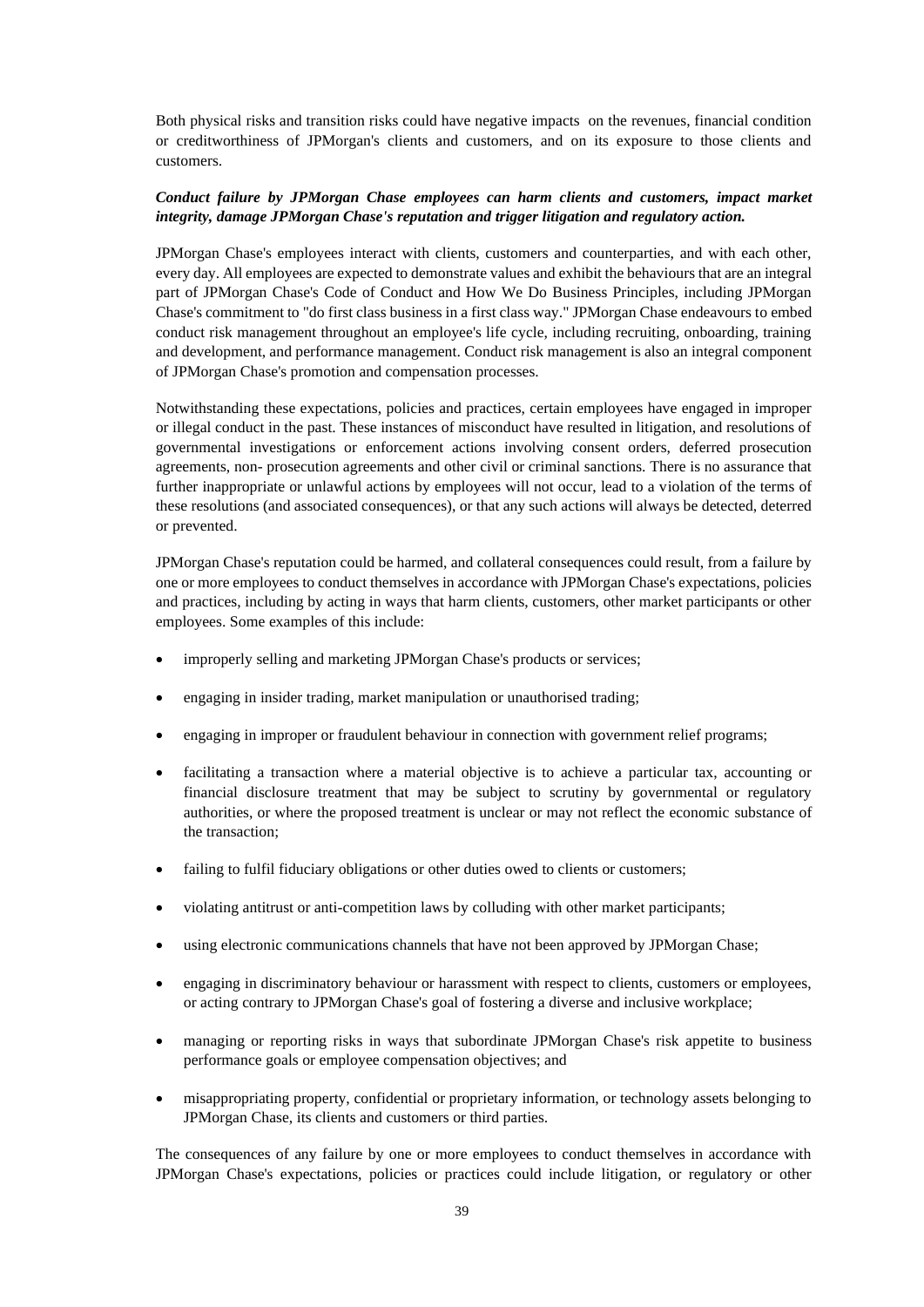governmental investigations or enforcement actions. Any of these proceedings or actions could result in judgments, settlements, fines, penalties or other sanctions, or lead to:

- financial losses;
- increased operational and compliance costs;
- greater scrutiny by regulators and other parties;
- regulatory actions that require JPMorgan Chase to restructure, curtail or cease certain of its activities;
- the need for significant oversight by JPMorgan Chase's management;
- loss of clients or customers: and
- harm to JPMorgan Chase's reputation.

The foregoing risks could be heightened with respect to newly- acquired businesses if JPMorgan Chase fails to successfully integrate employees of those businesses or any of those employees do not conduct themselves in accordance with JPMorgan Chase's expectations, policies and practices.

### *JPMorgan Chase's ability to attract and retain qualified and diverse employees is critical to its success.*

JPMorgan Chase's employees are its most important resource, and in many areas of the financial services industry, competition for qualified personnel is intense. JPMorgan Chase endeavours to attract talented and diverse new employees and retain, develop and motivate its existing employees. JPMorgan Chase's efforts to retain talented and diverse employees can be particularly challenging when members of its workforce are targeted for recruitment by competitors. If JPMorgan Chase were unable to continue to attract or retain qualified and diverse employees, including successors to the Chief Executive Officer, members of the Operating Committee and other senior leaders, JPMorgan Chase's performance, including its competitive position, could be materially and adversely affected.

# *Unfavourable changes in immigration or travel policies could adversely affect JPMorgan Chase's businesses and operations.*

JPMorgan Chase relies on the skills, knowledge and expertise of employees located throughout the world. Changes in immigration or travel policies in the U.S. and other countries that unduly restrict or otherwise make it more difficult for employees or their family members to work in, or travel to or transfer between, jurisdictions in which JPMorgan Chase has operations or conducts its business could inhibit JPMorgan Chase's ability to attract and retain qualified employees, and thereby dilute the quality of its workforce, or could prompt JPMorgan Chase to make structural changes to its worldwide or regional operating models that cause its operations to be less efficient or more costly.